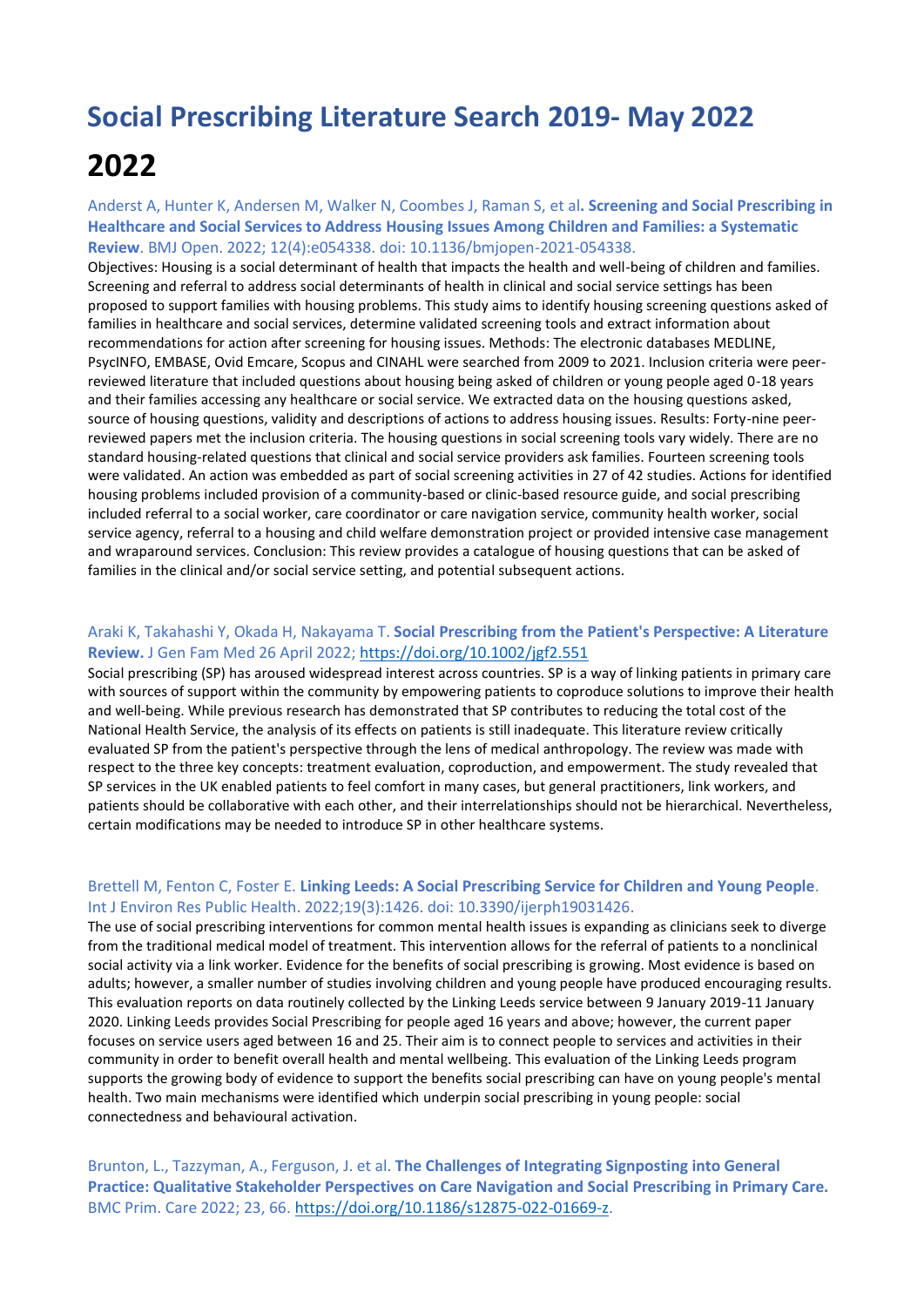Background: A national policy focus in England to address general practice workforce issues has led to a commitment to employ significant numbers of non-general practitioner (GP) roles to redistribute workload. This paper focuses on two such roles: the care navigation (CN) and social prescribing link worker (SPLW) roles, which both aim to introduce 'active signposting' into primary care, to direct patients to the right professional/services at the right time and free up GP time. There is a lack of research exploring staff views of how these roles are being planned and operationalised into general practice and how signposting is being integrated into primary care. Methods: The design uses in-depth qualitative methods to explore a wide range of stakeholder staff views. We generated a purposive sample of 34 respondents who took part in 17 semi-structured interviews and one focus group (service leads, role holders and host general practice staff). We analysed data using a Template Analysis approach. Results: Three key themes highlight the challenges of operationalising signposting into general practice: 1) role perception – signposting was made challenging by the way both roles were perceived by others (e.g. among the public, patients and general practice staff) and highlighted inherent tensions in the expressed aims of the policy of active signposting; 2) role preparedness – a lack of training meant that some receptionist staff felt unprepared to take on the CN role as expected and raised patient safety issues; for SPLW staff, training affected the consistency of service offer across an area; 3) integration and coordination of roles – a lack of planning and co-ordination across components of the health and care system challenged the success of integrating signposting into general practice. Conclusions: This study provides new insights from staff stakeholder perspectives into the challenges of integrating signposting into general practice, and highlights key factors affecting the success of signposting in practice. Clarity of role purpose and remit (including resolving tensions inherent the dual aims of 'active signposting'), appropriate training and skill development for role holders and adequate communication and engagement between stakeholders/partnership working across services, are required to enable successful integration of signposting into general practice.

# Calderón-Larrañaga S, Greenhalgh T, Finer S, Clinch M. **What Does the Literature Mean by Social Prescribing? A Critical Review using Discourse Analysis.** Sociology Health Illness 2022; 44(4-5):848-68.

Social prescribing (SP) seeks to enhance the role of the voluntary and community sector in addressing patients' complex needs in primary care. Using discourse analysis, this review investigates how SP is framed in the scientific literature and explores its consequences for service delivery. Theory driven searches identified 89 academic articles and grey literature that included both qualitative and quantitative evidence. Across the literature three main discourses were identified. The first one emphasised increasing social inequalities behind escalating health problems and presented SP as a response to the social determinants of health. The second one problematised people's increasing use of health services and depicted SP as a means of enhancing self-care. The third one stressed the dearth of human and relational dimensions in general practice and claimed that SP could restore personalised care. Discourses circulated unevenly in the scientific literature, conditioned by a wider political rationality which emphasised individual responsibility and framed SP as 'solution' to complex and contentious problems. Critically, this contributed to an oversimplification of the realities of the problems being addressed and the delivery of SP. We propose an alternative 'care-based' framing of SP which prioritises (and evaluates) holistic, sustained and accessible practices within strengthened primary care systems.

#### Cheshire A, Richards R, Cartwright T. **'Joining a Group was Inspiring': a Qualitative Study of Service Users' Experiences of Yoga on Social Prescription**. BMC Complement Med Ther. 2022 Mar 14;22(1):67. doi: 10.1186/s12906-022-03514-3.

Background: Yoga is becoming an increasingly popular holistic approach in the West to manage long-term health conditions. This study presents the evaluation of a pilot yoga intervention, Yoga4Health, that was developed for the NHS to be socially prescribed to patients at risk of developing specific health conditions (risk factors for cardiovascular disease, pre-diabetes, anxiety/depression or experiencing social isolation). The aim of this qualitative study was to explore service users' experiences of Yoga4Health and the acceptability of the programme. Methods: Qualitative data were collected from three sources: 1. Open-ended questions on questionnaires completed by services users at three different time-points (baseline, post intervention and 3 months); 2. Interviews and focus groups with a subset of participants (n = 22); 3. interviews with yoga teachers delivering Yoga4Health (n = 7). Each data source was analysed thematically, then findings were combined. Results: Of participants completing baseline questionnaires (n = 240), 82.5% were female, 50% White, with a mean age of 53 (range 23-82) years. Baseline questionnaires revealed key motivations to attend Yoga4Health were to improve psychological and physical health, and believing Yoga4Health would be accessible for people with their health condition. Post-intervention, participants reported a range of benefits across psychological, physical and social domains from Yoga4Health. Increased confidence in self-management of health was also reported, and a number of participants described making positive lifestyle changes after attending the programme. Unanticipated benefits of yoga emerged for participants, such as enjoyment and social connectedness, which facilitated ongoing attendance and practice. Also key to facilitating practice (during and after the intervention) were suitability of the classes for those with health conditions, practising with a group and qualities of the yoga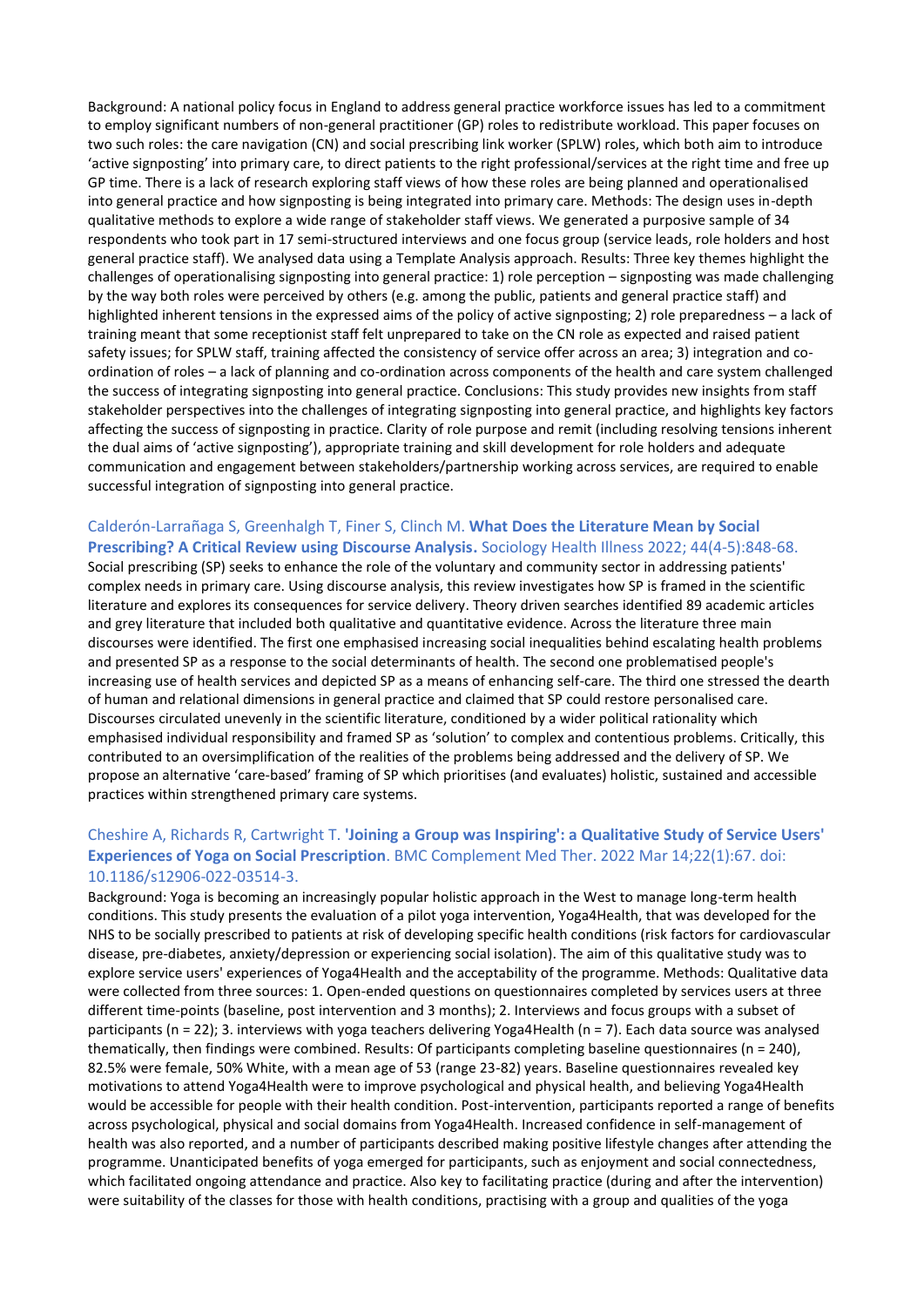teacher. Home practice was supported by course materials (manual, videos), as well as the teaching of techniques for everyday application that offered immediate benefits, such as breathing practices. Follow-up questionnaires revealed a key challenge was continuation of practice once the intervention had finished, with the structure of a class important in supporting practice. Conclusions: Yoga4Health was a highly acceptable intervention to services users, which brought a range of biopsychosocial improvements, suggesting yoga is an appropriate intervention to offer on social prescription.

#### Elliott M, Davies M, Davies J, et al. **Exploring How and Why Social Prescribing Evaluations Work: a Realist Review.** BMJ Open 2022; 12:e057009. doi: 10.1136/bmjopen-2021-057009

Objective: The evidence base for social prescribing is inconclusive, and evaluations have been criticised for lacking rigour. This realist review sought to understand how and why social prescribing evaluations work or do not work. Findings from this review will contribute to the development of an evidence-based evaluation framework and reporting standards for social prescribing. Design A realist review: Data sources ASSIA, CINAHL, Embase, Medline, PsycINFO, PubMed, Scopus Online, Social Care Online, Web of Science and grey literature. Eligibility criteria: Documents reporting on social prescribing evaluations using any methods, published between 1998 and 2020 were included. Documents not reporting findings or lacking detail on methods for data collection and outcomes were excluded. Analysis: Included documents were segregated into subcases based on methodology. Data relating to context, mechanisms and outcomes and the programme theory were extracted and context-mechanism-outcome configurations were developed. Meta-inferences were drawn from all subcases to refine the programme theory. Results: 83 documents contributed to analysis. Generally, studies lacked in-depth descriptions of the methods and evaluation processes employed. A cyclical process of social prescribing evaluation was identified, involving preparation, conducting the study and interpretation. The analysis found that coproduction, alignment, research agency, sequential mixed-methods design and integration of findings all contributed to the development of an acceptable, high-quality social prescribing evaluation design. Context-mechanism-outcome configurations relating to these themes are reported. Conclusions: To develop the social prescribing evidence base and address gaps in our knowledge about the impact of social prescribing and how it works, evaluations must be high quality and acceptable to stakeholders. Development of an evaluation framework and reporting standards drawing on the findings of this realist review will support this aim.

# Fixsen DA, Barrett DS, Shimonovich M. **Supporting Vulnerable Populations During the Pandemic: Stakeholders' Experiences and Perceptions of Social Prescribing in Scotland During Covid-19**. Qual Health Res. 2022; 32(4):670-682. doi:10.1177/10497323211064229

Social prescribing schemes refer people toward personalized health/wellbeing interventions in local communities. Since schemes hold different representations of social prescribing, responses to the pandemic crisis will vary. Intersectionality states that social divisions build on one another, sustaining unequal health outcomes. We conducted and inductively analysed interviews with twenty-three professional and volunteer stakeholders across three social prescribing schemes in urban and rural Scotland at the start and end of year one of the pandemic. Concerns included identifying and digitally supporting disadvantaged and vulnerable individuals and reduced capacity statutory and third-sector services, obliging link workers to assume new practical and psychological responsibilities. Social prescribing services in Scotland, we argue, represent a collage of practices superimposed on a struggling healthcare system. Those in need of such services are unlikely to break through disadvantage whilst situated within a social texture wherein inequalities of education, health and environmental arrangements broadly intersect with one another.

#### Fleming J, Wellington C, Parsons J, Dale J. **Collaboration Between Primary Care and a Voluntary, Community Sector Organisation: Practical Guidance from the Parkrun Practice Initiative**. Health Soc Care Community. 2022; 30(2):e514-e523. doi: 10.1111/hsc.13236.

Voluntary and community sector organisations are increasing their role in supporting primary care services through 'social prescribing'. parkrun is a charity that delivers free, weekly 5 km events, on a Saturday morning in areas of open space across the UK and globally. In June 2018, parkrun and the Royal College of General Practitioners launched an initiative to encourage the linking of general practitioner practices and local parkrun events. This study investigates the interaction between parkrun events and practices in order to understand why and how parkrun events' promote such linkage, and their experiences of doing so. Its purpose was to provide practical recommendations for developing the parkrun practice initiative and similar collaborations between primary care and voluntary and community sector organisations. An online survey, which included both tick box questions and free text comments was sent to Event Directors for all UK parkrun events and completed by half (322/634, 50.8%). Over two-thirds (225/322; 69.6%) of the event teams were knowingly linked with one or more general practices; and this was generally viewed as having been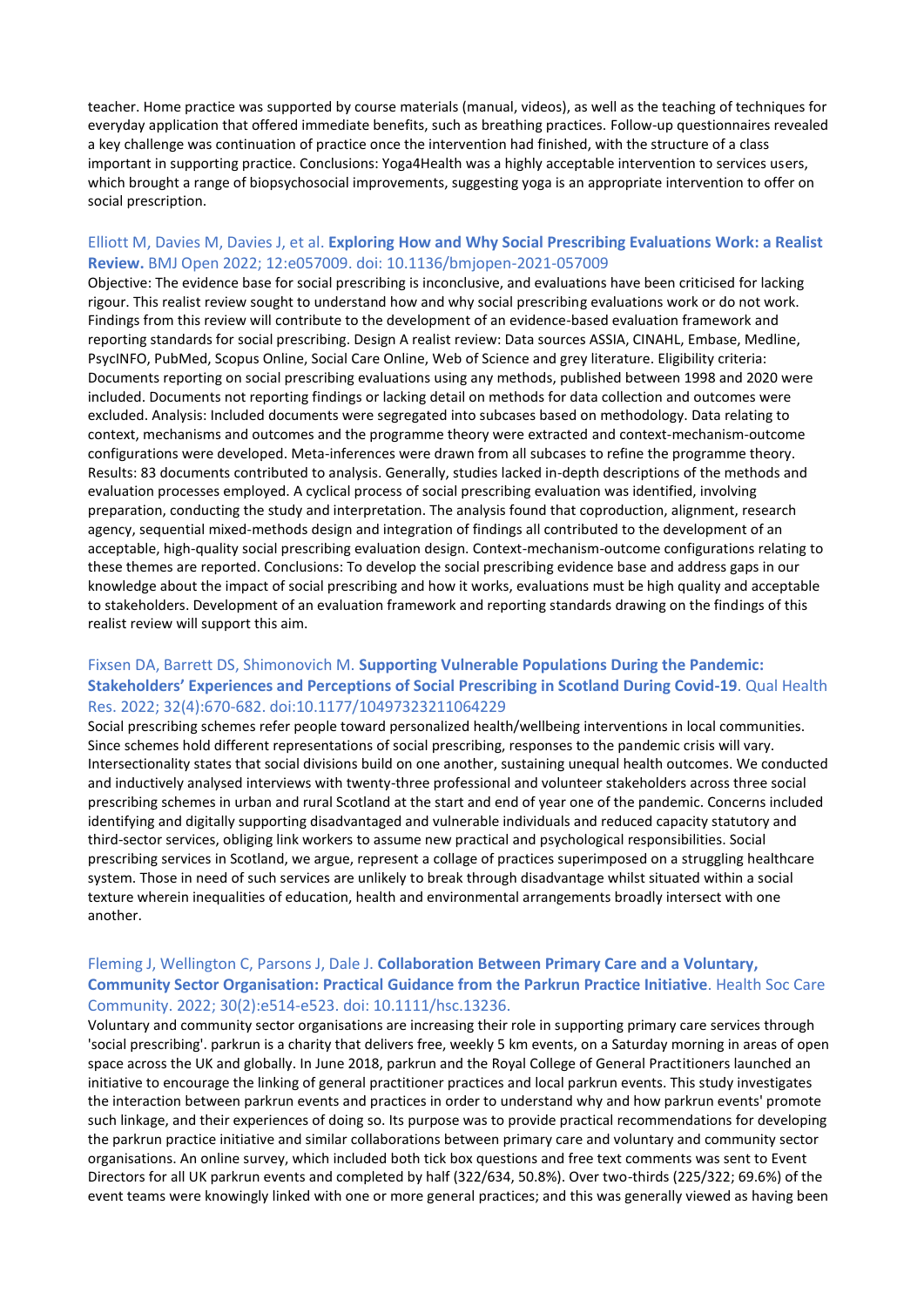a positive experience and was motivated by wanting to positively impact on the health and well-being of their community. Challenges centred on the process of initiating contact between parkrun events and practices; the lack of time among parkrun event volunteers to promote the scheme; and the difficulty of clarifying parkrun event and practice responsibilities, including who takes the lead. Practical recommendations include: ensuring clear pathways of communication between event teams and practices (e.g. via a Link Worker or designated person within the practice and/or parkrun event); minimising resource implications and ensuring mutual understanding from practices and parkrun event teams as to expected roles and involvement. Our findings, while focused on the parkrun practice initiative, are likely to have relevance to other collaborations between primary care and voluntary and community sector organisations.

#### Griffiths C, Hina F, Jiang H**. Social Prescribing through Primary Care: A Systematic Review of the Evidence.** Open J Preventive Med 2022; 12:31-58. doi: 10.4236/ojpm.2022.122003.

Background: In primary care, social prescribing (SP) is where a patient is referred to a "link worker", who considers their needs and then "prescribes" or connects them to appropriate community-based resources and services. Recent policy and guidance in the UK has significantly expanded the provision of SP to improve patient health and wellbeing. Methods: This study conducted a systematic review of evidence for SP effectiveness and to report needs addressed, interventions provided, and behaviour change techniques employed. Inclusion criterion was patient referral from primary care to a SP link worker. Online databases were searched for studies published from February 2016 to July 2021. Searches were restricted to English language only. Risk of bias assessment and a narrative analysis were undertaken. Results: Eight studies were included. All studies reported some positive outcomes. There were weaknesses and limitations in study design and in reporting of results: a lack of comparative controls, short duration and single point follow-up, a lack of standardised assessments, missing data, and a failure to consider potential confounding factors. All studies had features which indicated a high risk of bias. Conclusion: Evidence for the value and positive impact of SP is accumulating, but evaluation design remains relatively weak. There is a need to improve evaluation through robust methodological design and the adoption of universal outcome measures and evaluation/analytical framework. SP should seek to assess patient wellbeing, self-management, and quality of lifeoutcomes systematically, and adopt behaviour change techniques to enable healthier lifestyles in the short and long term.

Kimberlee R, Bertotti M, Dayson C, Asthana S, Polley M, Burns L, Tierney S, Husk K. [On behalf of the NASP Academic Partners Collaborative]. **The economic impact of social prescribing.** London: National Academy for Social Prescribing 2022. <http://shura.shu.ac.uk/29932/1/evidence-summary-the-economic-impact-of-social-prescribing.pdf>

Kimberlee R, Bertotti M, Dayson C, Elston J, Polley M, Burns L, Husk K. [On behalf of the NASP Academic Partners Collaborative]. **(Sustainable) funding models for social prescribing**. London: National Academy for Social Prescribing 2022. <http://shura.shu.ac.uk/29933/1/evidence-summary-funding-models.pdf>

#### Makanjuola A, Lynch M, Hartfiel N, Cuthbert A, Edwards RT. **A Social Return on Investment evaluation of the Emotion-Mind Dynamic (EMD) two phase social prescribing life coaching intervention to support mental health and wellbeing.** Int J Pop Data Sci 2022; 7(2). doi: 10.23889/ijpds.v7i2.1743**.**

Background: The COVID-19 pandemic has created excess weighting lists to access Mental Health Services in the UK (Stats Wales, 2021). It is important to find effective solutions to alleviate the pressures that Mental Health services experience. The NHS Five Year Forward View encourages the development of new social prescribing empowermentbased interventions to supplement existing mental health programmes (Mental Health Taskforce, 2016). The EmotionMind Dynamic (EMD) is a lifestyle coaching programme that supports individuals suffering from anxiety or depression referred from the health and social care sectors. EMD offers a unique, non-clinical mixed-modality approach combining coaching, mentoring, counselling skills, teaching and mindfulness. Methods: Social Return On Investment (SROI) methodology is applied to evaluate the EMD service. The aim of the SROI analysis is to develop a programme-level theory of change to establish how inputs (e.g. costs, staffing) are converted into outputs (e.g. numbers of clients seen), and subsequently into outcomes that matter to clients impacted by EMD service (e.g. improved mental wellbeing). Wellbeing valuation will quantify and value outcomes using two value sets. The SROI mixed-method approach collects quantitative and qualitative data from questionnaires and interviews with former face-to-face EMD clients as well a new clients, undertaking the online blended learning programme. Findings: Initial results indicate that the social prescribing face-to-face EMD programme generated positive social value ratios ranging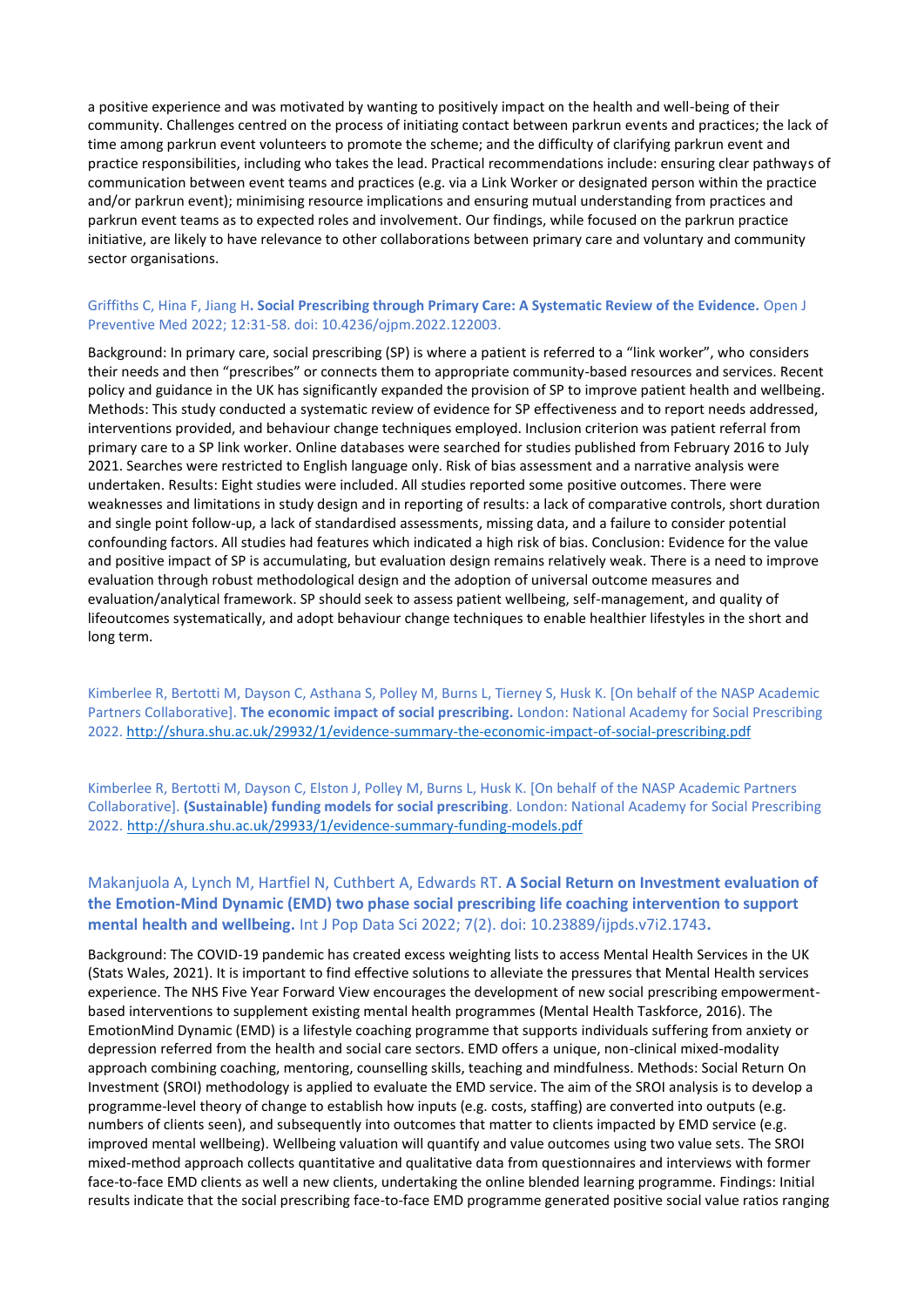from £9 to £23 for every £1 invested. In addition, the General Self-Efficacy Scale (GSES) which measures participant's self-reported self-efficacy and confidence indicated that the face-to-face EMD participants experienced improved mental wellbeing and resilience as a result of participating in the EMD lifestyle coaching programme. Sensitivity analyses was conducted with Social Value Bank (SVB) figures for improved confidence and confirmed assumptions that former EMD clients experienced positive mental wellbeing improvements as a result of undertaking the lifestyle coaching programme. Conclusions: This is the first study to undertake an SROI analysis of a social prescribing lifestyle coaching programme aimed at improving mental wellbeing and resilience. Phase one of this novel SROI study of the face-to-face EMD clients indicates that the EMD lifestyle coaching programme has the potential to generate positive social value ratios. Phase two analysis of the online EMD blended learning programme will compare the effectiveness of the two lifestyle coaching formats: face to face and the online blended format to improve mental wellbeing and self-efficacy by participating in this innovative lifestyle coaching programme.

### Morris SL, Gibson K, Wildman JM, et al. **Social prescribing during the COVID-19 pandemic: a qualitative study of service providers' and clients' experiences.** BMC Health Serv Res 2022; 22, 258 <https://doi.org/10.1186/s12913-022-07616-z>

Background: COVID-19 public health restrictions, such as social distancing and self-isolation, have been particularly challenging for vulnerable people with health conditions and/or complex social needs. Link worker social prescribing is widespread in the UK and elsewhere and is regarded as having the potential to provide support to vulnerable people during the pandemic. This qualitative study explores accounts of how an existing social prescribing service adapted to meet clients' needs in the first wave of the pandemic, and of how clients experienced these changes. Methods: Data were collected in a deprived urban area of North East England via remote interviews with clients (n = 44), link workers (n = 5) and service provider managerial staff (n = 8) from May–September 2020. Thematic data analysis was conducted. Results: The research found that service providers quickly adapted to remote intervention delivery aiming to serve existing clients and other vulnerable groups. Service providers experienced improved access to some existing clients via telephone in the first months of remote delivery and in some cases were able to engage clients who had previously not attended appointments at GP surgeries. However, link workers also experienced challenges in building rapport with clients, engaging clients with the aims of the intervention and providing a service to digitally excluded people. Limited link worker capacity meant clients experienced variable contact with link workers with only some experiencing consistent support that was highly valued for helping to manage their conditions and mental wellbeing. Limited access to linked services also adversely affected clients. Clients living in less affluent circumstances and/or with worse health were more likely to experience negative impacts on their long-term condition. Some found their health and progress with social prescribing was 'on hold' or 'going backwards', which sometimes negatively affected their health. Conclusion: Social prescribing offered valued support to some during the pandemic, but remote support sometimes had limited impact for clients and findings highlight the vulnerability of social prescribing's success when linked services are disrupted. Findings also show the need for more to be done in the upscaling of social prescribing to provide support to digitally excluded populations.

Polley M, Chatterjee H, Asthana S, Cartwright L, Husk K, Burns L, Tierney S. [On behalf of the NASP Academic Partners Collaborative]. **Measuring outcomes for individuals receiving support through social prescribing**. London: National Academy for Social Prescribing 2022, [https://socialprescribingacademy.org.uk/wp-content/uploads/2022/04/Evidence-summary-measuring](https://socialprescribingacademy.org.uk/wp-content/uploads/2022/04/Evidence-summary-measuring-impact-and-outcomes-for-social-prescribing.pdf)[impact-and-outcomes-for-social-prescribing.pdf](https://socialprescribingacademy.org.uk/wp-content/uploads/2022/04/Evidence-summary-measuring-impact-and-outcomes-for-social-prescribing.pdf)

Polley M, Chatterjee H, Asthana S, Bertotti M, Cartwright L, Husk K, Burns L, Tierney S. [On behalf of the NASP Academic Partners Collaborative]. **Are there any medium- to long-term outcomes reported for social prescribing and, if so, what are they?** London: National Academy for Social Prescribing 2022, [https://socialprescribingacademy.org.uk/wp-content/uploads/2022/04/Evidence-summary-long-term](https://socialprescribingacademy.org.uk/wp-content/uploads/2022/04/Evidence-summary-long-term-impact-of-social-prescribing.pdf)[impact-of-social-prescribing.pdf](https://socialprescribingacademy.org.uk/wp-content/uploads/2022/04/Evidence-summary-long-term-impact-of-social-prescribing.pdf)

Stuart A, Stevenson C, Koschate M, Cohen J, Levine M. **'Oh no, not a group!' The factors that lonely or isolated people report as barriers to joining groups for health and well-being.** Br J Health Psychology 2022; 27(1):179-193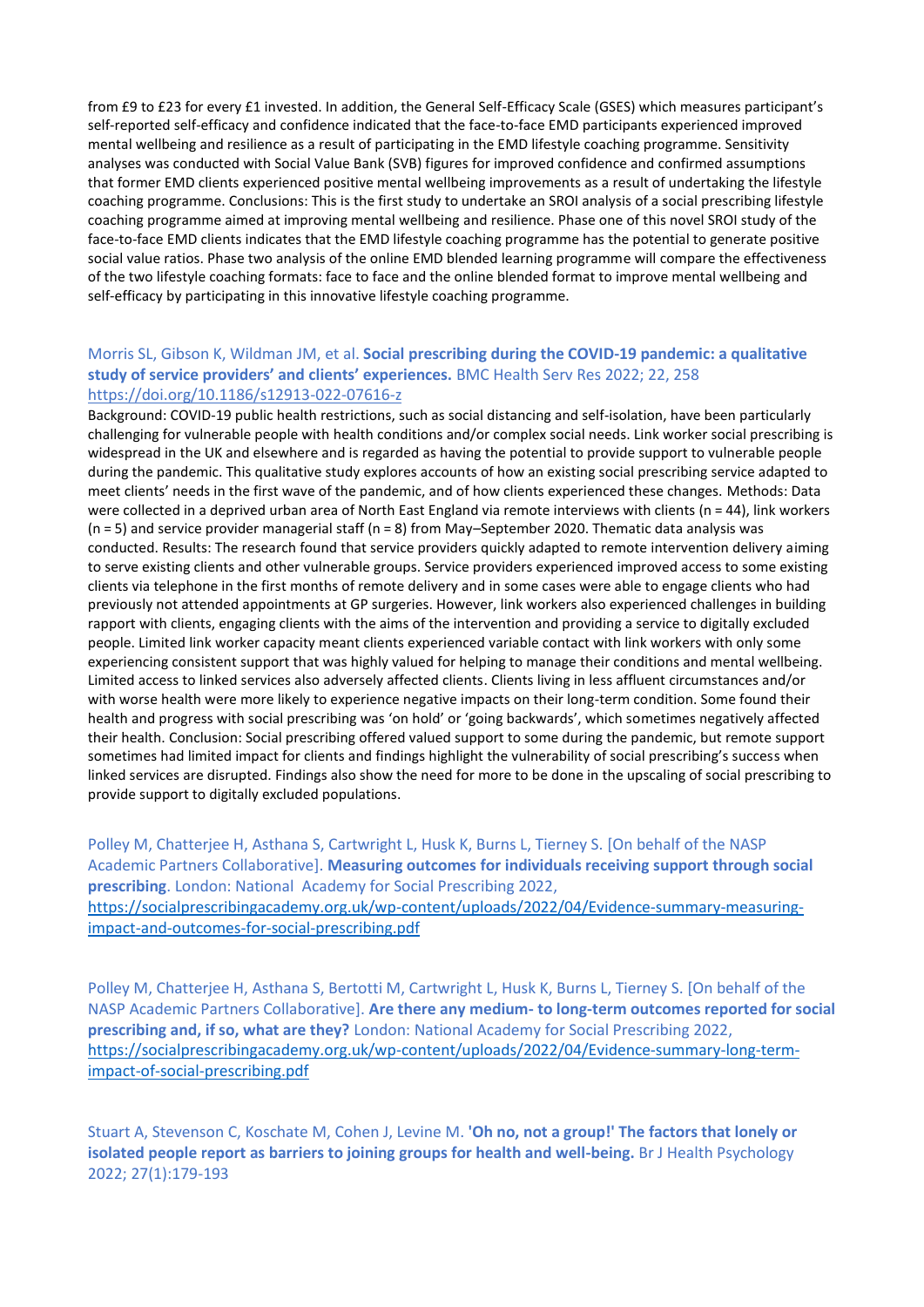Objectives. Belonging to groups can significantly affect people's health and well-being for the better ('the social cure') or worse ('the social curse'). Encouraging people to join groups is a central component of the Social Prescribing movement; however, not everyone who might benefit from Social Prescribing aspires to participating in groups. This study aims to identify what barriers are preventing people from experiencing the associated health and well-being benefits of group belonging. Method. Semi-structured interviews analysed using reflexive thematic analysis. Participants were 11 white British people (aged 48-86), 1 male and 10 female, recruited by a charity partner of a Social Prescribing project. Results. The themes derived from the interviews are as follows: (1) 'The dread, the fear of being in a group': When groups do not meet needs; (2) 'I can remember as quite a young child backing out of things': Accumulative barriers over the lifetime, and (3) 'I'm singing away and feeling terribly miserable': the challenges of fitting in with others in groups. The themes reflect how people can feel deterred from social interaction, which interferes with their ability to derive a sense of belonging or shared identity associated with the 'social cure'. Conclusions. A key challenge for Social Prescribing is to meet the social needs of people disinclined to join groups; groups can be detrimental to health and well-being if there are barriers to integration. Alternative ways of structuring groups or activities may be more effective and can still avail of the belonging and identity associated with 'the social cure'.

### Sandhu S, Alderwick H, Gottlieb LM. **Financing Approaches to Social Prescribing Programs in England and the United States**. Milbank Q 29 Mar 2022, DOI: 10.1111/1468-0009.12562.

Policy Points: The number of social prescribing practices, which aim to link patients with nonmedical services and supports to address patients' social needs, is increasing in both England and the United States. Traditional health care financing mechanisms were not designed to support social prescribing practices, and flexible payment approaches may not support their widespread adoption. Policymakers in both countries are shifting toward developing explicit financing streams for social prescribing programs. Consequently, we need an evaluation of them to assess their success in supporting both the acceptance of these programs and their impacts. Investment in community-based organizations and wider public services will likely be crucial to both the long-term effectiveness and the sustainability of social prescribing.

Tierney S, Mahtani KR, Wong G, Todd J, Roberts N, Akinyemi O, Howes S, Turk A. **The role of volunteering in supporting well-being - What might this mean for social prescribing? A best-fit framework synthesis of qualitative research**. Health Soc Care Community. 2022 Feb; 30(2):e325-e346. doi: 10.1111/hsc.13516. Volunteering for an organisation, charity or group enables people to make connections with others and to be involved in interesting, worthwhile and/or enjoyable pursuits. Engaging in volunteering can form part of a social prescribing action plan developed between a patient and link worker. Greater understanding of the processes through which volunteering can improve people's well-being as part of social prescribing will help to support link workers in their role. We conducted a best-fit framework synthesis of qualitative literature on volunteering and well-being. Our search of eight electronic databases, complemented by a Google search, conducted in June 2020, resulted in the location of 2210 potentially relevant references. After screening, 335 papers were read in full and 54 drawn upon within the review. They were published between 1993 and 2020. We used the New Economics Foundation's Five Ways to Well-Being model to guide data extraction and synthesis. From this, we developed a conceptual framework that highlights how volunteering can contribute to identity validation and modification leading to the establishment of an acceptable sense of self. Our findings have implications for: (a) the use of volunteering as part of a link worker's toolkit as they seek to support people with varying psychosocial needs and (b) requirements of organisations accepting referrals to volunteering as part of social prescribing.

# Turk A, Tierney S, Wong G, Todd J, Chatterjee HJ, Mahtani KR. **Self-growth, wellbeing and volunteering - Implications for social prescribing: A qualitative study**. SSM Qualitative Research in Health 2022; 2:100061, <https://doi.org/10.1016/j.ssmqr.2022.100061>

Volunteering - the giving of time and support, without expectation of payment, for the good of others, a community or organization – may bring about benefits to health and wellbeing. Formal volunteering may be considered as part of a social prescription to which link workers may refer patients. This paper explores the role that volunteering may play as part of social prescribing by considering the impact it can have on health and wellbeing and highlighting factors that link workers may need to consider when connecting patients to volunteering opportunities. We conducted interviews with 22 museum volunteers to explore how volunteering affected their physical and emotional wellbeing, and consider the potential consequences of these experiences for social prescribing. We analysed the interviews using thematic analysis to develop a descriptive model of how volunteering may influence health and wellbeing through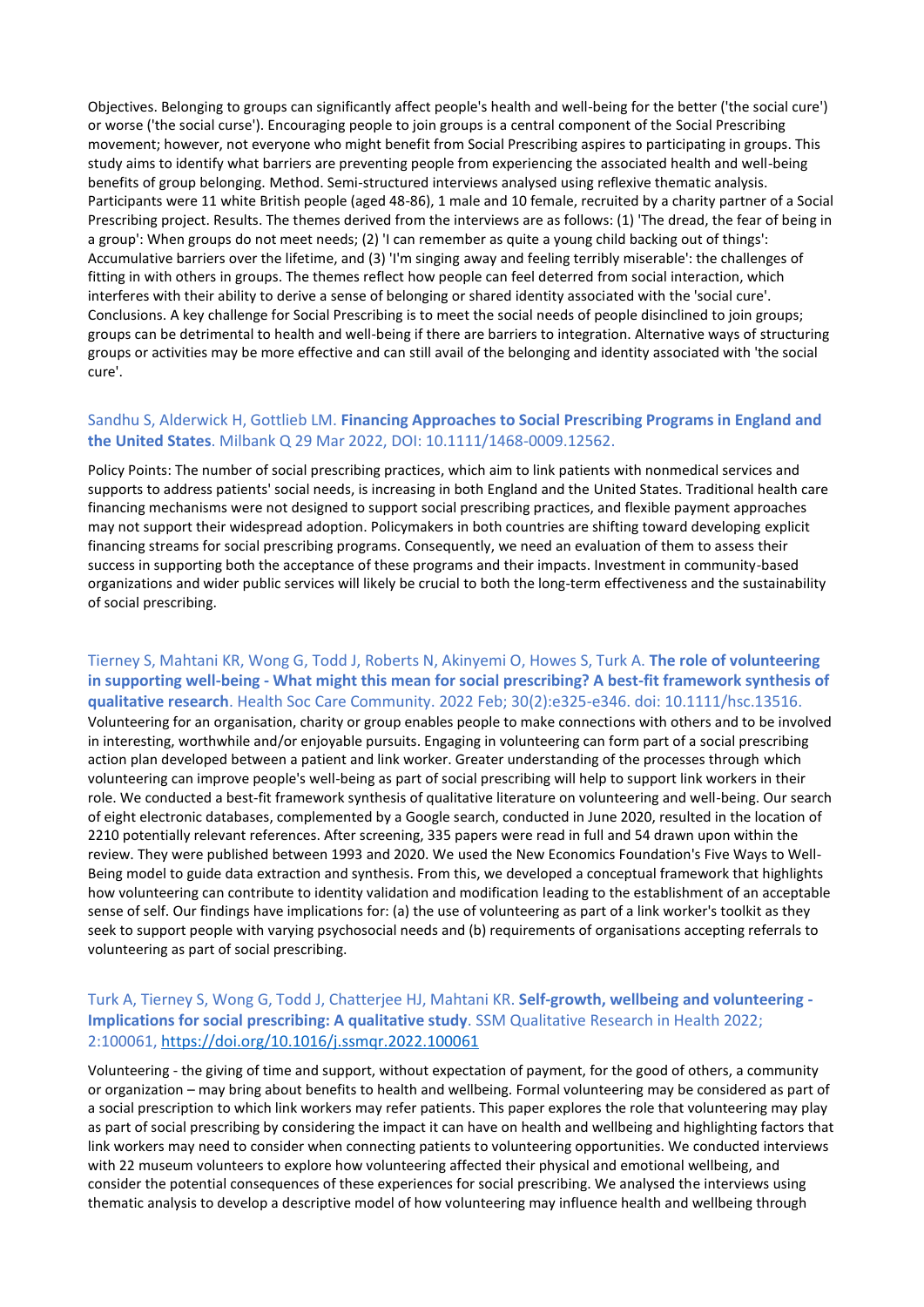encouraging self-growth. Our analysis highlights that volunteering can provide "enabling environments" and opportunities for "stretch" and can contribute to people's health and wellbeing by improving their "sense of self", "connection to others", and "sense of community". Our findings have implications for the use of volunteering as part of social prescribing and for volunteering organizations accepting social prescribing referrals to volunteering. These include the need to recognise the diverse needs of people receiving social prescribing and the need to tailor volunteering offers to these needs, as well as the need for link workers to be aware of the environments and support available to individuals at the volunteering organizations they are being referred to.

# Wakefield JRH, Kellezi B, Stevenson C, McNamara N, Bowe M, Wilson I, Halder MM, Mair E. **Social Prescribing as 'Social Cure': A longitudinal study of the health benefits of social connectedness within a Social Prescribing pathway**. J Health Psychol. 2022; 27(2):386-396. doi: 10.1177/1359105320944991.

We examined whether the Social Cure (SC) perspective explains the efficacy of a Social Prescribing (SP) pathway which addresses healthcare needs through enhancing social connections. Data were collected at pathway entry from patients with long-term health conditions, or who felt isolated/lonely/anxious (N = 630), then again 4 months later (N = 178), and 6-9 months later (N = 63). Being on the pathway was associated with increased group memberships between T0 and T1. The relationship between increased group memberships and quality-of-life was serially mediated by belonging, support and loneliness. This study is the first to show SP enhances health/well-being via SC mechanisms.

# Wallace S, Wallace C, Elliott M, Davies M, Pontin D. **Enhancing higher education student well-being through social prescribing: a realist evaluation protocol.** BMJ Open 2022 Mar 10; 12(3):e052860. doi: 10.1136/bmjopen-2021-052860.

Introduction: UK higher education (HE) student numbers are increasing and students report higher levels of mental health and well-being issues. Social prescribing links individuals to community-based, non-medical support. It is widely implemented throughout the UK, and is supported by the Welsh Government. This protocol presents an evaluation of a new social prescribing service to enhance student well-being, a first for UK HE students. Methods and analysis: A realist evaluation to articulate why, how and to what extent and circumstances social prescribing works for students, using a mixed-methods sequential design of four cycles. Cycle 1 informs the model and programme theory development of how the model works; activities include a Realist Review, Group Concept Mapping and producing bilingual short films about the evaluation and model. Cycle 2 involves secondary analysis of routine service data, and outcome measurements from students receiving a social prescription. Cycle 3 uses reflective diaries and qualitative realist interviews with stakeholders to understand the process and outcome of the model. Cycle 4 concludes with a world café workshop with stakeholders to agree and finalise the framework specification of 'how, why, when and to what extent' the model works. A meta-matrix construction will determine convergence, complementarity or discrepancy across the cycles. An advisory group of key stakeholders informs each cycle. Ethics and dissemination: University of South Wales Life Sciences and Education Ethics Committee and Wrexham Glyndwr University (WGU) Research Ethics Sub-Committee approved secondary data analysis of participant demographics (200 805LRL:USW, id441:WGU), outcome measurement tools (200 902LR:USW, id441:WGU) and qualitative data collection (200 804LR:USW, id449:WGU). The authors will publish findings in peer-reviewed journals, produce an evaluation report to the funder and a short film for dissemination via stakeholders, university networks, United Nations Regional Centre of Expertise in Wales, PRIME Centre Wales, Wales School for Social Prescribing Research, conferences and social media.

# Westlake D, Elston J, Gude A, Gradinger F, Husk K, Asthana S**. Impact of COVID‐19 on Social Prescribing Across an Integrated Care System: A Researcher in Residence study**. Health Social Care 30 Mar 2022; <https://doi.org/10.1111/hsc.13802>

Emerging evidence suggests that connecting people to non-medical activities in the community (social prescribing) may relieve pressure on services by promoting autonomy and resilience, thereby improving well-being and selfmanagement of health. This way of working has a long history in the voluntary and community sector but has only recently been widely funded by the National Health Service (NHS) in England and implemented in Primary Care Networks (PCNs). The COVID-19 global pandemic coincided with this new service. There is wide variation in how social prescribing is implemented and scant evidence comparing different delivery models. As embedded researchers within an Integrated Care System in the Southwest of England, we examined the impact of COVID on the implementation of social prescribing in different employing organisations during the period March 2020 to April 2021. Data were collected from observations and field notes recorded during virtual interactions with over 80 social prescribing practitioners and an online survey of 52 social prescribing practitioners and middle managers. We conceptualise social prescribing as a pathway comprising access, engagement and activities, facilitated by workforce and community assets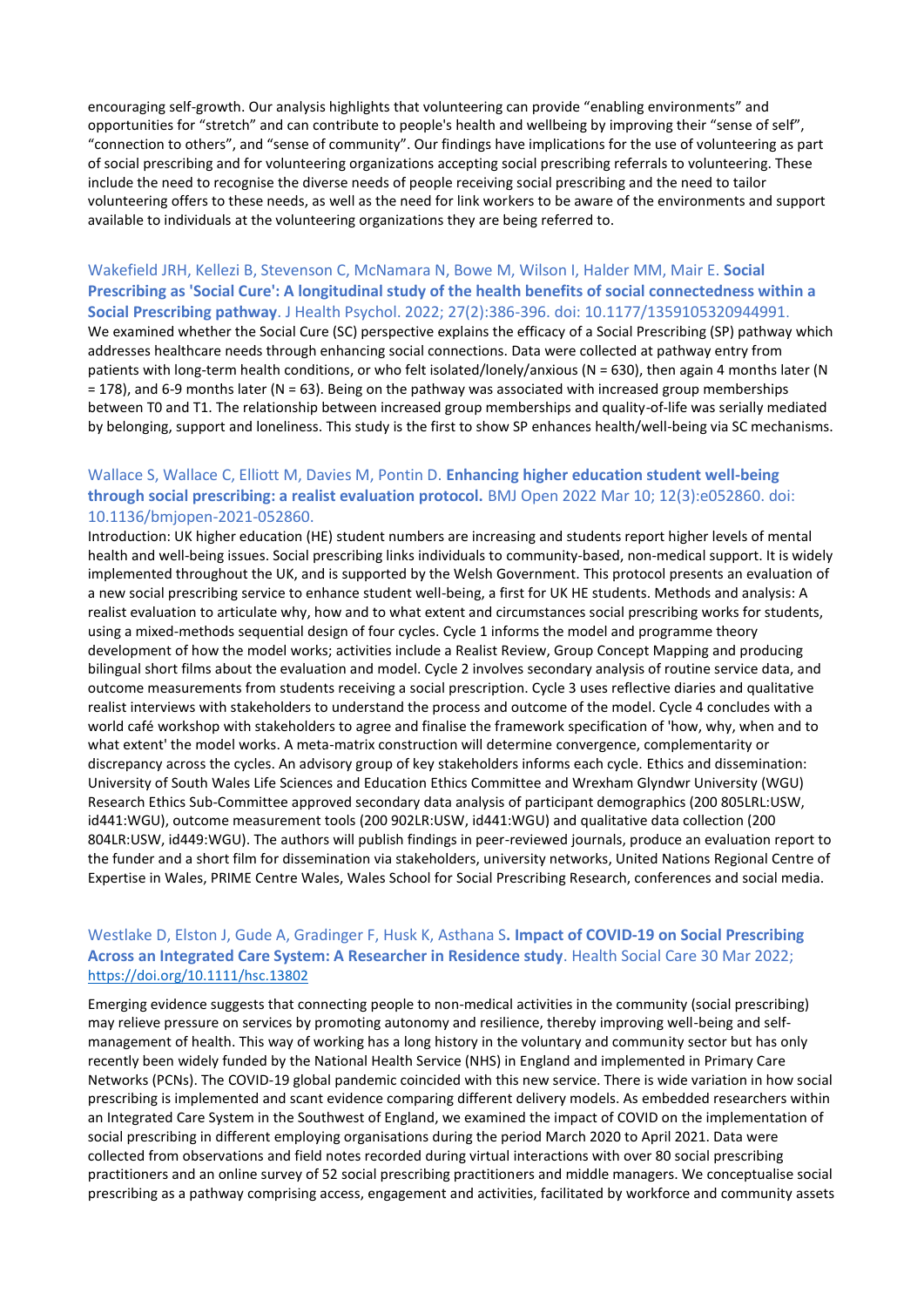and strategic partnerships. We found that these elements were all impacted by the pandemic, but to different degrees according to the way the service was contracted, whether referrals (access) and approach (engagement) were universal ('open') or targeted ('boundaried') and the extent to which practitioners' roles were protected or shifted towards immediate COVID-specific work. Social prescribers contracted in PCNs were more likely to operate an 'open' model, although boundaries were developing over time. We suggest the presence of an explicit, agreed delivery model (whether 'open' or 'boundaried') might create a more coherent approach less likely to result in practitioner role drift, whilst allowing flexibility to adjust to the pandemic and enhancing practitioner satisfaction and well-being. The potential consequences of different models are examined.

# **2021**

Arab A, Christie GJ, Mansouri M, Ahmadzadeh M, Sixsmith A, Ester M, Moreno S. **Moderate-Intensity Physical Activity, Music and Art Activities Preserved Cognitive Health in Older Adults: An Argument for Social Prescribing Solution**. Front Aging Neurosci. 2021 Aug 16; 13:693791. doi: 10.3389/fnagi.2021.693791.

Introduction: Rates of dementia are projected to increase over the coming years as global populations age. Without a treatment to slow the progression of dementia, many health policies are focusing on preventing dementia by slowing the rate of cognitive decline with age. However, it is unclear which lifestyle changes in old age meaningfully reduce the rate of cognitive decline associated with aging. Objectives: Use existing, multi-year longitudinal health data to determine if engagement in a variety of different lifestyle activities can slow the rate of cognitive decline as older adults age. Method: Data from the English Longitudinal Study of Aging was analyzed using a quasi-experimental, efficient matched-pair design inspired by the clinical trial methodology. Changes in short-term memory scores were assessed over a multi-year interval for groups who undertook one of 11 different lifestyle activities, compared to control groups matched across confounding socioeconomic and lifestyle factors. Results: Two factors, moderateintensity physical activity and learning activities, resulted in significant positive impact on cognitive function. Conclusion: Our analysis brings cognitive benefit arguments in favor of two lifestyle activities, moderate-intensity physical activity and learning activities, while rejecting other factors advanced by the literature such as vigorousintensity physical activity. Those findings justify and encourage the development of new lifestyle health programs by health authorities and bring forward the new health system solution, social prescribing.

# Aggar C, Thomas T, Gordon C, Bloomfield J, Baker J. **Social Prescribing for Individuals Living with Mental Illness in an Australian Community Setting: A Pilot Study**. Community Mental Health J. 2021; 57(1):189- 195. doi: 10.1007/s10597-020-00631-6.

Social prescribing, also known as "community referral", is a means of referring individuals living in the community to existing local non-clinical health, welfare, and social support services. International evidence demonstrates that social prescribing improves biopsychosocial quality of life, and burden on health services. Australia's first social prescribing pilot program for individuals with mental illness (mood and psychotic spectrum disorders) was implemented in Sydney in 2016/2017; this study evaluates that program. Participants included 13 adults who were assessed at baseline and six-month follow-up. Outcomes included self-perceived quality of life, welfare needs, health status, loneliness, social participation, and economic participation. Results indicate significant improvements in quality of life and health status. This pilot program demonstrates that social prescribing may improve participant outcomes. It fits well within Australian health policy and funding models which focus on bolstering community care, and may be scalable, particularly in geographically isolated communities.

# Baska A, Kurpas D, Kenkre J, Vidal-Alaball J, Petrazzuoli F, Dolan M, Śliż D, Robins J**. Social Prescribing and Lifestyle Medicine-A Remedy to Chronic Health Problems?** Int J Environ Res Public Health. 2021; 18(19):10096. doi: 10.3390/ijerph181910096. P

Social prescribing has been identified as a chance to take a holistic approach to people's health and wellbeing, especially for people with one or more long-term conditions. Its systemic implementation was a part of the recent United Kingdom National Health Service Long Term Plan. With a lifestyle medicine focus on equipping patients in tools necessary for self-care and self-management of their lifestyle-related health problems that coexists with the need for creating an environment supporting healthy choices, a social prescribing model seems to offer a promising strategy for advancing lifestyle medicine. This idea was discussed during a meeting hosted by the Polish Society of Lifestyle Medicine in collaboration with European Rural and Isolated Practitioners Association, Polish Society of Young Family Doctors ("Młodzi Lekarze Rodzinni"), British Society of Lifestyle Medicine and European Lifestyle Medicine Council in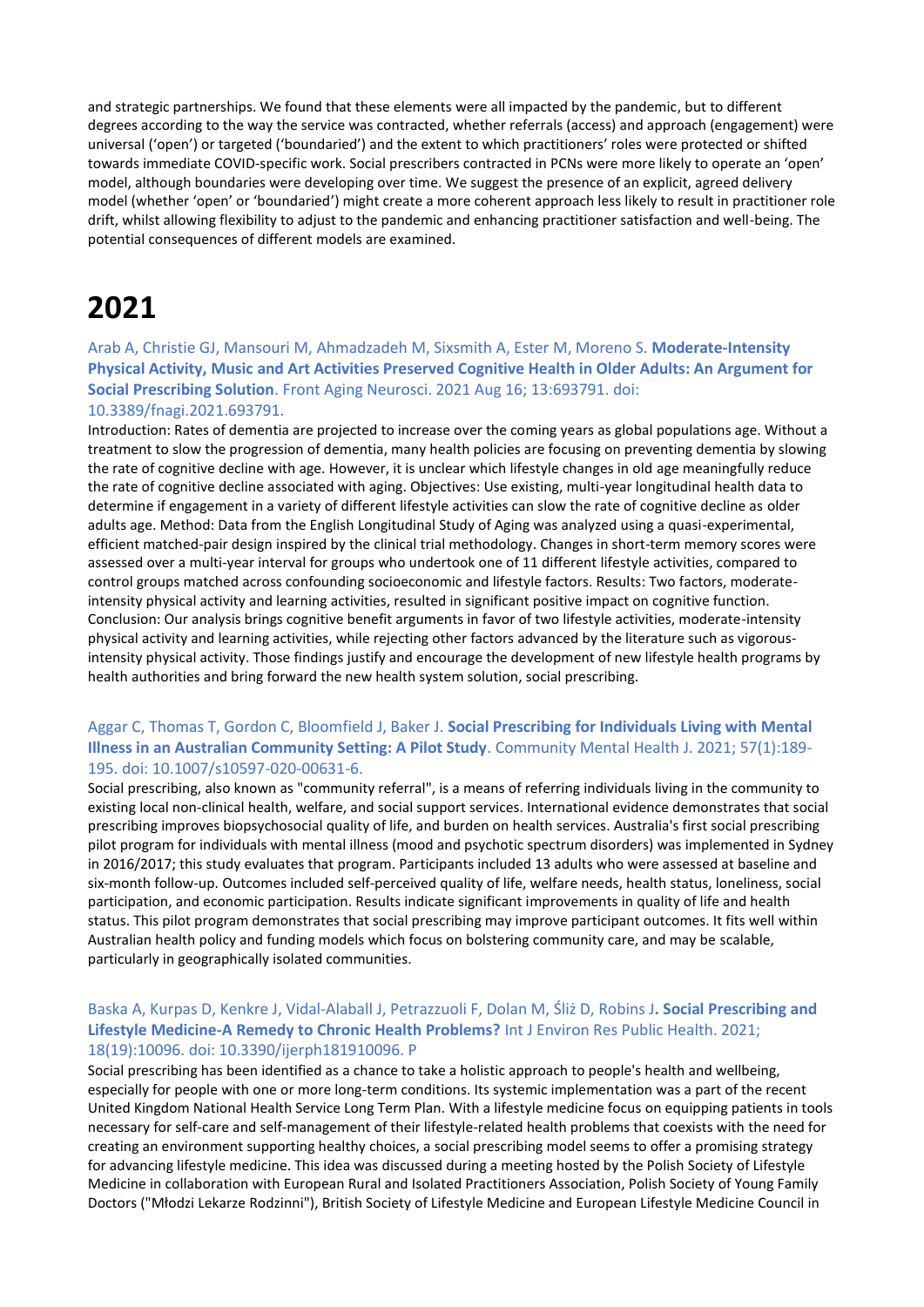June 2020. The aftermath-this position statement is an Authors' attempt at summarizing the common ground for social prescribing and lifestyle medicine. It collects experiences of practitioners and researchers from five European countries as well as making recommendations for applying this model in Poland. Despite referring to local conditions, it might provide universal takeaway messages for any healthcare providers interested in combining social prescribing with lifestyle medicine practice.

# Benson T, Seers H, Webb N, McMahon P. **Development of social contact and loneliness measures with validation in social prescribing.** BMJ Open Qual. 2021; 10(2):e001306. doi: 10.1136/bmjoq-2020-001306.

Aims: This paper describes two patient-reported measures of social contact and loneliness, which are closely related concepts. The first measure (R-Outcomes Social Contact measure) was developed from scratch, based on customer needs and literature review. It covers emotional and social aspects using positive terms. The second measure (R-Outcomes Loneliness measure) is adapted from the GSS Loneliness Harmonised Standard. Both measures are patientreported outcome measures, based on patients' own perception of how they feel. Method: This development started in 2016 in response to customers' requests to measure social contact/loneliness for patients in social prescribing projects. Both measures are compared with three other loneliness measures (the GSS Loneliness Harmonised Standard, De Jong Gierveld and Campaign to End Loneliness). Both measures are short (36 and 21 words, respectively). Mean improvement is reported as a positive number on a 0-100 scale (where high is good). We tested the psychometric performance and construct validity of the R-Outcomes Social Contact measure using secondary analysis of anonymised data collected before and after social prescribing interventions in one part of Southern England. Results: In the validation study, 728 responses, collected during 2019-2020, were analysed. 90% were over 70 years old and 62% women. Cronbach's α=0.76, which suggests that it is appropriate to use a single summary score. Mean Social Contact scores before and after social prescribing intervention were 59.9 (before) and 66.7 (after, p<0.001). Exploratory factor analysis shows that measures for social contact, health status, health confidence, patient experience, personal well-being, medication adherence and social determinants of health are correlated but distinct factors. Construct validation shows that the results are consistent with nine hypotheses, based on the loneliness literature. Conclusion: The R-Outcomes Social Contact measure has good psychometric and construct validation results in a population referred to social prescribing. It is complementary to other R-Outcomes measures.

#### Bhatti S, Rayner J, Pinto AD, Mulligan K, Cole DC. **Using self-determination theory to understand the social prescribing process: a qualitative study**. BJGP Open. 2021; 5(2):BJGPO.2020.0153. doi: 10.3399/BJGPO.2020.0153

Background: Social prescribing (SP) assists patients to engage in social activities and connect to community supports as part of a holistic approach to primary care. Rx: Community was a SP project, which was implemented within 11 community health centres (CHCs) situated across Ontario, Canada. Aim: To explore how SP as a process facilitates positive outcomes for patients. Design & setting: Qualitative methods were used. Eighteen focus groups were conducted at CHCs or by videoconferencing and involved 88 patients. In addition, eight in-depth telephone interviews were undertaken. Method: Interviews and focus groups were transcribed verbatim and analysed thematically using a theoretical framework based on self-determination theory (SDT). Results: Participants who had received social prescriptions described SP as an empathetic process that respects their needs and interests. SP facilitated the patient's voice in their care, helped patients to develop skills in addressing needs important to them, and fostered trusting relationships with staff and other participants. Patients reported their social support networks were expanded, and they had improved mental health and ability in self-management of chronic conditions. Patients who became involved in SP as voluntary 'health champions' reported this was a positive experience and they gained a sense of purpose by giving back to their communities in ways that felt meaningful for them. Conclusion: SP produced positive outcomes for patients, and it fits well within the community health centre model of primary care. Future research should examine the impact on health outcomes and examine the return on investment of developing and implementing SP programmes.

# Bloch G, Rozmovits L. **Implementing social interventions in primary care**. CMAJ November 08, 2021; 193 (44) E1696-E1701; DOI:<https://doi.org/10.1503/cmaj.210229>

KEY POINTS

- Primary care–based social interventions offer an important means to mitigate threats to individual and community health posed by adverse social conditions.
- Effective interventions include those that target individual-level determinants, connections with community resources, community-focused partnerships and structures within health teams that affect equity.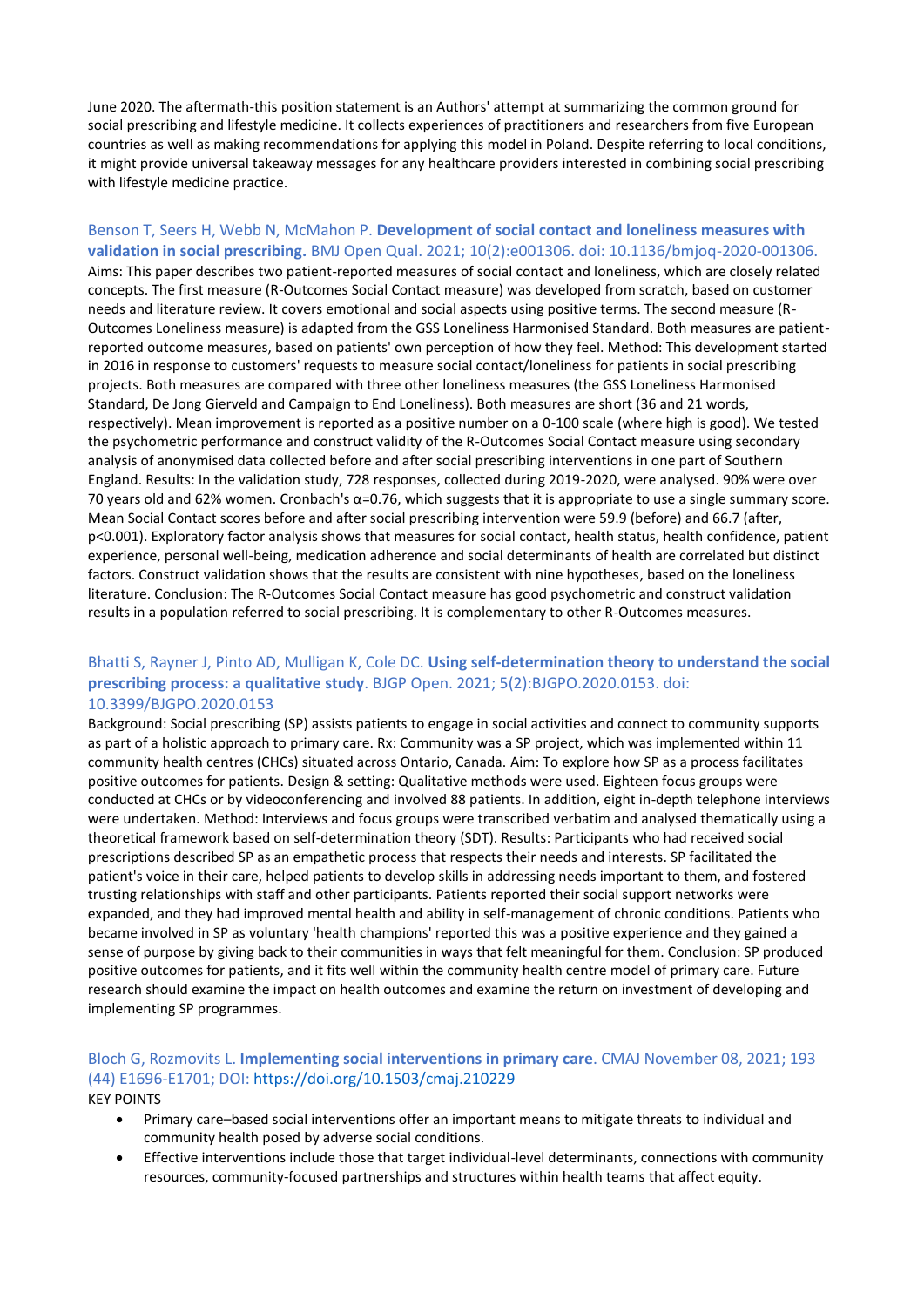- Accumulating evidence points to the positive impacts of social interventions on broad markers of health; however, most research in this area has focused on implementation and process measures, rather than outcomes.
- Some interventions require large, interdisciplinary health care resources to implement, but many are accessible to small group practices or individual providers.

#### Brown RCH, Mahtani K, Turk A, Tierney S. **Social Prescribing in National Health Service Primary Care: What Are the Ethical Considerations?** Milbank Q. 2021; 99(3):610-628. doi: 10.1111/1468-0009.12516

Policy Points Social prescribing is proposed as a way of improving patients' health and well-being by attending to their non-clinical needs. This is done by connecting patients with community assets (typically voluntary or charitable organizations) that provide social and personal support. In the United Kingdom, social prescribing is used to improve patient well-being and reduce use of National Health Service resources. Although social prescribing schemes hold promise, evidence of their effects and effectiveness is sparse. As more information on social prescribing is gathered, it will be important to consider the associated ethical issues for patients, clinicians, link workers, and community assets.

#### Burman R, Wilson L. **Growing our Greenspace-Polytunnels and Plots.** Medical Science Pulse 2021 Suppl 15:55-56.

Background The Covid-19 pandemic has highlighted the importance of being outdoors and accessing greenspace. Greenspace exposure can enhance all aspects of health (physical, mental and social) and has been associated with a greater psychological connection to the natural world, which encourages pro-environmental behaviour. Aim of the study To enhance an area of greenspace by the construction of three polytunnels which will deliver better outcomes for individuals health and wellbeing, deliver on public health priorities, provide opportunities to use greenspace in personalised care plans, drive forward NHS Orkney's sustainability agenda, promote Isles -based activity that supports green and inclusive exemplar practices and supports our ambitions as an anchor institution. Methodology The inclusive polytunnel facility will be constructed using durable and sustainable materials that supports local procurement. We will engage widely with staff, patients and the community across the rural Orkney Islands to promote the facility. Furthermore, positive discussions between staff and patients around using the facility in an individual's care plan will be encouraged. We intend to conduct qualitative interviews with users to evaluate its success and impact. Results The facility will provide a safe and inclusive greenspace area in hospital grounds. It will promote population health and wellbeing and aspires to help reduce health inequalities across Orkney. We intend to use the facility to provide opportunities for social prescribing initiatives or therapeutic treatment for NHS Orkney patients and the wider community. In addition, the project will contribute to reducing NHS Orkney's carbon footprint and educating users on the importance of the environment and its direct links to health. Conclusions In conclusion, this project will enhance a greenspace on the NHS Orkney estate and increase the potential for it to deliver better health and environmental outcomes to the rural population of Orkney. We anticipate the project will be a leading example to other health boards and rural European settings.

# Calderón-Larrañaga S, Milner Y, Clinch M, Greenhalgh T, Finer S. **Tensions and opportunities in social prescribing. Developing a framework to facilitate its implementation and evaluation in primary care: a realist review.** BJGP Open. 2021: BJGPO.2021.0017. doi: 10.3399/BJGPO.2021.0017

Background: Social prescribing (SP) involves linking patients in primary care with services provided by the voluntary and community sector (VCS). Despite growing interest within NHS primary care, it remains unclear how and under what circumstances SP might contribute to good practice. Aim: To define 'good' practice in SP by identifying contextspecific enablers and tensions. To contribute to the development of an evidence-based framework for theorising and evaluating SP within primary care. Design & setting: Realist review of secondary data from primary care-based SP schemes. Method: Academic articles and grey literature were searched for qualitative and quantitative evidence following the Realist And Meta-narrative Evidence Syntheses - Evolving Standards (RAMESES). Common SP practices were characterised in three settings (general practice, link workers, and community sector) using archetypes that ranged from best to worst practice. Results: A total of 140 studies were included for analysis. Resources were identified influencing the type and potential impact of SP practices and four dimensions were outlined in which opportunities for good practice arise: 1) individual characteristics (stakeholder's buy-in, vocation, and knowledge); 2) interpersonal relations (trustful, bidirectional, informed, supportive, and transparent and convenient interactions within and across sectors); 3) organisational contingencies (the availability of a predisposed practice culture, leadership, training opportunities, supervision, information governance, resource adequacy, accessibility, and continuity of care within organisations); and 4) policy structures (bottom-up and coherent policymaking, stable funding, and suitable monitoring strategies). Findings were synthesised in a multilevel, dynamic, and usable SP framework. Conclusion: The realist review and resulting framework revealed that SP is not inherently advantageous.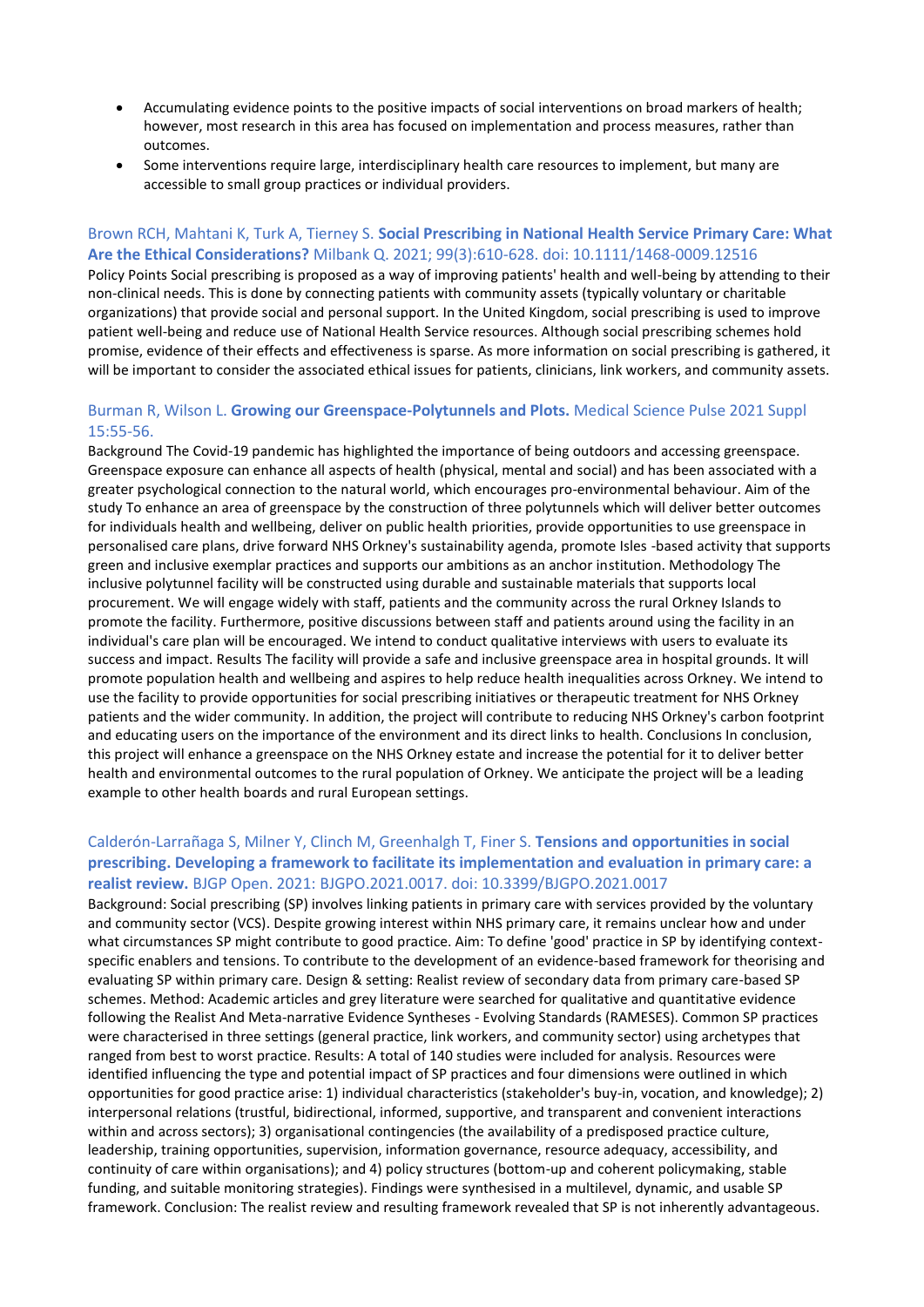Specific individual, interpersonal, organisational, and policy resources are needed to ensure SP best practice in primary care.

#### Calderón Larrañaga S, Clinch M, Greenhalgh T, Finer S. **Could social prescribing contribute to type 2 diabetes prevention in people at high risk? Protocol for a realist, multilevel, mixed methods review and evaluation**. BMJ Open. 2021; 11(4):e042303. doi: 10.1136/bmjopen-2020-042303.

Introduction: Social prescribing is an innovation being widely adopted within the UK National Health Service policy as a way of improving the management of people with long-term conditions, such as type 2 diabetes (T2D). It generally involves linking patients in primary care with non-medical community-based interventions. Despite widespread national support, evidence for the effectiveness of social prescribing is both insufficient and contested. In this study, we will investigate whether social prescribing can contribute to T2D prevention and, if so, when, how and in what circumstances it might best be introduced. Methods and analysis: We will draw on realist evaluation to investigate the complex interpersonal, organisational, social and policy contexts in which social prescribing relevant to T2D prevention is implemented. We will set up a stakeholder group to advise us throughout the study, which will be conducted over three interconnected stages. In stage 1, we will undertake a realist review to synthesise the current evidence base for social prescribing. In stage 2, we will investigate how social prescribing relevant to people at high risk of T2D 'works' in a multiethnic, socioeconomically diverse community and any interactions with existing T2D prevention services using qualitative, quantitative and realist methods. In stage 3 and building on previous stages, we will synthesise a 'transferable framework' that will guide implementation and evaluation of social prescribing relevant to T2D prevention at scale. Ethics and dissemination: National Health Service ethics approval has been granted (reference 20/LO/0713). This project will potentially inform the adaptation of social prescribing services to better meet the needs of people at high risk of T2D in socioeconomically deprived areas. Findings may also be transferable to other long-term conditions. Dissemination will be undertaken as a continuous process, supported by the stakeholder group. Tailored outputs will target the following audiences: (1) service providers and commissioners; (2) people at high risk of T2D and community stakeholders; and (3) policy and strategic decision makers.

#### Camic PM, Dickens L, Zeilig H, Strohmaier S. **Subjective wellbeing in people living with dementia: exploring processes of multiple object handling sessions in a museum setting**. Wellcome Open Res. 2021; 6:96. doi: 10.12688/wellcomeopenres.16819.2.

Background: Dementia care guidance highlights the importance of supporting people living with dementia to access engaging and meaningful activities to promote their quality of life. There is a growing evidence base for the efficacy of heritage settings and arts-based interventions to provide social prescribing opportunities to help support wellbeing in this population. This study extended previous research and explored the potential processes underlying this effect in multiple small group object handling sessions in a museum setting. Methods: A mixed-methods design was used comprising a measure of subjective wellbeing and thematic analysis to explore in-the-moment session content across multiple sessions. Four people with dementia participated in three, one-hour group object handling sessions led by two facilitators. Results: Pre-post wellbeing scores showed increases after each session though this was largely not significant. Qualitative findings provided more compelling results, however, and identified four key themes: facilitating, interest in exploring objects, active participation, and group collaboration; interpretations were made around the dynamic interaction of themes and subthemes over the course of three sessions. Conclusions: This is the first study we are aware of that has taken an in-depth look at multiple museum-based group object handling sessions for people living with dementia. Findings offer ways to optimise object handling sessions for people with dementia by providing in-depth information about the processes involved across multiple object handling sessions facilitated by museum/heritage professionals in a museum setting. This has useful implications for community-based activities as part of dementia care planning and public health programming. The study contributes to a deeper understanding and elucidates the processes that enhance wellbeing for this population who participate in such sessions. It also helps to develop further theoretical understanding about why these types of activities are helpful in community-based dementia care. Limitations and implications for future research are discussed.

# Chng NR, Hawkins K, Fitzpatrick B, O'Donnell C, MacKenzie M, Wyke S, Mercer S. **Implementing social prescribing in primary care in areas of high socioeconomic deprivation: process evaluation of the 'Deep End' community links worker programme.** Br J Gen Pract. 2021: BJGP.2020.1153. doi: 10.3399/BJGP.2020.1153.

Background: Social prescribing involving primary care-based 'link workers' is a key UK health policy which aims to reduce health inequalities. However, the process of implementation of the link worker approach has received little attention despite this being central to desired impact and outcomes. Aim: Our objective was to explore the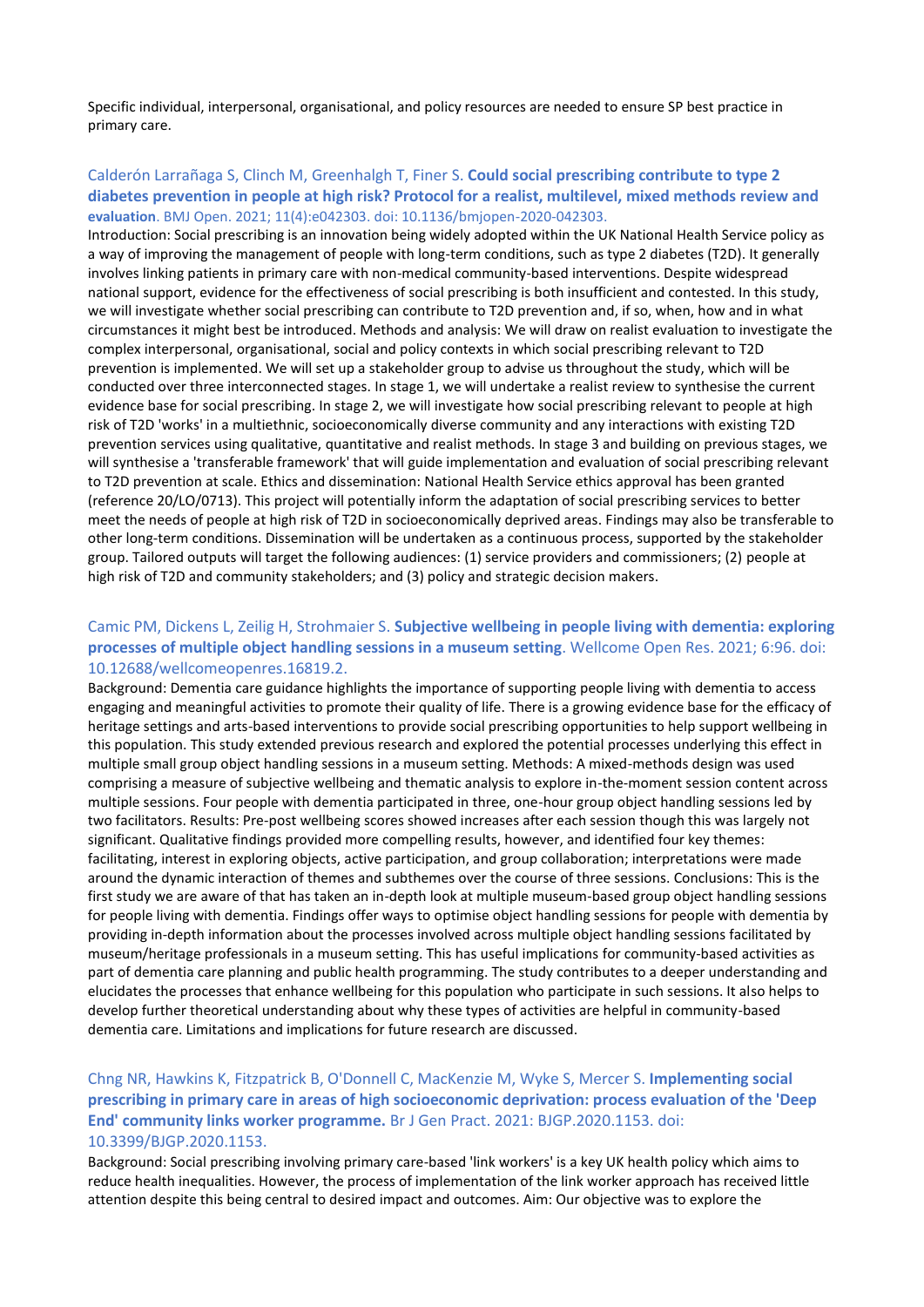implementation process of such an approach in practice. Design and setting: Qualitative process evaluation of the 'Deep End' Links Worker Programme (LWP) over a two-year period, in seven general practices in deprived areas of Glasgow. Methods: We used thematic analysis to identify the extent of LWP integration in each practice and key factors associated with implementation. Analysis was informed by Normalisation Process Theory. Results: Only three of the seven practices fully integrated the LWP into routine practice within two years, based on NPT constructs of coherence, cognitive participation, and collective action. Compared to 'Partially Integrated Practices', 'Fully Integrated Practices' had better shared understanding of the programme among staff, higher staff engagement with LWP, and were implementing all aspects of LWP at patient, practice and community levels of intervention. Successful implementation was associated with GP buy-in, collaborative leadership, good team dynamics, link worker support, and the absence of competing innovations. Conclusions: Even in a well-resourced government funded programme, the majority of practices involved had not fully integrated the LWP within the first two years. Implementing social prescribing and link workers within primary care at scale is unlikely to be a 'quick fix' for mitigating health inequalities in deprived areas.

#### Costa, A; Sousa, CJ; (...); Alarcao, V **Effectiveness of Social Prescribing Programs in the Primary Health-Care Context: A Systematic Literature Review.** SUSTAINABILITY Mar 2021; 13 (5)

Social prescribing (SP) is an approach that promotes the use of local non-clinical activities by people. The referral is usually made by primary health-care professionals, in a process wherein local providers play a pivotal role. The main objective of this study was to identify domains of intervention and evidence about the effectiveness of SP programs regarding health-related outcomes. A systematic literature review was carried out following Preferred Reporting Items for Systematic Reviews and Meta-Analyses (PRISMA) guidelines. A literature search was conducted in PubMed, CINHAL, and SCOPUS. Inclusion criteria of the reviewed papers were as follows: (i) effectiveness studies of interventions designated as SP or interventions entailing SP conceptual components; (ii) interventions with adults. Quality assessment was performed with the Cochrane tool for assessing risk of bias in randomized trials; an assessment tool developed by the US National Heart, Lung and Blood Institute was applied to observational studies. Overall, 13 articles were included for analysis, with a total of 4603 patients. Although three studies comprised a control group, only two followed a randomized controlled trials (RCT) design. Nine principal domains of intervention within SP were identified, with three categories of outcome measures: Physical and psychological wellbeing; Health behaviors and self-efficacy; and Health care resources end economic evaluation. SP is an emergent and promising health-care intervention, and it has been used to promote different health behaviors. Evidence of SP effectiveness on patient's health and wellbeing is not strong. Further research is needed for understanding how SP can be applied efficiently.

# Costa, A., Lopes, J., Sousa, C.J. et al. **Developing a social prescribing local system in a European Mediterranean country: a feasibility study to promote active and healthy aging**. BMC Health Serv Res 2021; 21, 1164.<https://doi.org/10.1186/s12913-021-07186-6>

Background: Social Prescribing (SP) is an innovative strategy to respond to the non-clinical health needs of the population. A Social Prescribing Local System (SPLS) can be defined as a set of joined community, health, and social organizations to foster SP-oriented activities. This study aimed to develop and assess the feasibility of an SPLS implemented in a Mediterranean country, to promote health and wellbeing and contribute to active and healthy aging. Methods: A mixed-methods approach was followed, including three sequential components: 1) Cross-sectional online survey targeting health professionals (HP) working in a primary health care cluster, Portugal's southern region; 2) Pilot study implementing an on-the-job training program for HP, designed to meet identified training needs in the survey; 3) Focus group (FG) with the HP who participated in the pilot study, two individual interviews, with an elderly patient and a community provider for assessing the satisfaction with the pilot test. Results: Sixty-five HP completed the survey; of these, 13 completed the theoretical part of the on-the-job training program; and six (out of these 13) completed the full program. Five HP participated in the FG, one patient and one community provider were interviewed. The surveyed HP perceived as facilitators to implement SP: an automatic system of notifications to prompt the use of SP, contribute to patient satisfaction, human and community resources' stability. The survey also highlighted barriers to SP implementation: length of appointments, shortage of human resources, data records confidentiality, low patient adherence rates, bureaucratic issues, time constraints, and financial costs. Participants were satisfied with the training. Identified SPLS implementation benefits were grouped into four dimensions (from the qualitative approach): gains for patients' health and wellbeing, support for the health services, sustainability of the community resources, and HP' professional satisfaction. Conclusions: Our study took the first steps towards the implementation of an SPLS. Findings reinforce that training HP in SP and on-the-job training seems feasible. This approach was well received and appears to represent a suitable and sustainable strategy. It can promote professional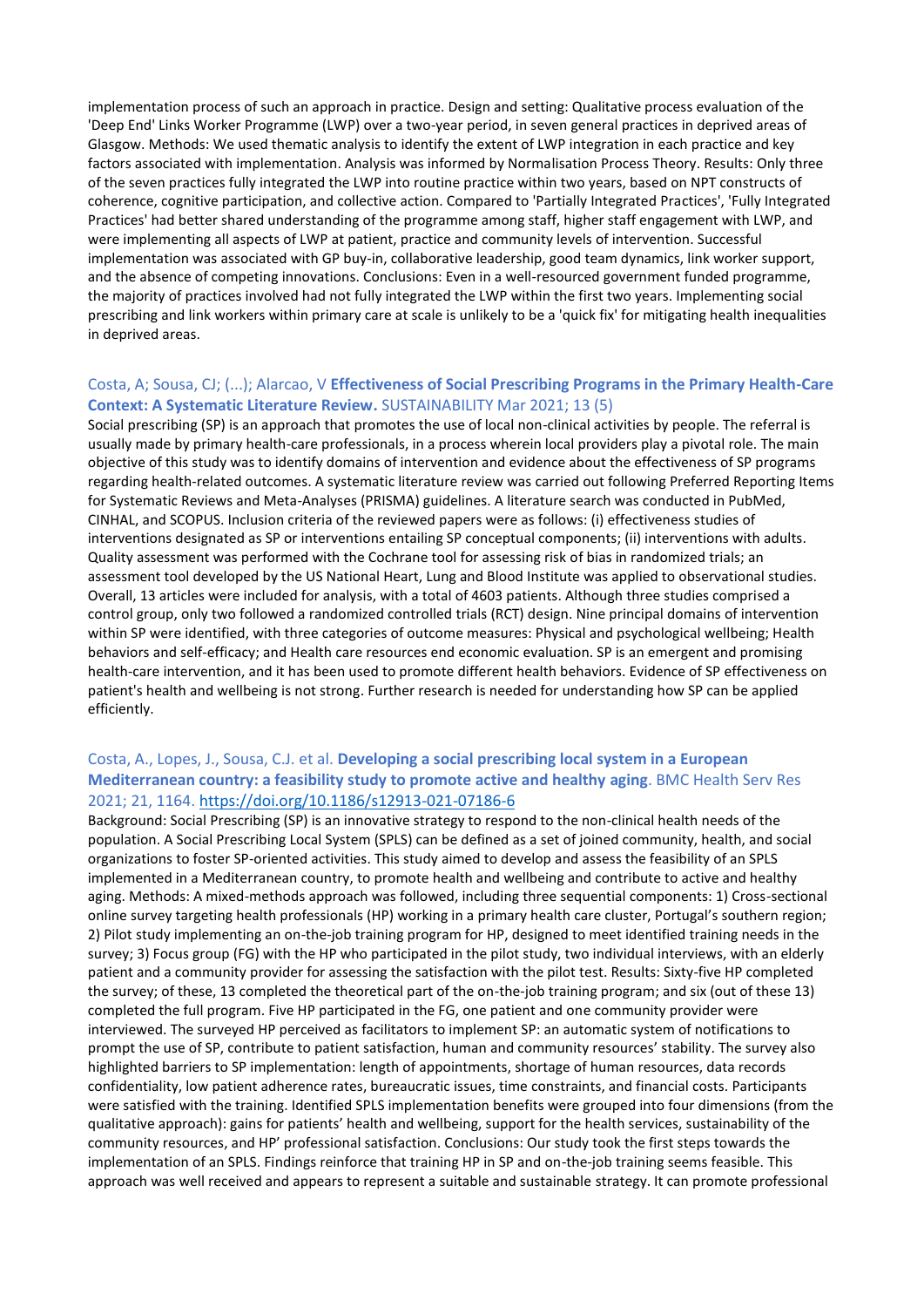satisfaction, support health services, contribute to the stability of community resources, improve health and promote active and healthy aging.

#### Efstathopoulou L, Bungay H. **Mental health and resilience: Arts on Prescription for children and young people in a school setting.** Public Health. 2021; 198:196-199. doi: 10.1016/j.puhe.2021.07.021.

Objectives: Arts on Prescription (AoP) programmes were among the first forms of social prescribing in the UK. Most of the studies of AoP programmes focus on adults and currently there is no published research on the impact of AoP on children and young people. This study investigates the impact of 10 weekly AoP workshops delivered in a school setting on the mental well-being and resilience of adolescents aged 13-16 years at risk of emotional or behavioural problems. Study design: The study design used is a longitudinal cohort study of an AoP programme implemented in 10 schools in the East of England. Methods: Changes in mental well-being and resilience of school children were assessed using the Warwick-Edinburgh Mental Well-being Scale (WEMWBS), and the True Resilience Scale applied pre- and post-intervention, with follow-up at 3 months. In total, 91 young people participated in the programme and 65 completed pre- and post-intervention measures. Results: Data from the WEMWBS and True Resilience Scale indicated that the AoP Programme had a positive impact on both well-being and resilience of participants with a statistically significant increase recorded immediately post-intervention. However, these improvements were not sustained upon observation at 3-month follow-up. Conclusion: This article presents the first indication of the effectiveness of a programme of AoP workshops on the mental well-being and resilience of children and young people. It suggests the potential of AoP as a means of support the mental health and well-being of secondary school aged children.

# Estevao, C; Fancourt, D; (...); Pariante, CM. **Scaling-up Health-Arts Programmes: the largest study in the world bringing arts-based mental health interventions into a national health service** BJPSYCH BULLETIN 2021; 45(1):32-39

The Scaling-up Health-Arts Programme: Implementation and Effectiveness Research (SHAPER) project is the world's largest hybrid study on the impact of the arts on mental health embedded into a national healthcare system. This programme, funded by the Wellcome Trust, aims to study the impact and the scalability of the arts as an intervention for mental health. The programme will be delivered by a team of clinicians, research scientists, charities, artists, patients and healthcare professionals in the UK's National Health Service (NHS) and the community, spanning academia, the NHS and the charity sector. SHAPER consists of three studies - Melodies for Mums, Dance for Parkinson's, and Stroke Odysseys - which will recruit over 800 participants, deliver the interventions and draw conclusions on their clinical impact, implementation effectiveness and cost-effectiveness. We hope that this work will inspire organisations and commissioners in the NHS and around the world to expand the remit of social prescribing to include evidence-based arts interventions.

# Featherstone C, Sharpe RA, Axford N, Asthana S, Husk K. **Health and wellbeing outcomes and social prescribing pathways in community-based support for autistic adults: A systematic mapping review of reviews**. Health Soc Care Community. 2021 Nov 5. doi: 10.1111/hsc.13635.

Adults on the autism spectrum are affected by health disparities which significantly reduce life expectancy and experience barriers to accessing healthcare. Social prescribing is a holistic approach that diverts patients from primary care to health-enhancing activities in communities. However, there has been a lack of research attention to how autistic people navigate the social prescribing pathway and the ability of these approaches to address existing disparities. This mapping review aimed to synthesise features of non-medical, community-based interventions for autistic adults to assess their suitability for a social prescribing approach. A systematic search and screening process was used to identify literature reviews from medical databases (Embase, Medline, PsycINFO, CINAHL and Cochrane reviews) and grey literature. We extracted data from 24 reviews and 19 studies including types of services, participants, outcomes, settings and procedures. A narrative and visual synthesis is used to map the variety of services and interventions identified, the outcome measures used, and the barriers and facilitators to progression through services in relation to a realist social prescribing framework. The review found that there has been minimal evaluation of holistic, low intensity services for autistic adults, such as those offered in social prescribing approaches. Outcome measures remain focused on features of autism and reveal less about the effects of interventions on health and wellbeing. Aspects of the social prescribing model were identified in the features of service pathways, but findings also suggested how social prescribing could be adapted to improve accessibility for autistic people.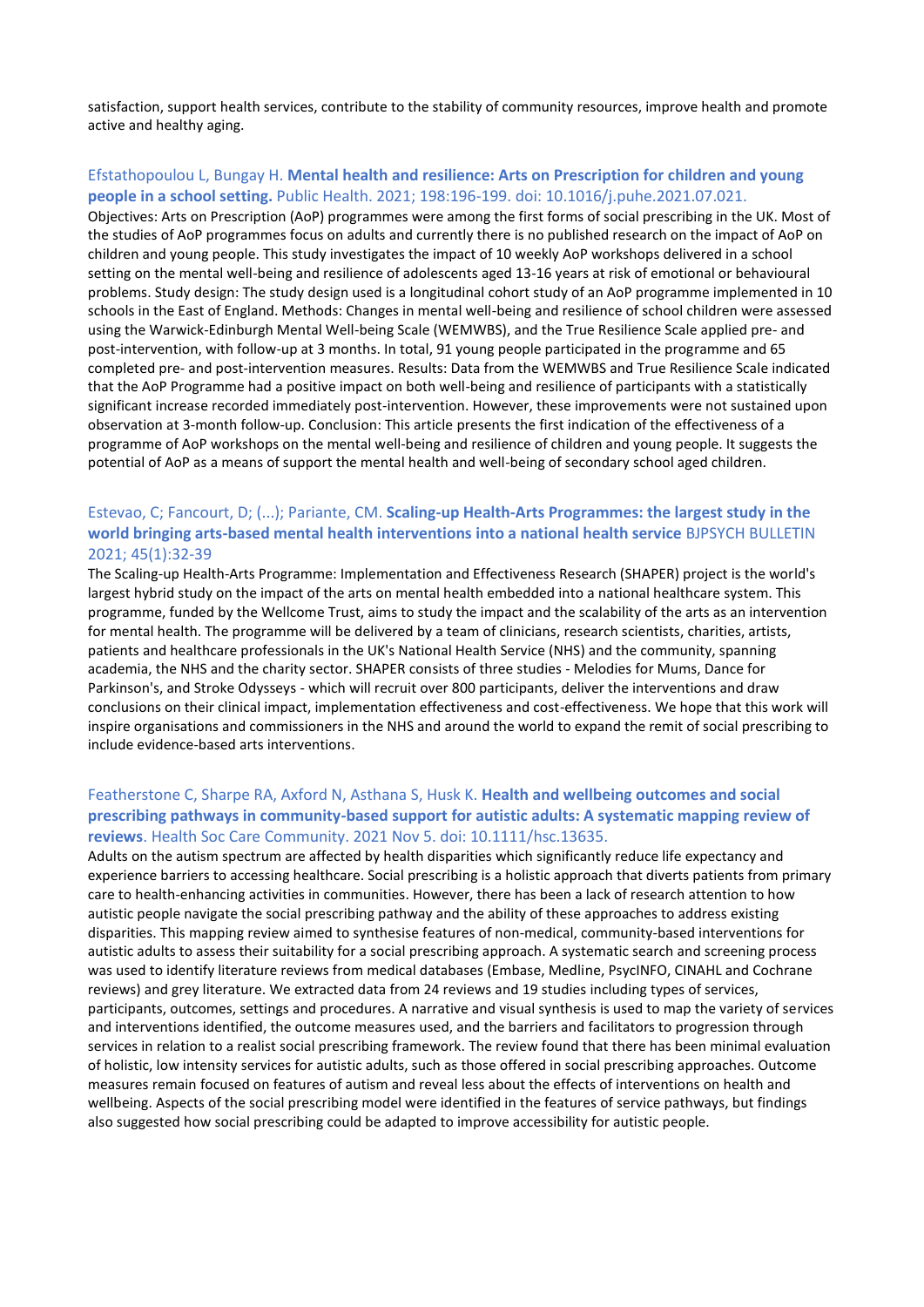#### Fixsen A, Barrett S, Shimonovich M. **Weathering the storm: A qualitative study of social prescribing in urban and rural Scotland during the COVID-19 pandemic**. SAGE Open Med. 2021; 30;9: 20503121211029187. doi: 10.1177/20503121211029187.

Objectives: The non-clinical approach known as social prescribing aims to tackle multi-morbidity, reduce general practitioner (GP) workload and promote wellbeing by directing patients to community services. Usual in-person modes of delivery of social prescribing have been virtually impossible under social distancing rules. This study qualitatively examined and compared the responses of three social prescribing schemes in Scotland to the COVID-19 pandemic. Methods: We interviewed a theoretical sample of 23 stakeholders in urban and rural social prescribing schemes at the start of COVID-19 pandemic. Follow-up interviews with a representative sample were conducted around 10 months later. Interviewees included social prescribing coordinators (SPCs) GPs, managers, researchers and representatives of third sector organizations. Interview transcripts were analysed in stages and an inductive approach to coding was supported by NVivo. Results: Findings revealed a complex social prescribing landscape in Scotland with schemes funded, structured and delivering services in diverse ways. Across all schemes, working effectively during the pandemic and shifting to online delivery had been challenging and demanding; however, their priorities in response to the pandemic had differed. With GP time and services stretched to limits, GP practice-attached 'Link Workers' had taken on counselling and advocacy roles, sometimes for serious mental health cases. Community-based SPCs had mostly assumed a health education role, and those on the Western Isles of Scotland a digital support role. In both rural or urban areas, combatting loneliness and isolation - especially given social distancing - remained a pivotal aspect of the SPC role. Conclusion: This study highlights significant challenges and shifts in focus in social prescribing in response to the pandemic. The use of multiple digital technologies has assumed a central role in social prescribing, and this situation seems likely to remain. With statutory and non-statutory services stretched to their limits, there is a danger of SPCs assuming new tasks without adequate training or support.

# Foster A, Thompson J, Holding E, Ariss S, Mukuria C, Jacques R, Akparido R, Haywood A**. Impact of social prescribing to address loneliness: A mixed methods evaluation of a national social prescribing programme.** Health Soc Care Community. 2021; 29(5):1439-1449. doi: 10.1111/hsc.13200.

Loneliness is considered a global public health issue because of its detrimental impact on physical and mental health but little is known about which interventions can reduce loneliness. One potential intervention is social prescribing, where a link worker helps service-users to access appropriate support such as community activities and social groups. Some qualitative studies have identified that social prescribing may help to reduce service-users' loneliness. Given this, the British Red Cross (a third sector organisation) developed and delivered a national social prescribing service in the United Kingdom to support people who were experiencing, or at risk of, loneliness. Service-users could receive up to 12 weeks of support from a link worker. A mixed methods study was conducted to understand the impact of the support on loneliness, and to identify the facilitators and barriers to service delivery. The study included: (a) analysis of quantitative data collected routinely between May 2017 and December 2019 (n = 10,643) including pre-post analysis of UCLA data (n = 2,250) and matched comparator work to measure changes in loneliness; (b) semi-structured interviews with service-users, link workers and volunteers (n = 60) and (c) a Social Return on Investment Analysis. The majority of the service-users (72.6%, n = 1634/2250) felt less lonely after receiving support. The mean change in UCLA score was -1.84 (95% CI -1.91 to -1.77) of a maximum change of 6.00 (decrease indicates an improvement). Additional benefits included improved wellbeing, increased confidence and life having more purpose. The base case analysis estimated a social return on investment of £3.42 per £1 invested in the service. Having skilled link workers and support tailored to individual needs appeared key. However, challenges included utilising volunteers, meeting some service-users' needs in relation to signposting and sustaining improvements in loneliness. Nonetheless, the service appeared successful in supporting service-users experiencing loneliness.

# Frostick C, Bertotti M. **The frontline of social prescribing - How do we ensure Link Workers can work safely and effectively within primary care?** Chronic Illn. 2021; 17(4):404-415. doi: 10.1177/1742395319882068.

Objective: To identify the training, skills and experience social prescribing Link Workers, working with patients presenting with long-term conditions, need to carry out their role safely and effectively within primary care services. Method: Qualitative data were collected from Link Workers as part of the evaluation of three social prescribing schemes. Interviews and focus groups were audio-recorded and transcribed. Results: Link Workers describe the complexity of the work and the need to define the boundaries of their role within existing services. Previous life and work experience were invaluable and empathy was seen as a key skill. A variety of training was valued with counselling skills felt to be most critical. Clinical supervision and support were felt to be essential to conduct the work safely. Discussion: Social prescribing is a significant theme within UK health policy and internationally and schemes in primary care services are common. Patient accounts consistently suggest that the Link Worker is key to the success of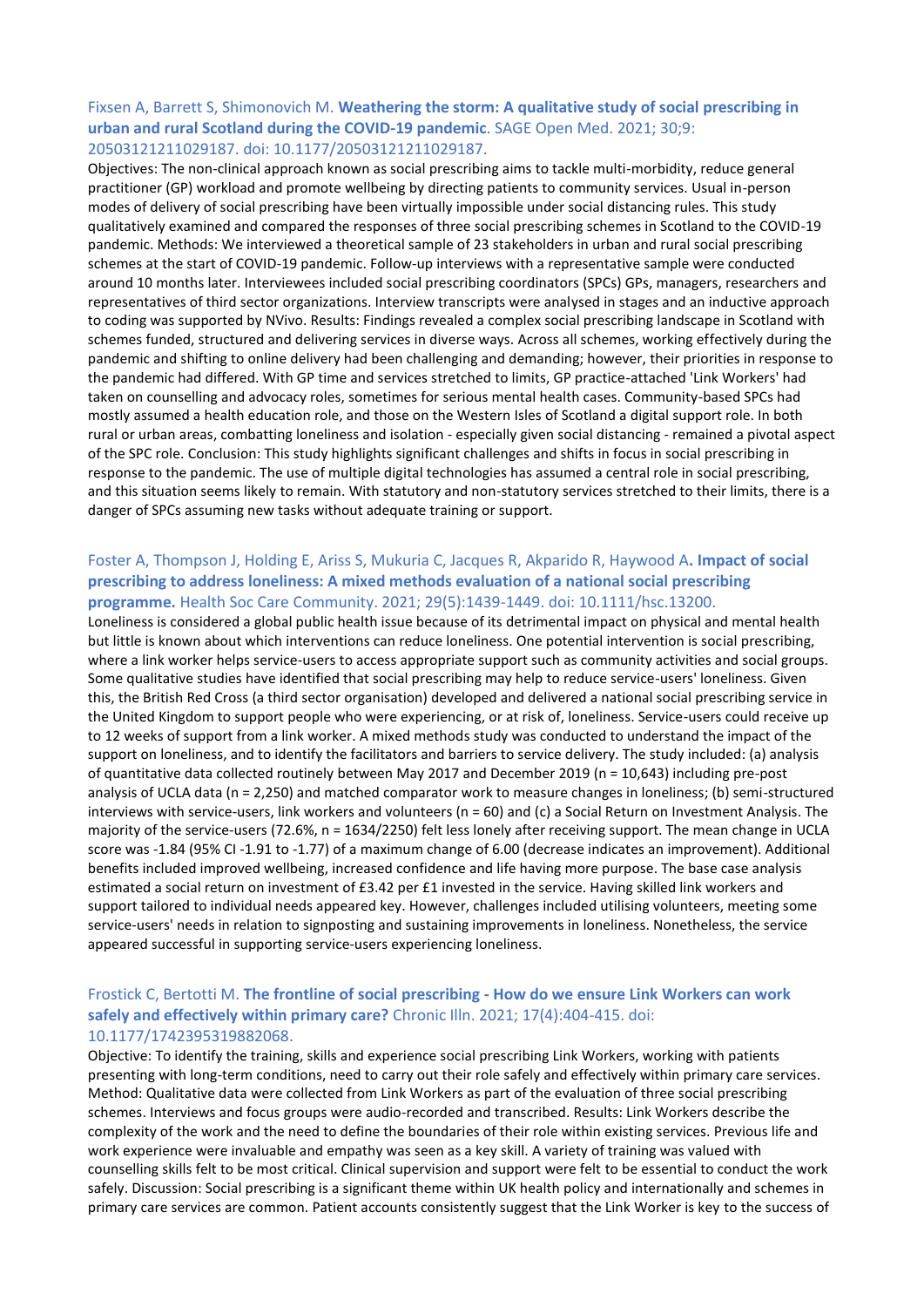the pathway. Link Workers can facilitate positive behaviour change; however they must be recruited, trained and supported with a clear understanding of the demands of this complex role.

#### Gibson K, Pollard TM, Moffatt S. **Social prescribing and classed inequality: A journey of upward health mobility?** Soc Sci Med. 2021; 280:114037. doi: 10.1016/j.socscimed.2021.114037.

Social prescribing, characterised by a link worker connecting patients with local groups and services, is currently being widely implemented in the UK. Taking clients' experiences of a social prescribing intervention in the North of England between November 2019 and July 2020 as its focus, this paper employs ethnographic methods to explore the complex social contexts in which social prescribing is delivered. Building on Bourdieusian approaches to class, we concentrate on four case studies to offer a theoretically-grounded analysis which attends to the relationship between everyday contexts and the classed processes by which health capital may be accrued. By following clients' experiences and trajectories through shifting positions across time - often entailing moments of tension and disjuncture - we explore how processes of classed inequality relate to engagement in the social prescribing intervention. Our results show how structural contexts, and relatedly the possession of capital, shape clients' priorities to invest in the cultural health capital offered by the intervention. Importantly, while inequalities shaped participants' capacity to engage with the intervention, all participants recognised the value of the health capital on offer. We conclude by arguing that inequalities cannot be tackled through focusing on the individual in the delivery of personalised care and therefore offer a counter narrative to socio-political assumptions that social prescribing reduces health inequalities. Crucially, we argue that such assumptions wrongly presuppose that people are homogenously disposed to engaging in their future health.

### Giebel C, Rodgers S, Barr B, Collins B, Akpan A, Shenton J, Fuller E, Gabbay M. **Does Social Support Affect Older Adults' General Practitioner Attendance Rates? Findings from the North West Coast Household Health Survey**. Clin Gerontol. 2021; 44(4):381-391. doi: 10.1080/07317115.2020.1783044.

Objective: The aim of this study was to explore whether social support and socio-economic status have an effect on primary care attendance in older adults (aged 65+). Methods: This study used data from the longitudinal North West Coast (NWC) Household Health Survey (HHS) from across 20 disadvantaged and 8 less disadvantaged neighborhoods. Data included the EQ-5D, social support, frailty-related measures, healthcare utilization, and the Index of Multiple Deprivation (IMD). Principal component analysis was used to derive a factor for social support. Poisson regression analysis was employed to explore the effects of frailty, social support, General Practitioner (GP) distance, education, IMD, living situation, and depression on the number of GP attendances in the past 12 months. Results: 1,685 older adults were included in this analysis. Of those older adults who visited their GP (87.4%), most had visited their GP twice in the past 12 months. Having an educational qualification, higher levels of social support, and being physically fit reduced GP utilization. Being moderately frail, depressed, and living further away from the nearest GP increased attendance. Older adults living in the most disadvantaged neighborhoods were more likely to visit their GP. Conclusions: Increasing social support impacts to a small, but important, extent on reducing GP attendance in older adults. Future research needs to explore whether improving social support in old age can reduce GP utilization. Clinical implications: Findings suggest a need for improving social prescribing in older adults to reduce some GP visits which could be avoided and might not be necessary.

#### Giebel C, Morley N, Komuravelli A. **A socially prescribed community service for people living with dementia and family carers and its long-term effects on well-being**. Health Soc Care Community. 2021 Feb 2. doi: 10.1111/hsc.13297

Support services for people with dementia are variable depending on the area or town they live. People with dementia and family carers can often get very little support after a diagnosis. Services might not be suitable or they may not be aware of the service in the first place. The aim of this study was to evaluate a socially prescribed community service provided to people with dementia and family carers offering physical and mental activities. People with dementia and family carers were recruited from a community centre in the North West of England to complete in this study. Participants provided demographic information and completed the Short Warwick-Edinburgh Mental Well-Being Scale at baseline, and after 3 and 6 months. Postcode data were used to generate an Index of Multiple Deprivation score for information on participants' socioeconomic background. Data were analysed using paired samples t-tests to compare well-being scores between baseline and follow-up assessments. A total of 25 people with dementia ( $n = 14$ ) and family carers ( $n = 11$ ) participated in the service. Visits ranged from 1 to 36, with 22 and 15 participants completing the 3- and 6-month follow-up respectively. Some reasons for discontinuation were lack of transport and other commitments. Most participants lived in some of the most disadvantaged neighbourhoods. Compared to baseline, well-being was significantly higher at both follow-ups. This is one of the first studies reporting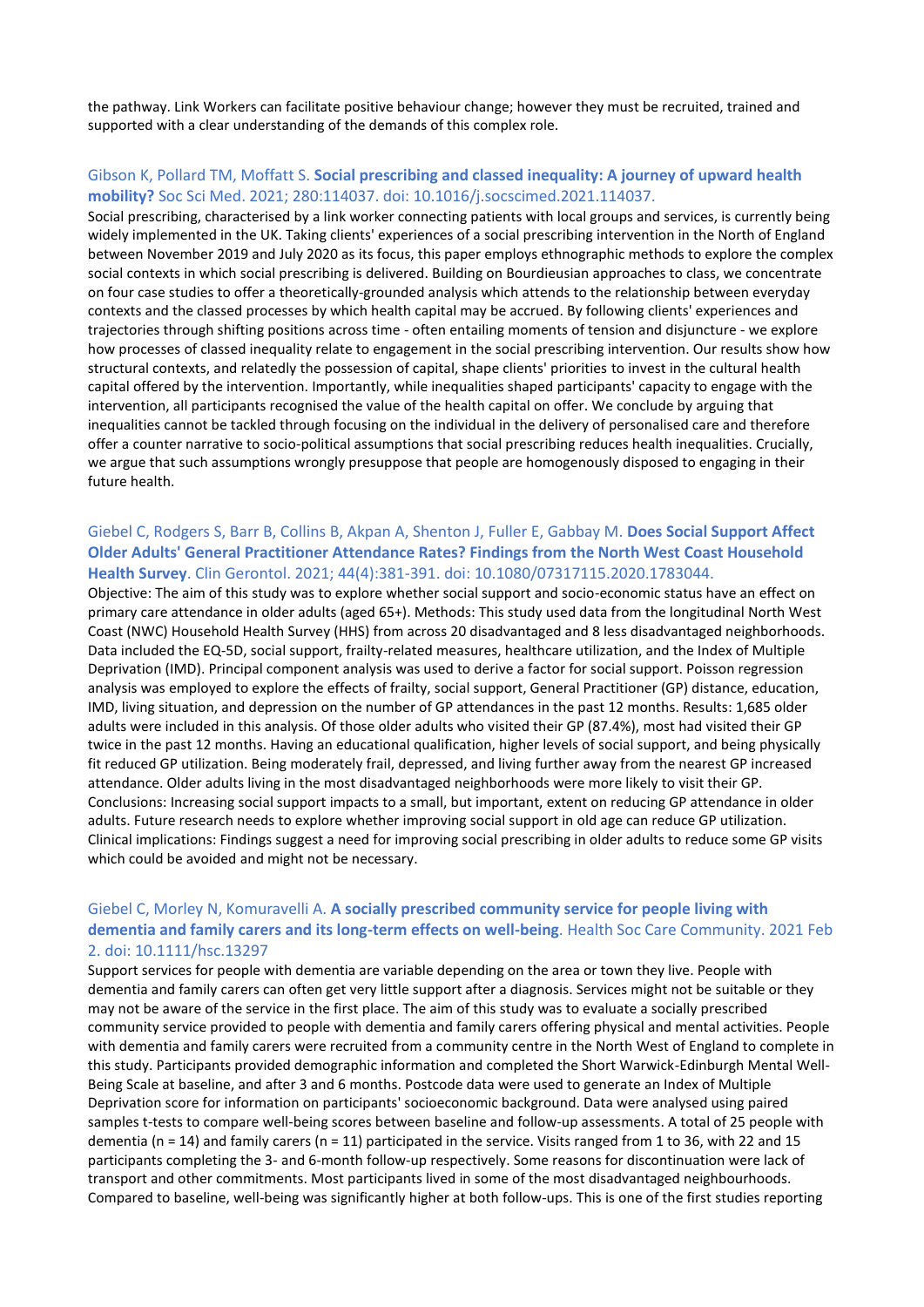the benefits of a social prescribing service in dementia. Future implementation work needs to design an implementation plan so that the service can be implemented in other community centres across the country.

#### Halder MM, Wakefield JR, Bowe M, et al. **Evaluation and exploration of a social prescribing initiative: Study protocol**. J Health Psychol. 2021;26(3):345-356. doi: 10.1177/1359105318814160.

Attention is being given to healthcare initiatives with the potential to save money and improve lives. One example is social prescribing, which supports patients whose ill-health is exacerbated by loneliness. While evidence has accumulated attesting to social prescribing's efficacy, one limitation has been the lack of a theoretical framework, which limits understanding of how tackling loneliness improves health. In our evaluation of a social prescribing pathway, we adopt a 'Social Cure' approach, which posits that social relations affect health. Our study will evaluate the efficacy of the pathway and determine the extent to which group processes are responsible for health improvements.

#### Hanlon P, Gray CM, Chng NR, Mercer SW. **Does Self-Determination Theory help explain the impact of social prescribing? A qualitative analysis of patients' experiences of the Glasgow 'Deep-End' Community Links Worker Intervention**. Chronic Illn. 2021 Sep;17(3):173-188. doi: 10.1177/1742395319845427.

Objectives: The Links Worker Programme is a primary care-based social prescribing initiative in Glasgow, Scotland, targeting patients with complex needs in areas of high socioeconomic deprivation. The programme aims to improve wellbeing by connecting patients to appropriate community resources. This study explored the utility of Self-Determination Theory in understanding the reported impacts of the intervention. Methods: Thematic analysis of semistructured interviews with 12 patients (34-64 years, six female) referred to Community Links Practitioners using Self-Determination Theory as a framework. Impact was assessed from participants' description of their personal circumstances before and after interaction with the Community Links Practitioner. Results: Four patients described no overall change in daily life, two described slight improvement and six described moderate or major improvement. Improvers described satisfaction of the three psychological needs identified in Self-Determination Theory: relatedness, competence and autonomy. This often related to greater participation in community activities and sense of competence in social interaction. Patients who benefitted most described a change towards more intrinsic regulation of behaviour following the intervention. Conclusions: Understanding the impact of this social prescribing initiative was facilitated by analysis using Self-Determination Theory. Self-Determination Theory may therefore be a useful theoretical framework for the development and evaluation of new interventions in this setting.

## Hazeldine E, Gowan G, Wigglesworth R, Pollard J, Asthana S, Husk K. **Link worker perspectives of early implementation of social prescribing: A 'Researcher-in-Residence' study**. Health Soc Care Community. 2021; 29(6):1844-1851. doi: 10.1111/hsc.13295.

Social prescribing (SP) is increasing in popularity in the UK and can enable healthcare providers to respond more effectively to a range of non-clinical needs. With the NHS commitment to establish an SP link worker in all GP practices, there is a rapid increase in the number of SP schemes across the country. There is currently insufficient evidence concerning the implementation and acceptability of SP schemes. In this paper, we report our analysis of the descriptions of the experiences of SP link workers, regarding the early implementation of SP link workers in two SP programmes in the South West. Data were gathered using the 'Researcher in Residence' (RiR) model, where the researcher was immersed in the environments in which the SP was managed and delivered. The RiR undertook conversations with 11 SP link workers, 2 SP link worker managers and 1 SP counsellor over six months. The RiR visited seven link workers at their GP practices (service 1) and four at their head office (service 2). The RiR met with the link worker managers at their offices, and the RiR spoke with the SP counsellor on the telephone. Data from these conversations were analysed using Thematic Analysis and six codes were constructed to advance our understanding of the components of early implementation of the SP programmes. Training (particularly around mental health), workforce support, location and SP champions within GP practices were found to be key strategies of SP implementation, link worker involvement acting as a conduit for the impacts of these strategies. This paper suggests that the implementation of SP programmes can be improved by addressing each of these areas, alongside allowing link workers the flexibility and authority to respond to challenges as they emerge.

Hoffmeister LV, Nunes MF, Figueiredo CEM, Coelho A, Oliveira MFF, Massano P, Gama A, Aguiar P, Dias S. **Evaluation of the Impact and Implementation of Social Prescribing in Primary Healthcare Units in Lisbon: A Mixed-Methods Study Protocol**. Int J Integr Care. 2021; 21(2):26. doi: 10.5334/ijic.5592.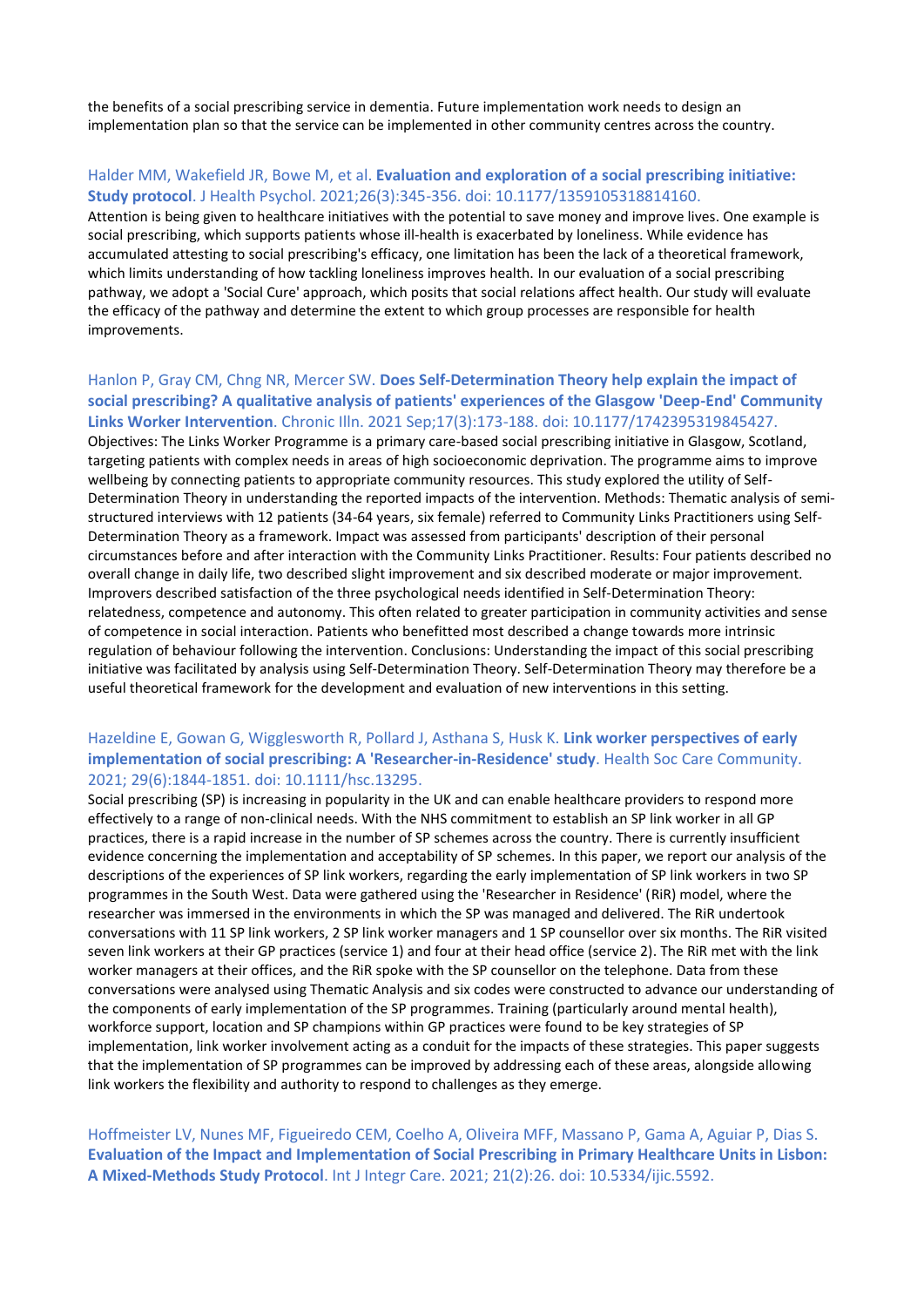Background: Social Prescribing (SP) is an intervention to link users of the primary healthcare services to non-clinical organizations based on the community to tackle social determinants of health. Despite the potential benefits of SP, the effectiveness of this complex intervention remains uncertain. This paper presents the study protocol of the evaluation of the first SP project in Portugal. Methods: A mixed-methods study will be conducted to evaluate the SP project. For the quantitative component, a longitudinal, prospective study with a pre-post design will be performed. Data on patients referred to SP will be collected in four different points in time throughout the intervention, using questionnaires on patients' health status and sociodemographic characteristics, and scales on patients' well-being, quality of life and activation. The secondary data will be collected using patients' medical records and SP's forms about the referral and social responses elaborated within the intervention. Semi-structured interviews with patients and focus groups with stakeholders will be conducted to assess experiences of participation and improvement suggestions on SP. Conclusion: Comprehensive and complementary evidence will provide insights and learning for the implementation of future SP interventions. This can contribute to inform policy and practice, and to increase investment in social prescribing interventions.

# Jensen, A and Bungay, H **Swedish primary healthcare practitioners' perspectives on the impact of arts on prescription for patients and the wider society: a qualitative interview study.** BMC Health Services Research 2021; 21 (1)

Background There is growing evidence that participating in arts activities are beneficial for mental health and wellbeing. Many patients attending primary care services have mental ill-health or social issues that healthcare practitioners currently do not have adequate ways of supporting. This study set out to explore the perspectives of primary healthcare practitioners on Arts on Prescription (AoP) as an additional referral pathway. Methods A qualitative exploratory descriptive approach within an interpretive framework using semi-structured interviews was used to explore healthcare practitioners' perspectives and experiences of AoP programmes in Sweden. Ten interviews were conducted with healthcare practitioners in primary care. Data were analysed using an inductive thematic approach. Results The healthcare practitioners interviewed, recognised the need for more holistic approaches to care for those with mental health issues. They perceived that AoP is beneficial for patients in terms of motivation, creating routines, providing social interactions, and increasing self-esteem. In addition, AoP was felt to have the potential to impact upon current service provision and wider society. However, whilst the opportunity to refer patients to AoP in conjunction with conventional treatments was valued, participants reported that time pressures on practitioners and the continuing dominance of the medical model of care were barriers to wider acceptance amongst practitioners at the present time. Conclusions AoP enabled primary healthcare practitioners to offer an additional pathway for patients that is an adjunct to the traditional care pathway. However, the programmes tend to be project-based and often time limited. For programmes to be sustainable and be included as part of a wider range of interventions available to healthcare practitioners' suitable levels of funding would be required.

# Johansson, E; Jonsson, F; (...); Nilsson, I **Let's Try Social Prescribing in Sweden (SPiS) - an Interventional Project Targeting Loneliness among Older Adults Using a Model for Integrated Care: A Research Protocol.**  Int J Integrated Care 2021: 21 (2).

Introduction: Loneliness and social isolation among older adults (>= 65) are an emerging issue of public concern, associated with increased morbidity and mortality. Today there is no systematic intervention developed, implemented or evaluated in Sweden addressing loneliness. The overall aim for this project is to develop, test and refine a person-centred Swedish model for social prescribing (SPiS), and to assess whether and how it reduces loneliness, promotes health and improves well-being among older adults. Description: The focus will be to develop, culturally adapt, evaluate and refine the SPiS model. Following the sequential structure of realist evaluation in three consecutive phases qualitative and quantitative data along with subsequent analysis methods will be collected and utilized. The project will provide knowledge of what works with the social prescribing model, for whom, in what conditions and why, in relation to loneliness, health and well-being among older adults. Discussion: SPiS has the unique position of providing initial knowledge regarding how to reduce loneliness in the Swedish context. However, evaluation is complex as this research goes beyond the unidimensional question "Is it working?". Conclusion: Developing, implementing and evaluating such a complex program needs systematic and close evaluation.

### Khan K, Ward F, Halliday E, Holt V. **Public perspectives of social prescribing**. Journal of Public Health 2021; fdab067,<https://doi.org/10.1093/pubmed/fdab067>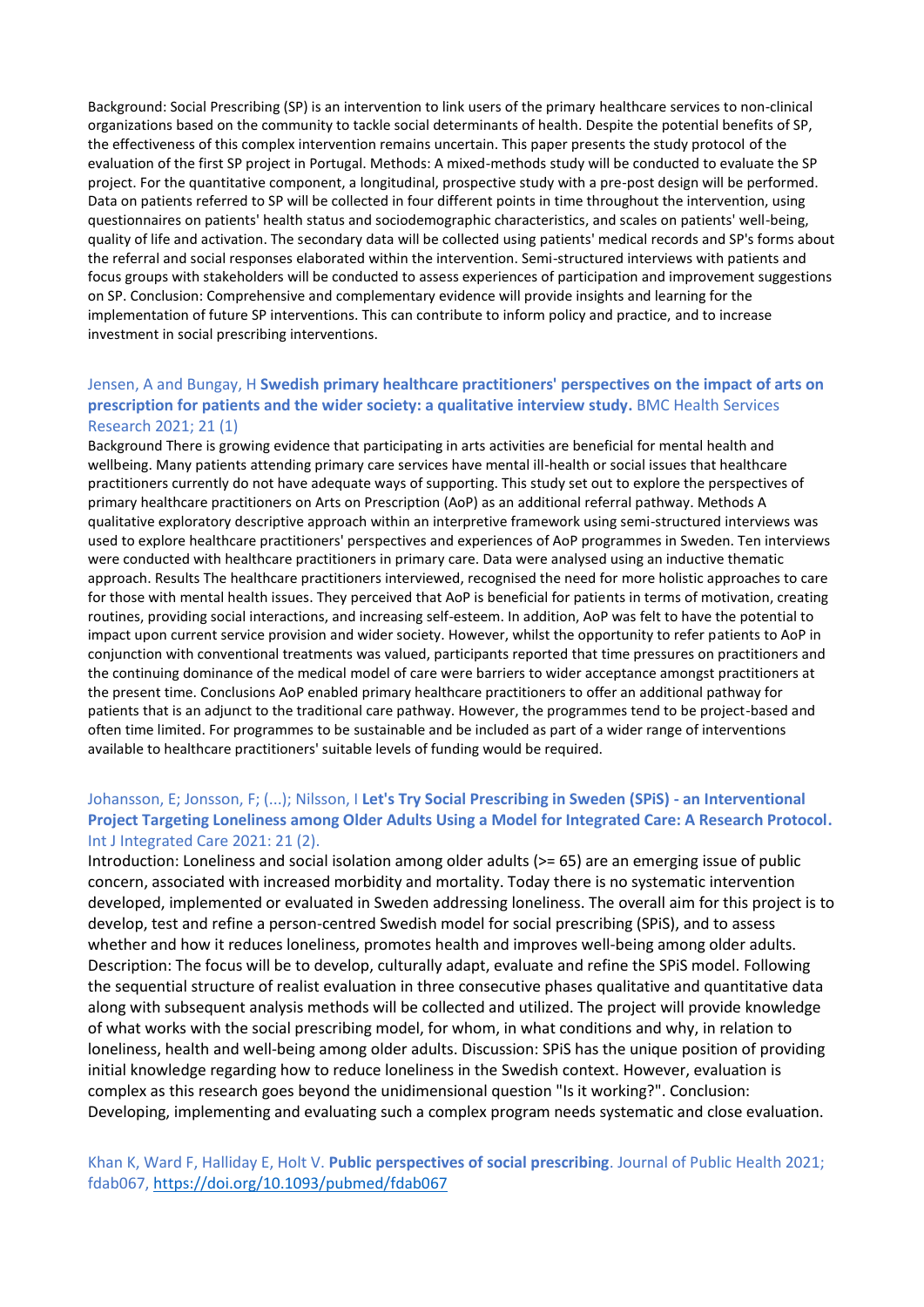Background: There is a strong national drive within the UK government and National Health Service for social prescribing. Previous research studies have mainly focused on service user perspectives and evaluating their experiences. There is limited evidence on how the general public perceive and understand what social prescribing is and how these views could influence service planning and delivery. This paper seeks to understand perceptions of social prescribing within the wider community. Methods: Semi-structured focus groups were conducted with 37 members of the public in four areas in north-west England. We explored public awareness and understanding of social prescribing. Results: Limited knowledge of the term social prescribing was found amongst participants as well as limited involvement in community discussions of the topic. Concerns were raised about the short-term nature of activities and the need for adequate resourcing to support continuity of service provision. The social prescribing link worker was considered to be important in supporting engagement with services and it was preferred this role was undertaken by people with local knowledge. Conclusions: The findings provide evidence of public perspectives on social prescribing and highlight how wider community perceptions can supplement service user feedback to support social prescribing service planning, commissioning and delivery.

# Kiely B, Clyne B, Boland F, O'Donnell P, Connolly D, O'Shea E, Smith SM. **Link workers providing social prescribing and health and social care coordination for people with multimorbidity in socially deprived areas (the LinkMM trial): protocol for a pragmatic randomised controlled trial.** BMJ Open. 2021; 11(2):e041809. doi: 10.1136/bmjopen-2020-041809.

Introduction: Link workers are non-health or social care professionals based in primary care who support people to develop and achieve a personalised set of health and social goals by engaging with community resources. Link workers have been piloted in areas of deprivation, but there remains insufficient evidence to support their effectiveness. Multimorbidity is increasing in prevalence, but there are limited evidence-based interventions. This paper presents the protocol for a randomised controlled trial (RCT) that will test the effectiveness of link workers based in general practices in deprived areas in improving health outcomes for people with multimorbidity. Methods and analysis: The protocol presents the proposed pragmatic RCT, involving 10 general practitioner (GP) practices and 600 patients. Eligible participants will be community dwelling adults with multimorbidity (≥two chronic conditions) identified as being suitable for referral to a practice-based link worker. Following baseline data collection, the patients will be randomised into intervention group that will meet the link worker over a1-month period, or a 'wait list' control that will receive usual GP care. Primary outcomes are health-related quality of life as assessed by EQ-5D-5L and mental health assessed by Hospital Anxiety and Depression Scale. Secondary outcomes are based on the core outcome set for multimorbidity. Data will be collected at baseline and on intervention completion at 1 month using questionnaires self-completed by participants and GP records. Parallel process and economic analyses will be conducted to explore participants' experiences and examine cost-effectiveness of the link worker intervention. Ethics and dissemination: Ethical approval has been granted by the Irish College of General Practitioners Ethics Committee. The findings will be published in peer-reviewed journals.

# Kiely B, Connolly D, Clyne B, et al. **Primary care-based link workers providing social prescribing to improve health and social care outcomes for people with multimorbidity in socially deprived areas (the LinkMM trial): Pilot study for a pragmatic randomised controlled trial**. Journal of Multimorbidity and Comorbidity. January 2021. doi:10.1177/26335565211017781.

Introduction: Individuals with multimorbidity in deprived areas experience worse health outcomes and fragmented care. Research suggests that primary care-based link workers providing social prescribing have potential to improve health and well-being. This paper reports the results of a pilot study conducted in preparation for a randomised controlled trial (RCT) that aims to test the effectiveness of primary care-based link workers providing social prescribing in improving health outcomes for people with multimorbidity who attend general practices in deprived areas in Ireland. Methods: An uncontrolled pilot study of an intervention based on the Glasgow Deep End links worker programme, in a single general practice, tested the feasibility and acceptability of planned processes for a RCT. Outcomes were recruitment and retention rates and acceptability of the trial processes and intervention to patients, general practitioners (GPs) and the link worker. Structured interviews were conducted with six patients, the link worker and two GPs within the practice and analysed using descriptive qualitative analysis. Feedback from a Public Patient Involvement group and an Implementation Advisory Group of key stakeholders was incorporated into the evaluation process. Results: Twelve out of 14 patients completed the intervention. Selection and recruitment processes were lengthier than expected. GPs recommended including psychosocial need in the selection process. Interviewed patients, the GPs and the link worker were positive about the intervention. Conclusion: A range of adaptations were identified for the main trial, mainly considering psychosocial need in the selection process to reflect normal referral pathways. This has resulted in a pragmatic RCT design.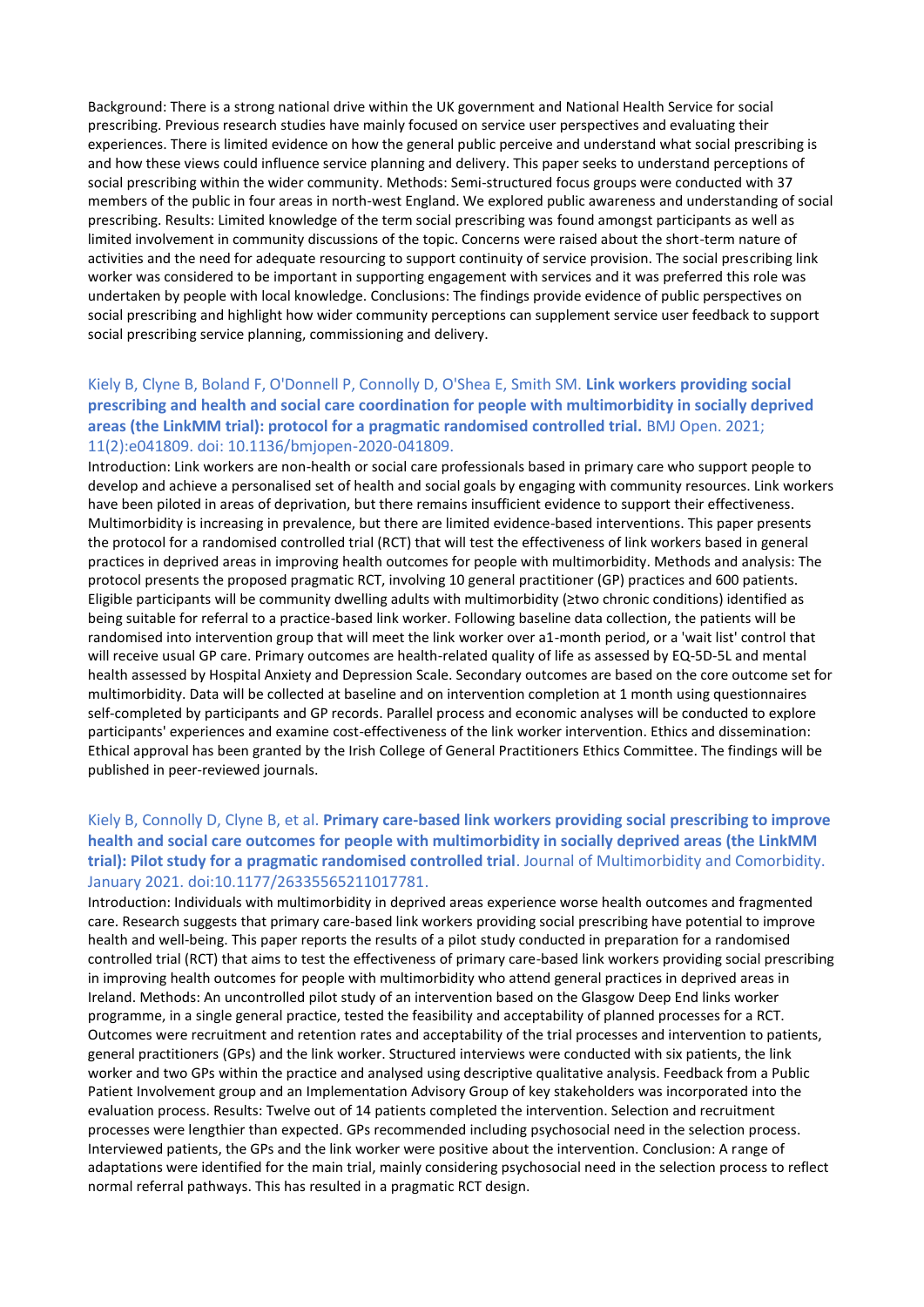# Kim JE, Lee YL, Chung MA, Yoon HJ, Shin DE, Choi JH, Lee S, Kim HK, Nam EW. **Effects of social prescribing pilot project for the elderly in rural area of South Korea during COVID-19 pandemic**. Health Sci Rep. 2021 Jul 1;4(3):e320. doi: 10.1002/hsr2.320.

Background: Older adults-classified as a high-risk group-are highly likely to experience increased loneliness due to the implementation of various policies designed to prevent the spread of COVID-19. Accordingly, this study aims to examine the effects of a pilot social prescribing project for elderly people in rural area of South Korea during the COVID-19 pandemic. Methods: Using the PRECEDE-PROCEED model, the effectiveness of the pilot project was verified through pre- and post-impact and outcome evaluation. Results: According to the results of the impact evaluation, loneliness reduced significantly, while the social participation attitude score increased. Although the average score of self-efficacy increased, it was not statistically significant. Moreover, it was found that self-esteem increased significantly. In the outcome evaluation, depression reduced considerably. Conclusion: To conclude, the pilot social prescribing project was effective in reducing depression and loneliness for the elderly in rural areas of Korea. It was also confirmed that there is potential to develop a new health promotion project that can improve the self-esteem of the elderly, and expand their social activities. Second, the pilot project was carried out in an integrated manner by utilizing resources in communities with good accessibility. Therefore, it is expected to be used as a new "Integrated community care model" to improve the mental health of the elderly in rural areas. Third, during the COVID-19 pandemic, the elderly tend to experience increasing feelings of depression, isolation, and loneliness due to "social distancing." Therefore, it is expected that social prescribing programs for the elderly in rural areas would become a new alternative for relieve mental disorder of the seniors.

# Larranaga, SC; Clinch, M; (...); Finer, S **Could social prescribing contribute to type 2 diabetes prevention in people at high risk? Protocol for a realist, multilevel, mixed methods review and evaluation.** BMJ OPEN 2021; 11(4)

Introduction Social prescribing is an innovation being widely adopted within the UK National Health Service policy as a way of improving the management of people with long-term conditions, such as type 2 diabetes (T2D). It generally involves linking patients in primary care with non-medical community-based interventions. Despite widespread national support, evidence for the effectiveness of social prescribing is both insufficient and contested. In this study, we will investigate whether social prescribing can contribute to T2D prevention and, if so, when, how and in what circumstances it might best be introduced. Methods and analysis We will draw on realist evaluation to investigate the complex interpersonal, organisational, social and policy contexts in which social prescribing relevant to T2D prevention is implemented. We will set up a stakeholder group to advise us throughout the study, which will be conducted over three interconnected stages. In stage 1, we will undertake a realist review to synthesise the current evidence base for social prescribing. In stage 2, we will investigate how social prescribing relevant to people at high risk of T2D 'works' in a multiethnic, socioeconomically diverse community and any interactions with existing T2D prevention services using qualitative, quantitative and realist methods. In stage 3 and building on previous stages, we will synthesise a 'transferable framework' that will guide implementation and evaluation of social prescribing relevant to T2D prevention at scale. Ethics and dissemination National Health Service ethics approval has been granted (reference 20/LO/0713). This project will potentially inform the adaptation of social prescribing services to better meet the needs of people at high risk of T2D in socioeconomically deprived areas. Findings may also be transferable to other long-term conditions. Dissemination will be undertaken as a continuous process, supported by the stakeholder group. Tailored outputs will target the following audiences: (1) service providers and commissioners; (2) people at high risk of T2D and community stakeholders; and (3) policy and strategic decision makers. PROSPERO registration number CRD42020196259.

#### Mahut ME, Fortune D. **Social Prescribing and Therapeutic Recreation: Making the Connection**. Therapeutic Recreation Journal 2021; 55(2): DOI[: https://doi.org/10.18666/TRJ-2021-V55-I2-10694](https://doi.org/10.18666/TRJ-2021-V55-I2-10694)

An increasing number of people are experiencing social isolation and loneliness and this trend is becoming cause for concern around the world. Considering that isolation and loneliness give rise to a number of health problems, it is essential to find innovative ways to address this issue. One such approach is to enhance experiences of belonging within communities. Social prescribing (SP) is a method that can promote belonging by connecting people to the social support they need. The purpose of this paper is to explore the potential relationship that can exist between therapeutic recreation (TR) and SP. As we explain, TR can complement SP efforts by ensuring people have access to inclusive, social leisure and recreation opportunities. In this sense, TR professionals are well positioned to be key players in SP processes. We contend that TR practice is best positioned to work in tangent with SP to nurture socially connected communities when it focuses on building community capacity, facilitates welcoming and inclusive leisure and recreation experiences that foster regular social interaction, and adopts principles of community development as part of a social justice model of practice.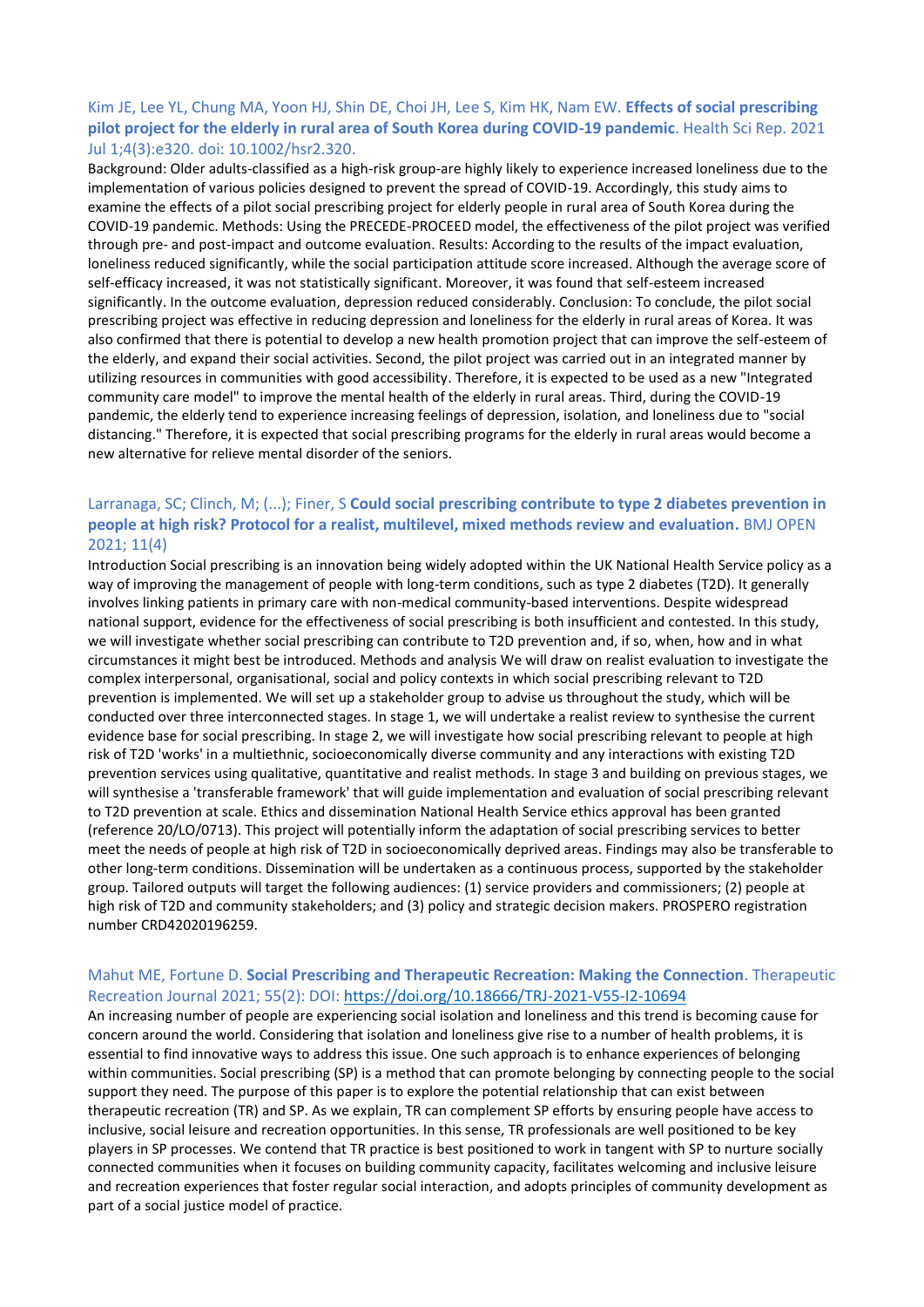#### Patel S, Craigen G, Pinto da Costa M, Inkster B. **Opportunities and Challenges for Digital Social Prescribing in Mental Health: Questionnaire Study**. J Med Internet Res. 2021;23(3):e17438. doi: 10.2196/17438.

Background: The concept of digital social prescription usually refers to social prescriptions that are facilitated by using technology. Tools that enable such digital social prescriptions may be beneficial in recommending nonmedical activities to people with mental illness. As these tools are still somewhat novel and emerging, little is known about their potential advantages and disadvantages. Objective: The objective of this study is to identify the potential opportunities and challenges that may arise from digital social prescriptions. Methods: We developed a qualitative questionnaire that was disseminated through social media (Facebook and Twitter). A purposive sample targeting digital mental health experts and nonexperts was approached. The questionnaire asked participants' views about digital social prescription; the core elements linked with a definition of digital social prescription; and the strengths, weaknesses, opportunities, and threats associated with digital social prescription. Results: Four core elements were recommended to define the concept of digital social prescription: digital, facilitate, user, and social. The main strength identified was the possibility to rapidly start using digital social prescription tools, which were perceived as costeffective. The main weaknesses were their poor adherence and difficulties with using such tools. The main opportunities were an increased access to social prescription services and the prevention of serious mental illness. The main threats were certain groups being disadvantaged, patients being subject to unintended negative consequences, and issues relating to confidentiality and data protection. Conclusions: Although digital social prescriptions may be able to effectively augment the social prescriptions, a careful consideration of practical challenges and data ethics is imperative in the design and implementation of such technologies.

# Pescheny JV, Gunn LH, Pappas Y, Randhawa G. **The impact of the Luton social prescribing programme on mental well-being: a quantitative before-and-after study**. J Public Health 2021;43(1):e69-e76. doi: 10.1093/pubmed/fdz155.

Background: Social prescribing programmes expand the range of options available to primary care health professionals to address patients' psychosocial needs, impacting on their health and well-being. The objective of this study was to assess the change in the mental well-being of service users after participation in the Luton social prescribing programme. Methods: Skew-normal (SN) regression was applied to analyse the change in mental wellbeing post-intervention (N = 63). The short Warwick-Edinburgh mental well-being scale was used as the outcome measure. Results: The SN regression found a statistically significant change (P < 0.0001) in the average difference score between baseline and post-intervention measures. However, the observed change does not appear to be of clinical relevance. No significant associations in mental well-being scores by gender, age or working status were found. Conclusion: Findings of this study indicate that social prescribing may have the potential to improve the mental wellbeing of service users. The study findings contribute to the sparse evidence base on social prescribing outcomes by socio-demographic characteristics of participants and highlight the importance of considering subgroup analysis in future research.

#### Reinhardt GY, Vidovic D, Hammerton C. **Understanding loneliness: a systematic review of the impact of social prescribing initiatives on loneliness.** Perspect Public Health. 2021 Jul;141(4):204-213. doi: 10.1177/1757913920967040.

Aims: The aim of this systematic literature review is to assess the impact of social prescribing (SP) programmes on loneliness among participants and the population. Methods: We followed Preferred Reporting Items for Systematic Reviews and Meta-Analyses (PRISMA) guidelines to search EBSCOHost (CINAHL Complete, eBook Collection, E-Journals, MEDLINE with Full Text, Open Dissertations, PsycARTICLES, and PsycINFO), UK National Institute for Health and Care Excellence (NICE), Web of Science Core Collection, and grey literature. We included studies measuring the effectiveness and impact of SP programmes in terms of loneliness. We excluded systematic reviews and studies without evaluations. Due to the absence of confidence intervals and the low number of studies, we conduct no metaanalysis. Results: From 4415 unique citations, nine articles met the inclusion criteria. The studies do not use uniform measures or randomised samples. All nine studies report positive individual impacts; three report reductions in general practitioner (GP), A&E, social worker, or inpatient/outpatient services; and one shows that belonging to a group reduces loneliness and healthcare usage. Conclusion: The findings of this systematic review indicate that individuals and service providers view SP as a helpful tool to address loneliness. However, evidence variability and the small number of studies make it difficult to draw a conclusion on the extent of the impact and the pathways to achieving positive change. More research is needed into the impact of SP programmes on participants, populations, and communities in terms of loneliness, isolation, and connectedness, especially in light of the surge in SP activity as a key part of pandemic response.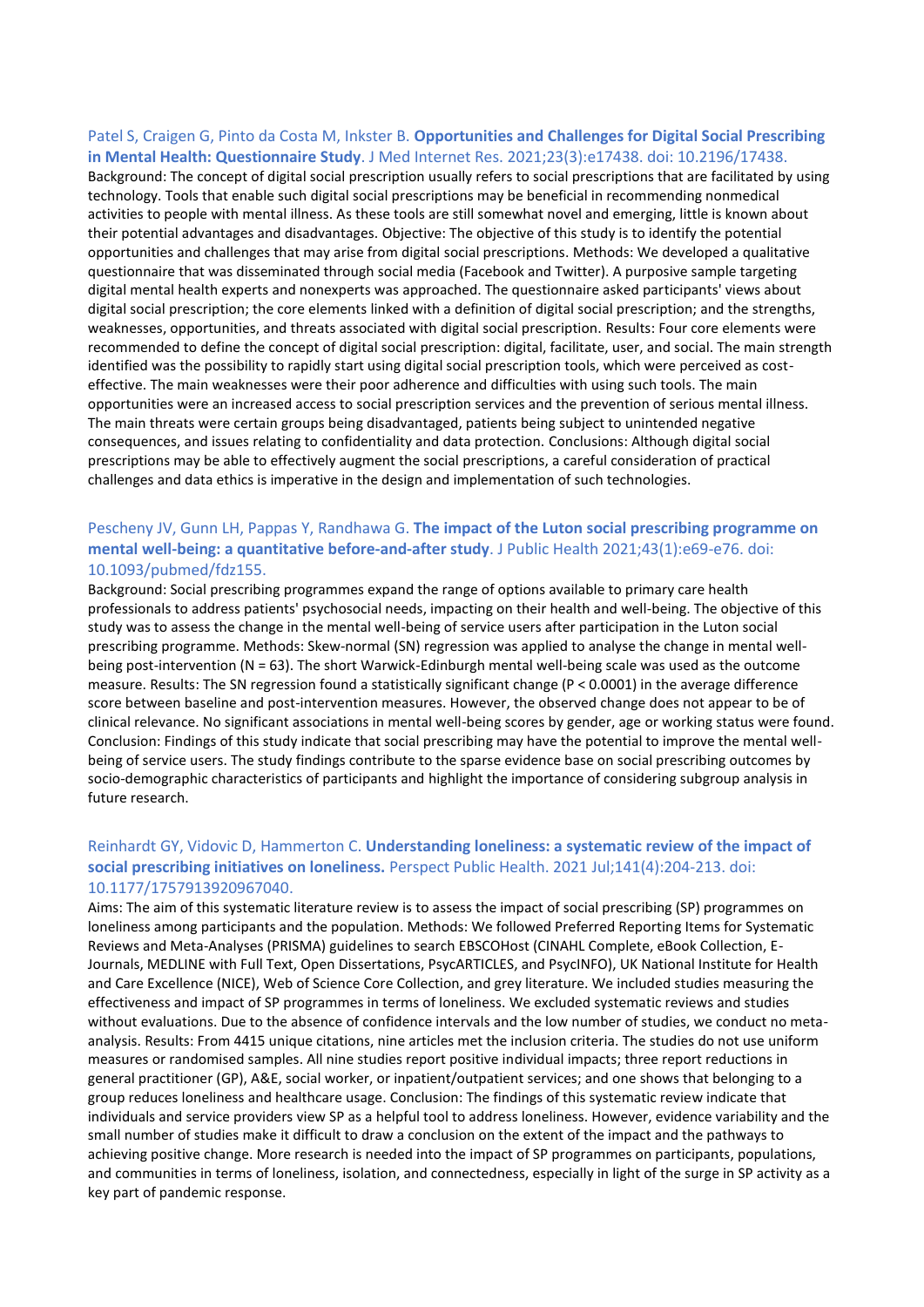#### Rhodes J, Bell S. **'It sounded a lot simpler on the job description'': A qualitative study exploring the role of social prescribing link workers and their training and support needs.** Health Soc Care Community. 2021 Mar 24. doi: 10.1111/hsc.13358.

Social prescribing is an increasingly popular approach to promoting health and well-being, by addressing the wider determinants of health such as physical inactivity, social isolation and financial insecurity. Social prescribing link workers (SPs) connect people to local, non-clinical services. As part of the NHS Long Term Plan, NHS England aims to recruit 1,000 SPs across England by 2021. Understanding the role of SPs, including challenging aspects of the role and the types of training and support needed by SPs is crucial to optimising the effectiveness of social prescribing. Semistructured qualitative interviews were conducted with nine SPs from five NHS and voluntary sector organisations in London to explore the role of SPs and identify SP training and support needs. Interviews were analysed thematically and three key themes emerged for which SPs needed particular support: defining and promoting their role; supporting clients with complex needs and coping with the emotional demands of their role. SP perceptions of training and future training needs is presented as a fourth theme. Most SPs felt that the initial training received for their role did not prepare them for the most demanding aspects of their roles. The findings of this study support the assertion that the social prescribing link worker role is complex and challenging. SPs are required to have in-depth knowledge of local services, which is built over time and makes retention in the role of high importance. Steps have been taken to develop online resources to support SPs, however, there may be a need for more comprehensive training, especially in mental health. SPs benefit from access to peer or one-to-one support to help them manage the emotional demands of the role and could benefit from the formation of local networks, especially for SPs working in isolation.

# Roberts T, Lloydwin C, Pontin D, Williams M, Wallace C. **The role of social prescribers in Wales: a consensus methods study**. Perspect Public Health. 2021 Apr 15:1757913921990072. doi: 10.1177/1757913921990072

Aims: Social prescribing continues to grow and change across healthcare services in Wales; however, research of the day-to-day performance of social prescribers is limited. This study aimed to explore which roles are perceived to be the most important and frequently used by social prescribers in Wales and compare these results to reports in studies of services in other countries in order to support future role development and potential standardisation. Methods: This study used the Group Concept Mapping via the Concept Systems Global Max™ software to collect and analyse all data from both participants and literature. Results: There was a total of 101 statements generated (119 participants, 84 literature) ranging from generic interpersonal skills to specialised training (cognitive behavioural therapy). These statements were then sorted by conceptual similarity into seven clusters (Providing a Specialist Service, Working in a person-centred way, Skills, Connecting Clients with Community, Collaborative Working, Evaluating and postprogramme duties, and Networking/Community). Statements were rated based on their perceived importance and frequency, with the 'Skills' cluster having the highest overall average and 'Providing a Specialist Service' having the lowest. Conclusions: Reports indicate that in general there is variation in the roles performed by individual participants in Wales; however, greater variation was observed between participants and literature suggesting geographical divergence in practice. In the top 12 highest rated statements for both frequency and importance, individualistic traits such as empathy and 'being a listener' are favoured over specialised methods such as cognitive behavioural therapy and behaviour change taxonomy. Results suggest that local need plays a part in the choices and performance of social prescribers and as such should be considered in future standardisation.

# Scott J, Fidler G, Monk D, Flynn D, Heavey E. **Exploring the potential for social prescribing in pre-hospital emergency and urgent care: A qualitative study**. Health Soc Care Community 2021; 29(3):654-663. doi: 10.1111/hsc.13337.

There is a sustained increase in demand for emergency and urgent care services in England. The NHS Long Term Plan aims to reduce the burden on emergency hospital services through changing how pre-hospital care operates, including increased delivery of urgent care. Given the recognised potential of social prescribing to address wider determinants of health and reduce costs in other settings, this study aimed to understand the role that social prescribing can play in pre-hospital emergency and urgent care from the perspectives of staff. Semi-structured interviews (n = 15) and a focus group (n = 3) were conducted with clinical staff (n = 14) and non-clinical health advisors (n = 4) from an English Ambulance Service covering emergency (999) and non-emergency (111) calls. Data were analysed using a pre-defined framework: awareness of social prescribing; potential cohorts suitable for social prescribing; and determinants of social prescribing. Awareness and knowledge of social prescribing was limited, though when social prescribing was explained to participants they almost universally recognised its benefits for their role. Social prescribing was considered to be most beneficial to those calling for reasons relating to mental health, loneliness or social isolation, in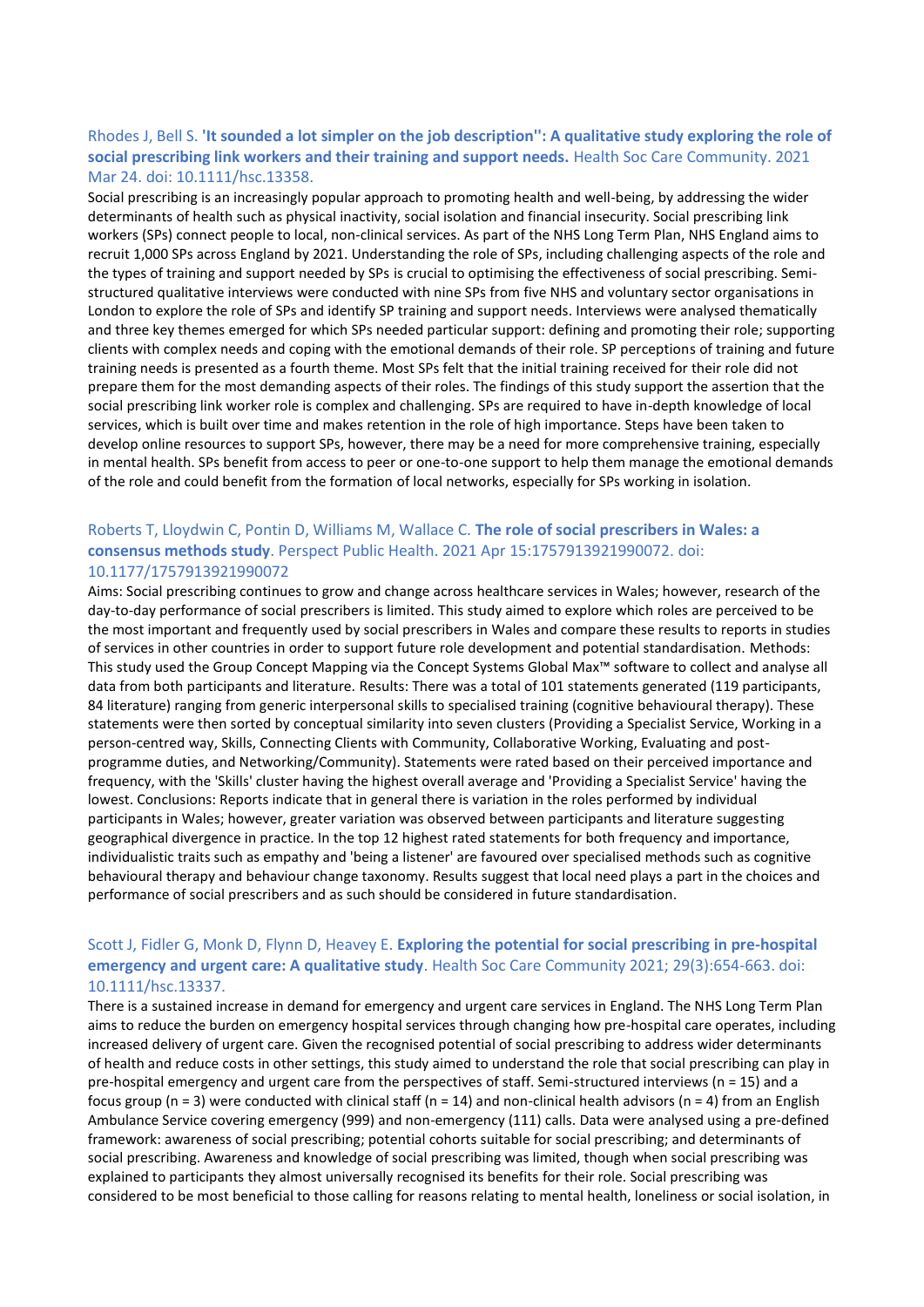particular older people and frequent users of 999 and 111 services. Determinants of social prescribing were identified across the micro (patient and staff acceptability of social prescribing), meso (triage and referral pathways) and macro (commissioning and funding) levels of analysis. This is the first empirical study to explore social prescribing in prehospital emergency and urgent care services, which suggests that it has potential to improve quality of care at the point of people accessing these services. There is a pressing need to address the micro, macro and meso level determinants identified within this study, in order to support staff within pre-hospital emergency and urgent care services to socially prescribe.

#### Seed N, Osowicki J, Milenkovski S, Tayao D, Bond L, Thornton L, et al. **[Social Prescribing in Practice:](https://ijic.org/articles/abstract/10.5334/ijic.s4058/)  [Implementation in the Australian Setting](https://ijic.org/articles/abstract/10.5334/ijic.s4058/).** Int J Integrated Care 2021; 20(S1):58. DOI: <http://doi.org/10.5334/ijic.s4058>

Many patients, particularly those experiencing socioeconomic disadvantage, present to GP's with a range of issues that are non-medical, but which impact their health and wellbeing. Social prescribing is an integrated care approach that is designed to complement traditional health care by providing social prescriptions to assist people to address these issues and build their capacity to self-manage. The approach is widely implemented in the United Kingdom in General Practice. Early evaluation has shown these programs to have some benefit for patients. To date there has been little development of SP models in Australia. A test model of Social Prescribing is currently being trialled by IPC Health, in partnership with the Northwest Melbourne Primary Health Network (NWMPHN) and the Brimbank Collaboration (Brimbank City Council and Australian Health Policy Collaboration, Victoria University) IPC Health is a General Practice and community health centre in Melbourne's West. In this model, referrals from GPs, nurses and Allied Health staff are made to a Community Linkworker, a new position, who works with the client to understand their needs and goals, and to develop a plan around these goals, and facilitate local sources of support. These support services may include but are not limited to local community groups, legal or financial services, group exercise classes or parenting support. Referrals may also come from service agencies and individuals in the community. The Linkworker maintains contact between the client and the GP to ensure consistent, and integrated care, rather than simply referring to external services. This trial project is comprised of three stages: research, testing and a full implementation at IPC Health Deer Park community health centre. The aim of the project is to develop the service pathways by understanding the client journey through referrers, Linkworkers and community partners, and to identify the most effective interventions and connections for relevant population groups. The project will be delivered to IPC Health patients in the testing phase and will then be expanded within the Brimbank area. Project Timeline: 01 July 2018 - 30 June 2020. To date the project has completed community asset mapping (identification and engagement of local community-based services) and has commenced direct client support. The testing phase will support the development of a sustainable model of care that will underpin the full implementation of the model for all patients who meet the inclusion criteria and wish to participate. It is anticipated that this project will test a model of social prescribing in an Australian setting which can be transferred to other regions. To date the project has established a strong partnership to support development of the pilot model and connections with community assets necessary to appropriately prescribe social and community connections and interventions. Early client engagement is beginning to shed light on the practical implementation of social prescribing. More will be known by November 2019. Lessons learned will focus on themes such as the development of service pathways, developing/updating internal processes to support Social Prescribing, and the client cohort, their needs and their journey through the service.

#### Shaikh M, Tymoszuk U, Williamon A, Miraldo M. **Socio-economic inequalities in arts engagement and depression among older adults in the United Kingdom: evidence from the English Longitudinal Study of Ageing**. Public Health. 2021; 198:307-314. doi: 10.1016/j.puhe.2021.07.044.

Objectives: Arts engagement has been positively linked with mental health and well-being; however, socio-economic inequalities may be prevalent in access to and uptake of arts engagement reflecting on inequalities in mental health. This study estimated socio-economic inequality and horizontal inequity (unfair inequality) in arts engagement and depression symptoms of older adults in England. Trends in inequality and inequity were measured over a period of ten years. Study design: This is a repeated cross-sectional study. Methods: In this analysis, we used data from six waves (waves 2 to 7) of the nationally representative English Longitudinal Study of Ageing. We estimated socio-economic inequality using concentration curves that plot the distribution of arts engagement and depression symptoms against the distribution of wealth. A concentration index was used to measure the magnitude of the inequality. Unfair inequality was then calculated for need-standardised arts engagement using a horizontal inequity index (HII). Results: The study sample included adults aged 50 years and older from waves 2 (2004/2005,  $n = 6620$ ) to 7 (2014/2015,  $n =$ 3329). Engagement with cinema, galleries and theatre was pro-rich unequal, i.e. concentrated among the wealthier, but inequality in depression was pro-poor unequal, i.e. concentrated more among the less wealthy. While pro-rich inequality in arts engagement decreased from wave 2 (conc. index: 0·291, 95% confidence interval 0·27 to 0·31) to wave 7 (conc. index: 0·275, 95% confidence interval 0·24 to 0·30), pro-poor inequality in depression increased from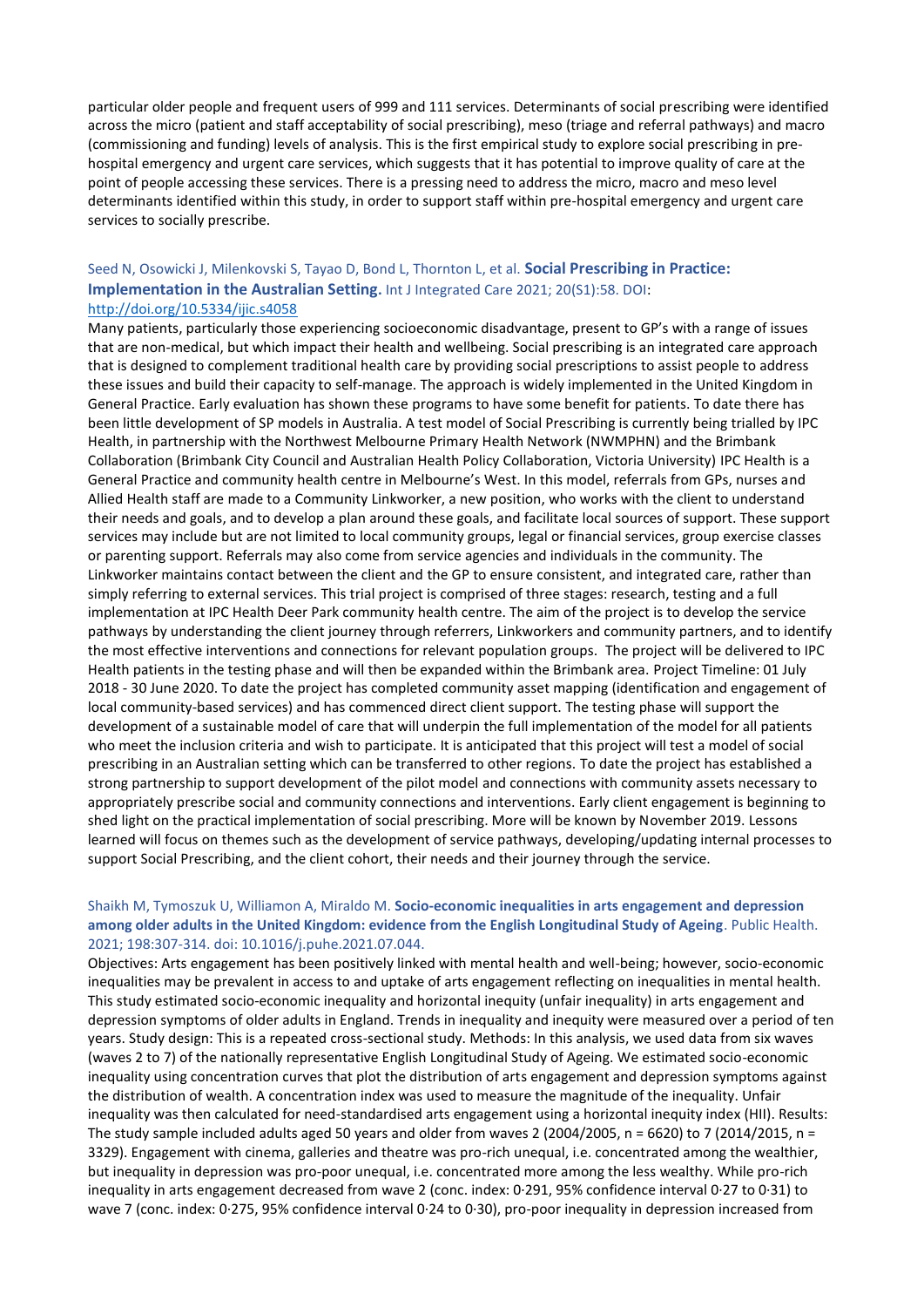wave 2 (conc. index: -0·164, 95% confidence interval -0·18 to -0·14) to wave 7 (conc. index: -0·189, 95% confidence interval -0·21 to -0·16). Depression-standardised arts engagement showed horizontal inequity that increased from wave 2 (HII: 0·455, 95% confidence interval 0·42 to 0·48) to wave 7 (HII: 0·464, 95% confidence interval 0·42 to 0·50). Conclusions: Our findings suggest that while socio-economic inequality in arts engagement might appear to have reduced over time, once arts engagement is standardised for need, inequality has actually worsened over time and can be interpreted as inequitable (unfair). Relying on need-unstandardised estimates of inequality might thus provide a false sense of achievement to policy makers and lead to improper social prescribing interventions being emplaced.

# Spencer LH, Lynch M, Thomas G. **Developing a conversation about identifying community needs to embrace wellbeing through social prescribing interventions: a qualitative study**. Lancet 2021; 398(S82): DOI: [https://doi.org/10.1016/S0140-6736\(21\)02625-8](https://doi.org/10.1016/S0140-6736(21)02625-8)

Background: Previous evidence suggests that co-production and co-design are effective approaches to engage stakeholders in the development and implementation of social prescribing (SP) interventions within community settings. SP initiatives can be enhanced from the outset, by drawing on stakeholder knowledge to design services that improve health and wellbeing outcomes for community members. The aim of this qualitative study was to engage with the residents of the Nantlle Valley, a rural community in North West Wales, UK, to gather perceptions regarding the need for co-design, co-produced SP interventions to meet the wellbeing needs and requirements of the community. In line with the Well-being of Future Generations Act (Wales) 2015, the current study also aimed to gather knowledge that would shape the sustainable development of SP interventions creating positive wellbeing outcomes for the future. Methods: A purposeful, convenience sample (n=16 in total; 12 identified as female and four identified as male) of community members (white British) who were residents of the Nantlle Valley were recruited by various means including emails and Facebook notices, and data were collected using focus groups. Drawing from the principles of citizen assembly deliberations and future design in developing sustainable strategies, a novel approach was applied to the focus groups. This included conducting two focus groups, the "Today Group" deliberated on the wellbeing of the community today, and the "Legacy Group" deliberated on the wellbeing of future generations in developing SP interventions. Ethical approval for this study was granted by Bangor University's Healthcare and Medical Sciences Academic Ethics Committee (2020–16850) on 11th January 2021. Due to the COVID-19 pandemic restrictions, the participants were sent an electronic consent form to return before the focus group and their verbal consent were also recorded at the beginning of each focus group. Findings: The focus groups were conducted online between Feb 22, and Feb 25, 2021, due to social restrictions because of the COVID-19 pandemic. The results of the focus groups indicated a need for additional SP interventions. The Today Group discussions identified concerns such as a sense of self-enforced social exclusion among less economically privileged individuals living in the community, which has remained unaddressed for generations The Legacy Group participants expressed views that community projects would be essential to sustaining communities for future generationsin the Nantlle Valley. It was clear that unaddressed social and economic needs influencing the determinants of health had been made worse by a weakened economy due to the effects of the COVID-19 pandemic. Interpretation" Having a co-produced design approach might empower community members to take ownership of their own community in terms of generating solidarity by having health and social services together in one wellbeing hub. The long-term thinking approach could lead community members to feel they are the guardians of the future and are responsible for instilling a desire to preserve communal endeavours for sustainable, inclusive, and cohesive communities in the NV.

#### Sumner RC, Crone DM, Hughes S, James DVB. **Arts on prescription: observed changes in anxiety, depression, and well-being across referral cycles**. Public Health 2021; 192:49-55. doi: 10.1016/j.puhe.2020.12.008.

Objectives: Arts on prescription (AoP) interventions are part of mainstream social prescribing provision in primary health care. Whilst the body of evidence for AoP interventions has been developing, this has primarily focused on well-being. Study design: The present work is an observational longitudinal study on a community-based AoP social prescribing intervention in the South West UK. Method: The present study assessed changes in anxiety, depression, and well-being in a cohort of patients participating in up to two eight-week cycles of AoP. The sample consisted of 245 individuals referred into the programme from 2017 to 2019, with a sub-sample of participants (N = 110) with identifiable multimorbidity. Outcomes were measured pre- and post-intervention at both initial and re-referral. Results: Anxiety, depression, and well-being were all significantly improved after initial referral, re-referral, and overall from initial to post re-referral for this intervention in the whole sample and multimorbid sub-sample. Multivariate analyses revealed that no participant variables appeared to account for the variance in outcome change scores. Conclusion: The research provides further support for AoP interventions, finding associations with reduced anxiety and depression and increased well-being. Additionally, these outcomes are evidenced in those with multimorbidity, as well as across initial- and re-referral cycles.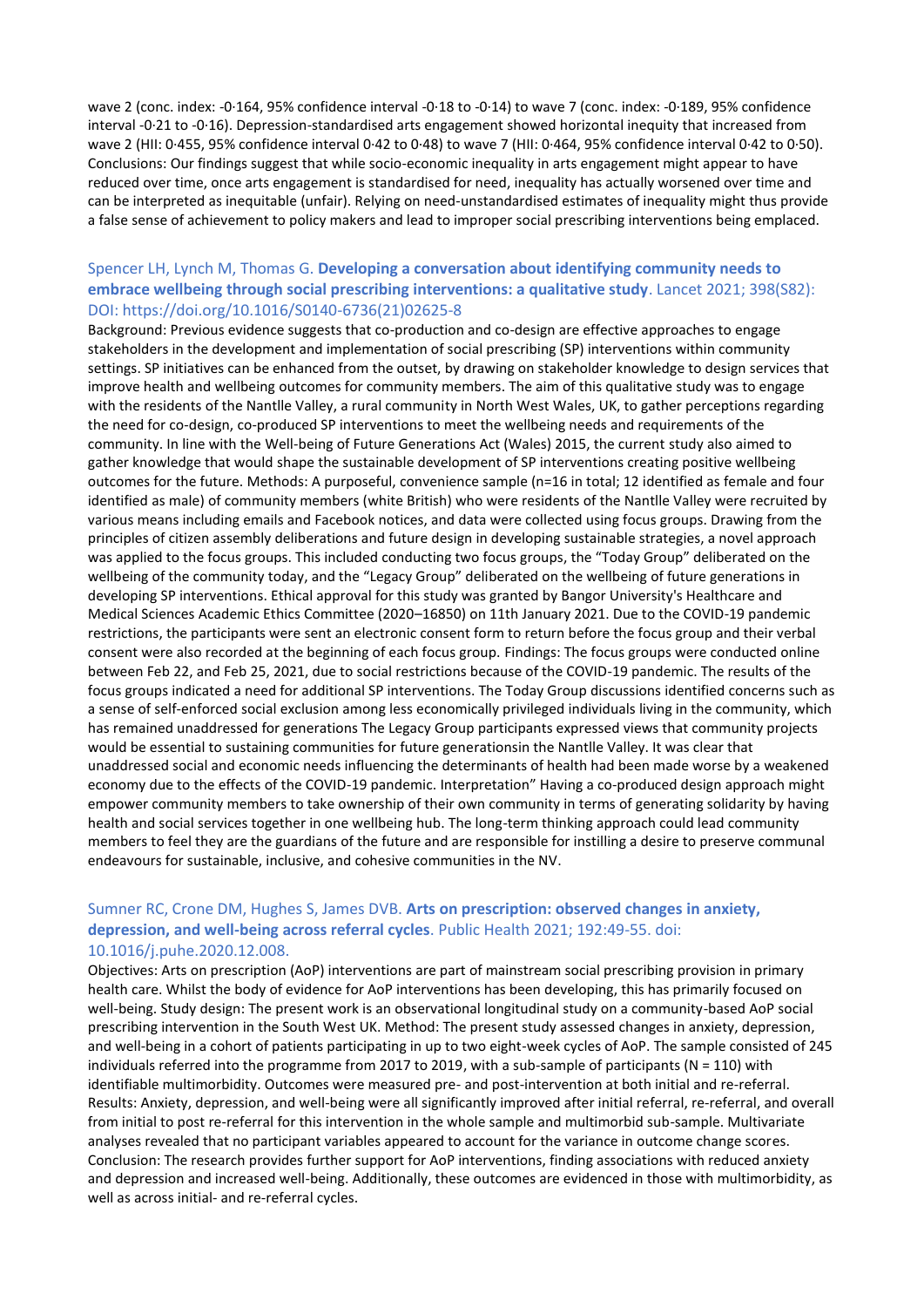# Thomas G, Lynch M, Spencer LH. **A Systematic Review to Examine the Evidence in Developing Social Prescribing Interventions That Apply a Co-Productive, Co-Designed Approach to Improve Well-Being Outcomes in a Community Setting**. Int J Environ Res Public Health 2021;18(8):3896. doi: 10.3390/ijerph18083896.

This systematic review aims to investigate the evidence in applying a co-design, co-productive approach to develop social prescribing interventions. A growing body of evidence suggests that co-production and co-design are methods that can be applied to engage service users as knowledgeable assets who can contribute to developing sustainable health services. Applying the Preferred Reporting Items for Systemic Reviews and Meta-Analyses (PRISMA) guidelines, a systematic literature search was conducted. Peer-reviewed articles were sought using electronic databases, experts and grey literature. The review search concluded with eight observational studies. Quality appraisal methods were influenced by the Grades of Recommendation, Assessment, Development and Evaluation (GRADE) Framework approach. A narrative thematic synthesis of the results was conducted. The evidence suggests that a co-design and coproductive social prescribing can lead to positive well-being outcomes among communities. Barriers and facilitators of co-production and co-design approach were also highlighted within the evidence. The evidence within this review confirms that a co-production and co-design would be an effective approach to engage stakeholders in the development and implementation of a SP intervention within a community setting. The evidence also implies that SP initiatives can be enhanced from the outset, by drawing on stakeholder knowledge to design a service that improves health and well-being outcomes for community members.

# Vidovic D, Reinhardt GY, Hammerton C. **Can Social Prescribing Foster Individual and Community Well-Being? A Systematic Review of the Evidence**. Int J Environ Res Public Health 2021; 18(10):5276. doi: 10.3390/ijerph18105276.

Social prescribing programmes (SP) are person-centred coaching schemes meant to help participants improve individual circumstances, thereby to reduce demand on health and social care. SP could be an innovative means to improve preventive and public health in the pursuit of universal financially sustainable healthcare. Given its potential, our systematic review assesses type, content, and quality of evidence available regarding SP effectiveness at the individual, system, and community levels. We examine the impact of SP on addressing loneliness, social isolation, wellbeing, and connectedness, as well as related concepts, which are not yet considered jointly in one study. Following PRISMA, we search: EBSCOHost (CINAHL Complete; eBook Collection; E-Journals; MEDLINE Full Text; Open Dissertations; PsycARTICLES; PsycINFO); Web of Science Core Collection; and UK National Institute for Health and Care Excellence. Excluding systematic reviews and articles without impact evaluations, we review 51 studies. Several studies do not distinguish between core concepts and/or provide information on the measures used to assess outcomes; exactly one peer-reviewed study presents a randomised controlled trial. If we wish to know the potential of social prescribing to lead to universal financially sustainable healthcare, we urge researchers and practitioners to standardise definitions and metrics, and to explore conceptual linkages between social prescribing and system/community outcomes.

# Wallace C, Elliott M, Thomas S, et al. **Using consensus methods to develop a Social Prescribing Learning Needs Framework for practitioners in Wales**. Perspect Public Health. 2021; 141(3):136-148. doi: 10.1177/1757913919897946.

Aims: Social prescribing is being widely implemented in Wales, but there is no consensus on the necessary learning, training and education needs for people delivering social prescribing. The purpose of the study was to develop an education and training needs conceptual framework for social prescribers in Wales, which could be used by commissioners and providers for the development of social prescribing curricula. Methods: This study used two consensus methods. First, Group Concept Mapping using Concept Systems Global MaxTM software which identified the important and available learning needs of 18 (n = 18) geographically spread social prescribing practitioners. Second, a world café style workshop asked 85 (n = 85) social prescribers to identify when training and support would be most appropriate and valuable in developing their role and skills. Results: A Social Prescribing Learning Needs Framework was developed identifying important learning needs and their availability across a timeline from induction onwards. This was conceptualised from a group concept mapping cluster map and go-zone report. The map comprises five clusters of statements (compassion, interpersonal relationships, socioeconomic disadvantage, networking and monitoring data) from the original 120 statements of learning needs identified by participants. The Go-Zone report displayed how each learning need was rated by participants on scales of importance and availability. A large number of training needs (45%) that were identified as important, are not currently available to social prescribers. All training needs were placed within the first year of the social prescriber working timeline, with 39% placed in an induction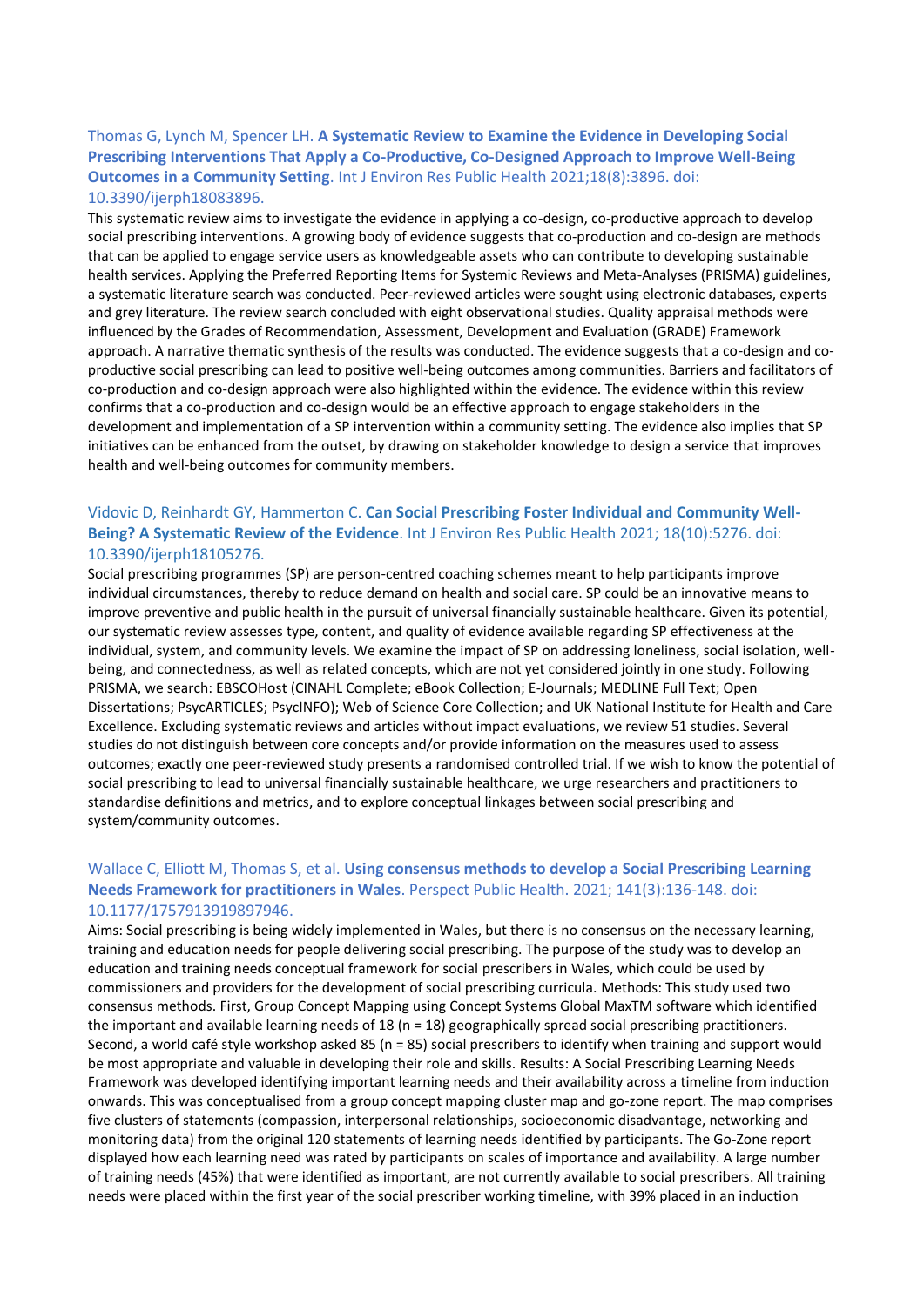period. Conclusion: The use of two different consensus methods enabled social prescribers geographically spread across Wales to engage with the study. The Social Prescribing Learning Needs Framework will be used to inform the commissioning and decommissioning of training for people delivering social prescribing in Wales.

Wildman J, Wildman JM**. Evaluation of a Community Health Worker Social Prescribing Program Among UK Patients with Type 2 Diabetes.** JAMA Netw Open. 2021 Sep 1;4(9):e2126236. doi: 10.1001/jamanetworkopen.2021.26236. Importance: Despite lacking robust evidence of effectiveness, health care systems in developed countries are funding holistic community health worker (CHW) social prescribing programs that address social needs and health behaviors as adjuncts to clinical care. Objective: To determine whether a UK National Health Service (NHS) CHW social prescribing program was associated with improved hemoglobin A1c (HbA1c) levels among patients with type 2 diabetes. Design, setting, and participants: This cohort study with difference-in-differences analysis was conducted among 8086 patients (4752 in the referral program, 3334 in the control group) in 24 NHS primary care practices in a city in North East England. Patients aged 40 to 74 years with a diagnosis of type 2 diabetes were observed for 8 years, from 2011 through 2019. The statistical analysis was conducted between June 1, 2019, and January 31, 2021. Interventions: A social prescribing program, launched in April 2015, enabling primary care staff to refer patients to CHW support to identify condition management and social needs goals and access voluntary and community sector support to address these goals. Intervention referral was only available in primary care practices in the city's west. The control group included patients in the city's east where referral was unavailable. Main outcomes and measures: HbA1c level, a marker of glycemic control. Results: A total of 8086 patients were included in the analysis (mean [SD] age, 57.8 [8.78] years; 3477 women [43%]; 6631 White patients [82%]). Mean (SD) baseline HbA1c levels were 7.56% (1.47%) in the referral program group and 7.44% (1.43%) in the control group. Following introduction of the social prescribing referral program, the referral group experienced an HbA1c reduction of -0.10 percentage points (95% CI, - 0.17 to -0.03 percentage points) compared with the control group. The association increased over time: after 3 years the estimated association was -0.14 percentage points (95% CI, -0.24 to -0.03 percentage points). The association was stronger for White patients compared with non-White patients (-0.15 percentage points [95% CI, -0.26 to -0.04 percentage points] after 3 years), those with fewer additional comorbidities (-0.16 percentage points [95% CI, -0.29 to -0.04 percentage points] after 3 years), and those living in the most socioeconomically deprived areas (-0.19 percentage points [95% CI, -0.32 to -0.07 percentage points] after 3 years). Conclusions and relevance: In this study of UK adults with type 2 diabetes, a social prescribing program with referral to CHWs targeting patients' social needs and health behaviors was associated with improved HbA1c levels, suggesting that holistic CHW interventions may help to reduce the public health burden of type 2 diabetes.

#### Wilkinson EK, Lees A, Weekes S, Duncan, G., Meads, G. and Tapson, K. **A collaborative, multi-sectoral approach to implementing a social prescribing initiative to alleviate social isolation and enhance wellbeing amongst older people.** J Integrated Care 2021; 29(1):37-47.

Purpose: In 2019, St Johns Winchester, a CQC-registered charity, launched the Hand in Hand (HiH) Service, a social prescribing (SP) initiative to alleviate social isolation/loneliness amongst older people via integration between primary care and the third sector. Arising from collaborative stakeholder reflection, this article explicates processes instigated to plan, implement and evaluate the HiH service which has been locally recognised as an exemplar of good practice. It aims to fill a gap in the literature which has hitherto lacked contextual description of the drivers, mechanisms and processes of SP schemes, leading to confusion over what constitutes SP and which models can work.

Design/methodology/approach: The article defines the context of, drivers for and collaborative process followed to implement and evaluate HiH and reflects on challenges, facilitators and key points for transferable learning. Early evaluation findings are presented. Findings: Key features underpinning the success of the pilot phase were: having clear referral pathways, working collaboratively with health and voluntary sector partners, building relationships based on trust, adherence to high-quality standards and governance, a well-trained team of volunteers and access to up-to-date information source. There remains a disparity between the urgent need for rigorous evaluation data and the resources available to produce it. Originality/value: The article offers a novel contribution for those planning SP at the level of practice and policy and for the developing field of SP evaluation.

#### Wood E, Ohlsen S, Fenton SJ, Connell J, Weich S. **Social prescribing for people with complex needs: a realist evaluation**. BMC Fam Pract. 2021; 22(1):53. doi: 10.1186/s12875-021-01407-x.

Background: Social Prescribing is increasingly popular, and several evaluations have shown positive results. However, Social Prescribing is an umbrella term that covers many different interventions. We aimed to test, develop and refine a programme theory explaining the underlying mechanisms operating in Social Prescribing to better enhance its effectiveness by allowing it to be targeted to those who will benefit most, when they will benefit most. Methods: We conducted a realist evaluation of a large Social Prescribing organisation in the North of England. Thirty-five interviews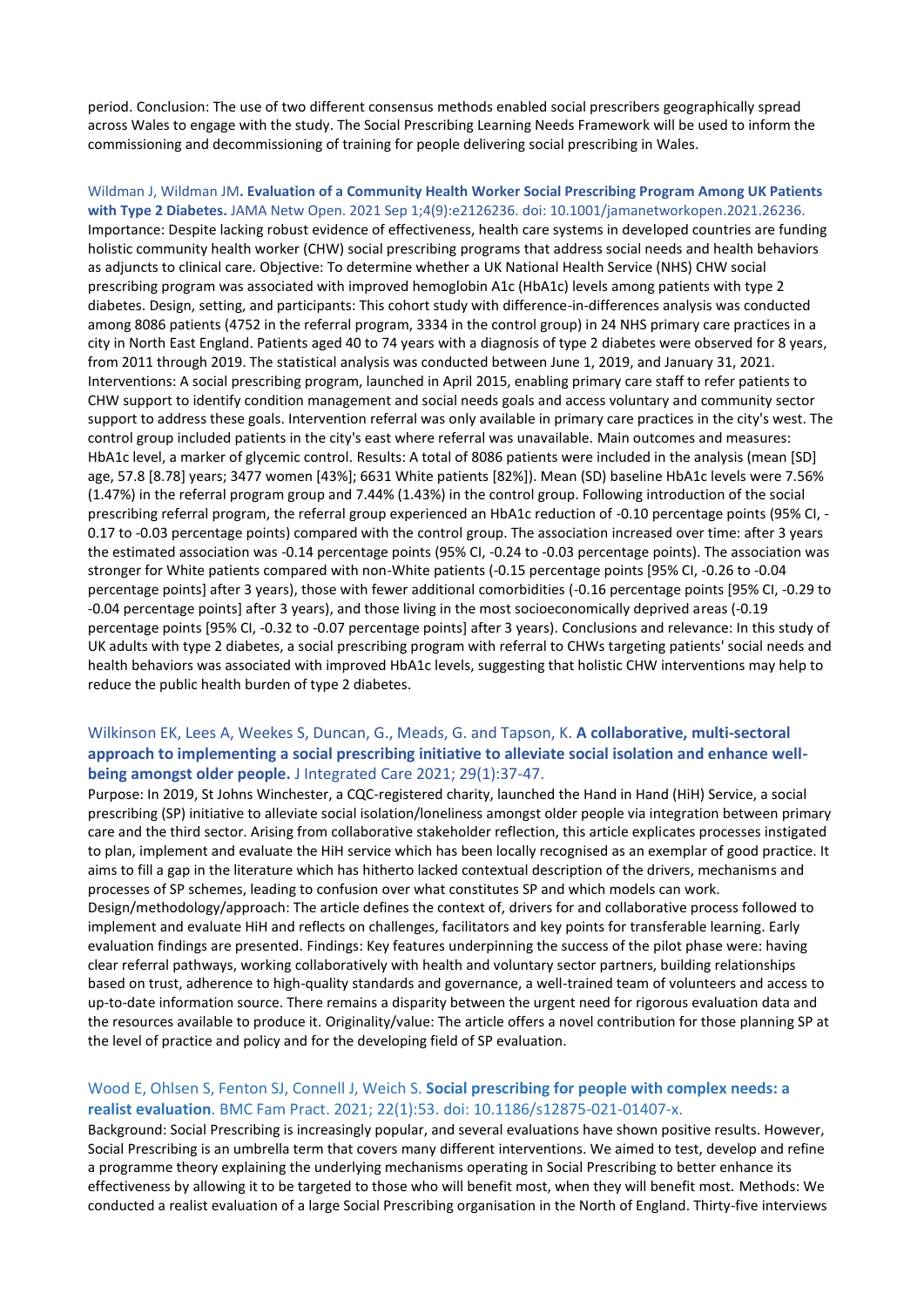were conducted with stakeholders (clients attending Social Prescribing, Social Prescribing staff and general practice staff). Through an iterative process of analysis, a series of context-mechanism-outcome configurations were developed, refined and retested at a workshop of 15 stakeholders. The initial programme theory was refined, retested and 'applied' to wider theory. Results: Social Prescribing in this organisation was found to be only superficially similar to collaborative care. A complex web of contexts, mechanisms and outcomes for its clients are described. Key elements influencing outcomes described by stakeholders included social isolation and wider determinants of health; poor interagency communication for people with multiple needs. Successful Social Prescribing requires a nonstigmatising environment and person-centred care, and shares many features described by the asset-based theory of Salutogenesis. Conclusions: The Social Prescribing model studied is holistic and person-centred and as such enables those with a weak sense of coherence to strengthen this, access resistance resources, and move in a health promoting or salutogenic direction.

# **2020**

# Aggar C, CaruanaT, Thomas T, Baker JR. **Social prescribing as an intervention for people with work-related injuries and psychosocial difficulties in Australia.** Adv Health Behaviour 2020; 3(1): DOI 10.25082/AHB.2020.01.001

Psychosocial interventions that encourage optimism and connectedness can promote workplace injury recovery and improve wellbeing. A mixed-methods evaluation of a twelve-week program for injured workers in Sydney, Australia, explored three research questions: if a social prescribing approach contributed to (1) increased social and economic participation, (2) improved psychological functioning and quality of life, and (3) decreased health service utilisation. Retrospective analysis of pre- and post-intervention data was undertaken, involving quantitative indicators of social, economic, and health status using validated psychosocial assessment tools (n = 175). These findings were augmented with data from the insurance regulator (n = 177) and insights from link worker documentation of participant activity (n = 178), a program satisfaction survey (n = 167), and participant interviews (n = 44). The social prescribing program was associated with significant improvements in frequency and confidence in participating in social activities and returning to work, in all measures of biopsychosocial wellbeing, and in reducing health service use. Qualitative information identified a range of personal improvements, including greater self-awareness, social connections, and ability to cope with the effects of injury and employment loss. This is the first known Australian study to evaluate a social prescribing intervention for psychosocial rehabilitation for injured workers in Australia. These findings suggest that a social prescribing approach is effective, but further consideration of barriers, including workplace characteristics and procedural difficulties in accessing occupational rehabilitation services, is needed.

# Aughterson H, Baxter L, Fancourt D. **Social prescribing for individuals with mental health problems: a qualitative study of barriers and enablers experienced by general practitioners**. BMC Fam Pract. 2020; 21(1):194. doi: 10.1186/s12875-020-01264-0.

Background: There is growing evidence for the use of social prescribing as a means to improve the mental health of patients. However, there are gaps in understanding the barriers and enablers faced by General Practitioners (GPs) when engaging in social prescribing for patients with mental health problems. Methods: This study uses a qualitative approach involving one-to-one interviews with GPs from across the UK. The COM-B model was used to elucidate barriers and enablers, and the Theoretical Domains Framework (TDF) and a Behaviour Change Theory and Techniques tool was used to identify interventions that could address these. Results: GPs recognised the utility of social prescribing in addressing the high levels of psychosocial need they saw in their patient population, and expressed the need to de-medicalise certain patient problems. GPs were driven by a desire to help patients, and so they benefited from regular positive feedback to reinforce the value of their social prescribing referrals. They also discussed the importance of developing more robust evidence on social prescribing, but acknowledged the challenges of conducting rigorous research in community settings. GPs lacked the capacity, and formal training, to effectively engage with community groups for patients with mental health problems. Link workers, when available to GPs, were of fundamental importance in bridging the gap between the GP and community. The formation of trusting relationships was crucial at different points of the social prescribing pathway, with patients needing to trust GPs in order for them to agree to see a link worker or attend a community activity, and GPs requiring a range of strong inter-personal skills in order to gain patients' trust and motivate them. Conclusion: This study elucidates the barriers and enablers to social prescribing for patients with mental health problems, from the perspectives of GPs. Recommended interventions include a more systematic feedback structure for GPs and more formal training around social prescribing and developing the relevant inter-personal skills. This study provides insight for GPs and other practice staff, commissioners, managers, providers and community groups, to help design and deliver future social prescribing services.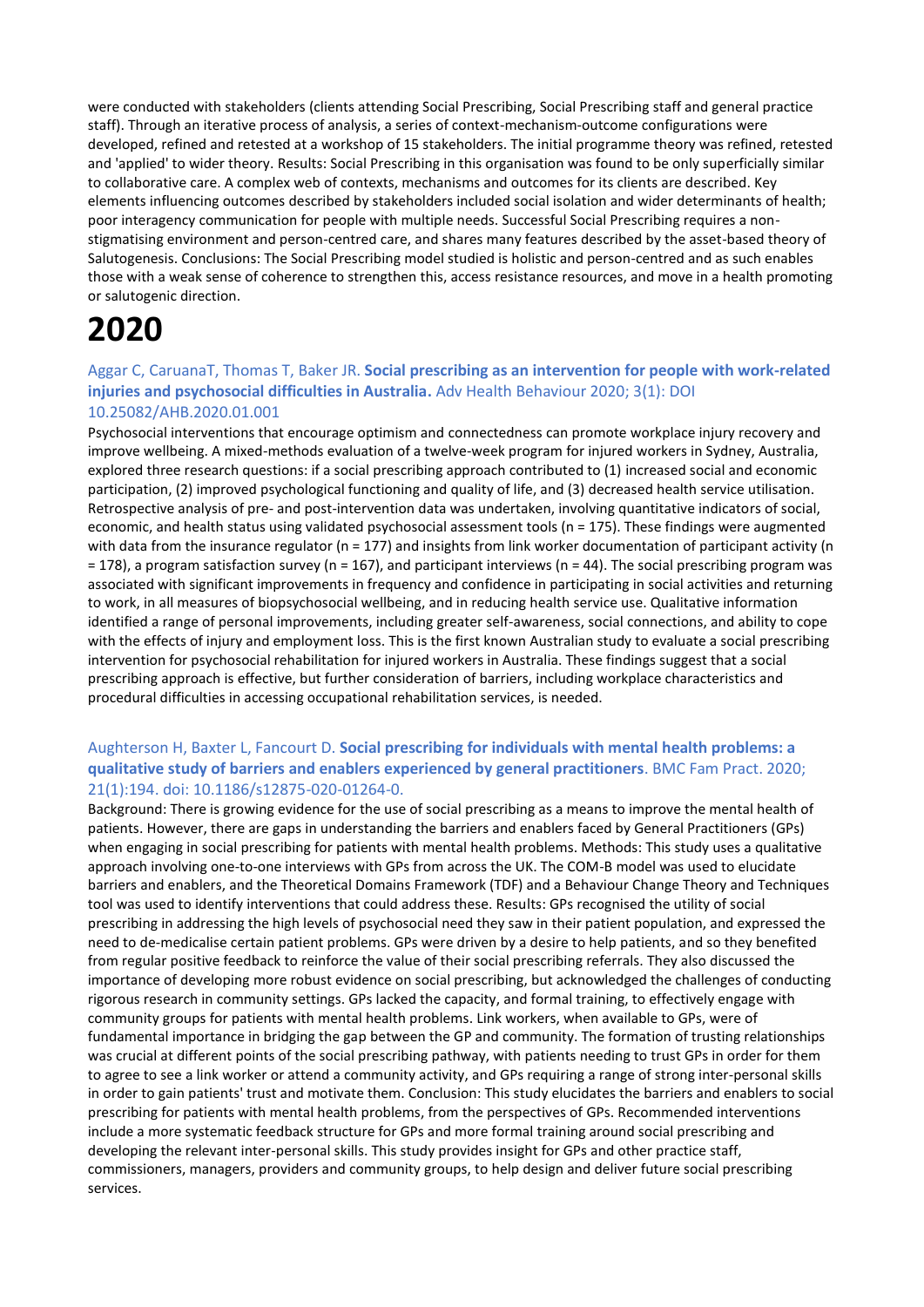# Bertotti M, Frostick C, Temirov O. A**n evaluation of Social Prescribing in the London Borough of Redbridge: final evaluation report.** University East London 2020

Includes key findings and recommendations. Link to report:

[https://repository.uel.ac.uk/download/b166f8139440a6183a11e5756431965c13846b3c8716079c07ec309a5d258586](https://repository.uel.ac.uk/download/b166f8139440a6183a11e5756431965c13846b3c8716079c07ec309a5d258586/1290254/Final%20evaluation%20draft%20report%20Redbridge%20SP%20100920%20final.pdf) [/1290254/Final%20evaluation%20draft%20report%20Redbridge%20SP%20100920%20final.pdf](https://repository.uel.ac.uk/download/b166f8139440a6183a11e5756431965c13846b3c8716079c07ec309a5d258586/1290254/Final%20evaluation%20draft%20report%20Redbridge%20SP%20100920%20final.pdf)

#### Bertotti M, Temirov O. **Outcome and economic evaluation of City and Hackney Social Prescribing scheme.** Report. University East London 2020

*Key recommendation included: Strengthening longer term support to service users; consolidating the current opportunities offered by COVID-19; Training for Social Prescribing Link Workers; Commissioning further work that captures the impact of COVID-19.*

*Suggestions included:*

- *Post-referral follow up is strengthened to ensure a longer-term contact between Social Prescribing Link Worker and service user. One option may be to increase follow up from one to two contacts over two periods (e.g. three months and six months);*
- *In the future a 'hybrid' model could be considered where GP referrals are used alongside selecting specific target populations (e.g. low/moderate mental health problems, living alone, co-morbidities) from GP practice database systems. The inclusion of council databases and integration with GP practice data could also be considered as part of the wider social prescribing offer*
- *Appropriate consideration is given to specialised Social Prescribing Link Worker training and intelligence gathering from social prescribing nationally or internationally*
- *An evaluation of the impact of Covid-19 is undertaken by examining Family Action database of service users, conducting a range of retrospective case study interviews of service users, and focus groups with other stakeholders involved in the delivery of social prescribing*

#### *Link to report:*

[https://www.researchgate.net/profile/Marcello\\_Bertotti/publication/344192159\\_Outcome\\_and\\_economic\\_evaluatio](https://www.researchgate.net/profile/Marcello_Bertotti/publication/344192159_Outcome_and_economic_evaluation_of_City_and_Hackney_Social_Prescribing_scheme/links/5f5a3aee4585154dbbc549df/Outcome-and-economic-evaluation-of-City-and-Hackney-Social-Prescribing-scheme.pdf) [n\\_of\\_City\\_and\\_Hackney\\_Social\\_Prescribing\\_scheme/links/5f5a3aee4585154dbbc549df/Outcome-and-economic](https://www.researchgate.net/profile/Marcello_Bertotti/publication/344192159_Outcome_and_economic_evaluation_of_City_and_Hackney_Social_Prescribing_scheme/links/5f5a3aee4585154dbbc549df/Outcome-and-economic-evaluation-of-City-and-Hackney-Social-Prescribing-scheme.pdf)[evaluation-of-City-and-Hackney-Social-Prescribing-scheme.pdf](https://www.researchgate.net/profile/Marcello_Bertotti/publication/344192159_Outcome_and_economic_evaluation_of_City_and_Hackney_Social_Prescribing_scheme/links/5f5a3aee4585154dbbc549df/Outcome-and-economic-evaluation-of-City-and-Hackney-Social-Prescribing-scheme.pdf)

Beyton P et al. **Bristol Ageing Better Community Navigators Service: final evaluation report of a social prescribing initiative addressing loneliness and social isolation amongst older people.**  [https://www.tnlcommunityfund.org.uk/media/insights/documents/Community-Navigators-Report2020](https://www.tnlcommunityfund.org.uk/media/insights/documents/Community-Navigators-Report2020-for-SCREEN.pdf) [for-SCREEN.pdf](https://www.tnlcommunityfund.org.uk/media/insights/documents/Community-Navigators-Report2020-for-SCREEN.pdf)

#### Brown RCH, Mahtani K, Turk A, Tierney S. **Social Prescribing in National Health Service Primary Care: What Are the Ethical Considerations?** Milbank Q. 2021 Sep;99(3):610-628. doi: 10.1111/1468-0009.12516.

Policy Points Social prescribing is proposed as a way of improving patients' health and well-being by attending to their non-clinical needs. This is done by connecting patients with community assets (typically voluntary or charitable organizations) that provide social and personal support. In the United Kingdom, social prescribing is used to improve patient well-being and reduce use of National Health Service resources. Although social prescribing schemes hold promise, evidence of their effects and effectiveness is sparse. As more information on social prescribing is gathered, it will be important to consider the associated ethical issues for patients, clinicians, link workers, and community assets.

# Collins B. **Social prescribing and NHS facilities. How could the NHS better use its facilities to support social prescribing, holistic care and community resilience?** King's Fund Nov 2020

List of key findings includes: The long-term objective should be to create healthy spaces, welcoming spaces where people feel a sense of belonging, connecting spaces which help to build relationships, and flexible spaces that can be adapted to different uses to support health and wellbeing.

Link: [https://www.property.nhs.uk/media/2890/the-kings-fund-report-social-prescribing-and-nhs](https://www.property.nhs.uk/media/2890/the-kings-fund-report-social-prescribing-and-nhs-facilities.pdf)[facilities.pdf](https://www.property.nhs.uk/media/2890/the-kings-fund-report-social-prescribing-and-nhs-facilities.pdf)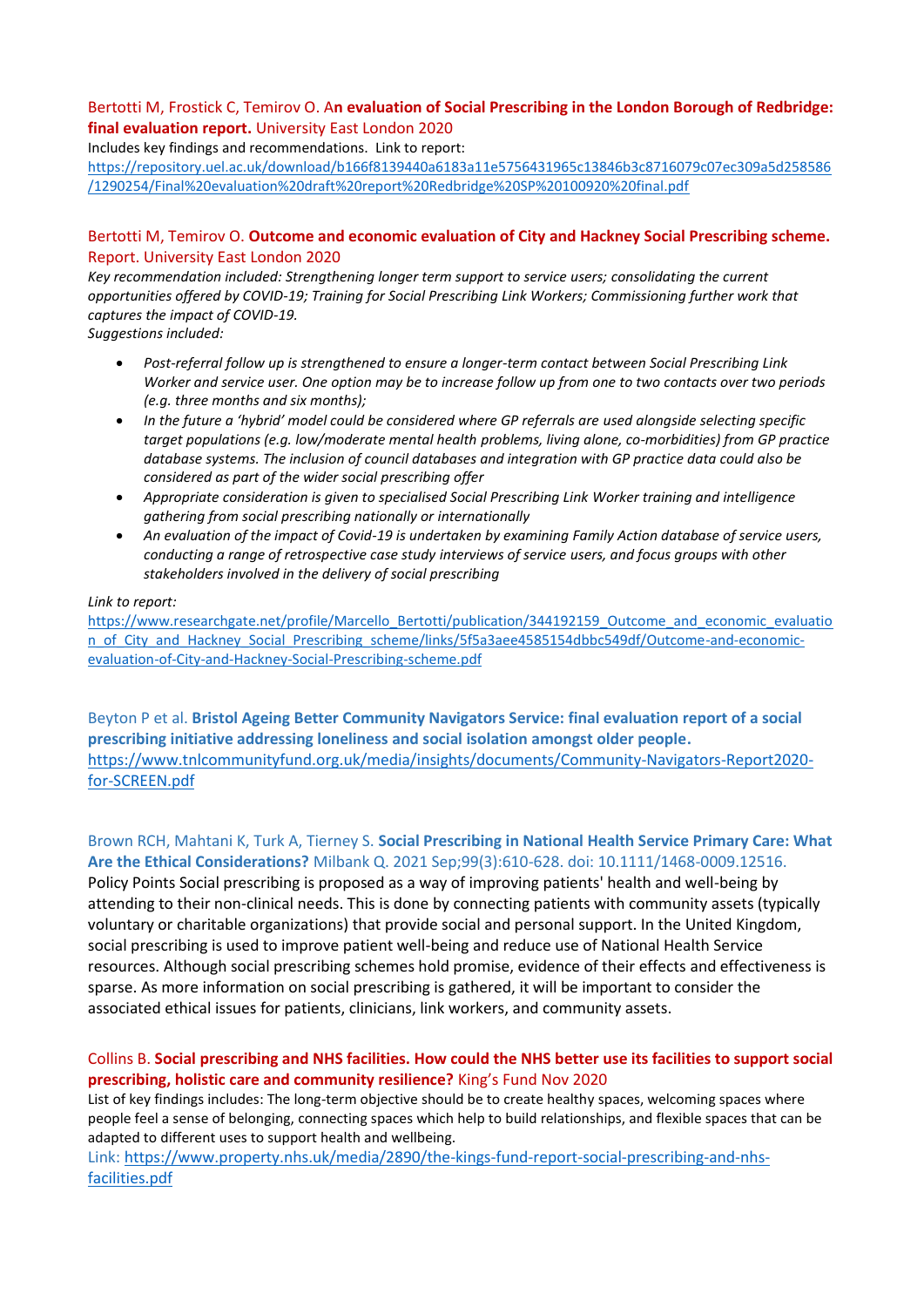#### Dayson C, Damm C. **Evaluation of the Rotherham Social Prescribing Service for Long Term Conditions**. Project Report. Sheffield University 2020

*The evaluation of the RSPS included hospital admissions and ED presentations. Overall, there was a small overall increase in the number and cost of RSPS patients' inpatient spells and accident and emergency attendances in the 12 months following referral but these masks a much more complex picture. When the data are explored in more detail our analysis suggests that the likelihood of an RSPS patient seeing a reduction in their secondary care utilisation in the 12 months following their referral is predominantly affected by two factors:*

- *How many times they accessed secondary in the previous 12 months, with the highest users seeing the biggest reductions.*
- *Age, with younger patients more likely to see a reduction than older patients.*

Link: <http://shura.shu.ac.uk/27312/2/eval-rotherham-social-prescribing-long-term-conditions-17-18.pdf>

Dayson C, Painter J, Bennett E. **Social prescribing for patients of secondary mental health services: emotional, psychological and social well-being outcomes**. Journal of Public Mental Health 28 Mar 2020; 19(4): https://www.emerald.com/insight/content/doi/10.1108/JPMH-10-2019-0088/full/html#sec010 Purpose: This paper aims to identify the well-being outcomes of a social prescribing model set within a secondary mental health service recovery pathway and understand the key characteristics of a social prescribing referral for producing these outcomes. Design/methodology/approach: A qualitative case study of one mental health social prescribing service with three nested case studies of social prescribing providers. Semi-structured interviews were undertaken with commissioners, providers and patients (n = 20) and analysed thematically. Findings: Social prescribing makes a positive contribution to emotional, psychological and social well-being for patients of secondary mental health services. A key enabling mechanism of the social prescribing model was the supportive discharge pathway which provided opportunities for sustained engagement in community activities, including participation in peer-to-peer support networks and volunteering. Research limitations/implications: More in-depth research is required to fully understand when, for whom and in what circumstances social prescribing is effective for patients of secondary mental health services. Practical implications: A supported social prescribing referral, embedded within a recovery focussed secondary mental health service pathway, offers a valuable accompaniment to traditional approaches. Current social prescribing policy is focussed on increasing the number of link workers in primary care, but this study highlights the importance models embedded within secondary care and of funding VCSE organisations to receive referrals and provide pathways for long-term engagement, enabling positive outcomes to be sustained. Originality/value: Social prescribing is widely advocated in policy and practice but there are few examples of social prescribing models having been developed in secondary mental health services, and no published academic studies that everybody are aware of.

#### Esmene DS; Leyshon PC; Leyshon DM. **Beyond adherence to social prescriptions: How places, social acquaintances and stories help walking group members to thrive.** Health & Place. 64:102394, 2020 Jul.

Social prescribing (SP) is an increasingly popular means of enabling medical professionals to refer people to social activities. However, how individuals accommodate activity groups into their routines has been neglected by studies exploring SP. This paper uses qualitative approaches to explore how place and sociability influence the experiences of individuals with type-2 diabetes in a social prescription walking group. Using in-situ conversations and in-depth interviews, we demonstrate how place and sociability extends beyond a group via storytelling, and allows individuals to become part of a group. Understanding place, sociability and storytelling is critical in characterising the benefits of social prescription.

# Fixsen A, Seers H, Polley M, Robins J. **Applying critical systems thinking to social prescribing: a relational model of stakeholder "buy-in".** BMC Health Serv Res. 2020 Jun 24;20(1):580. doi: 10.1186/s12913-020- 05443-8.

Background: Social prescribing (SP) allows health professionals to refer primary care patients toward health and wellbeing interventions and activities in the local community. Now widely implemented across the UK and adopted in other nations, questions arise concerning the modelling of present and future schemes, including challenges to full engagement encountered by stakeholders, which lie beyond the scope of traditional evaluations. Critical Systems Thinking (CST) allows for holistic analysis of fields where multiple stakeholders hold diverse interests and unequal power. Methods: We use CST to (a) critically examine a developing rural social prescribing scheme from multiple stakeholder perspectives and (b) present a relational model for local social prescribing schemes. Our fieldwork included 24 in-depth interviews, regular planning meetings with key stakeholders, and discussions with those involved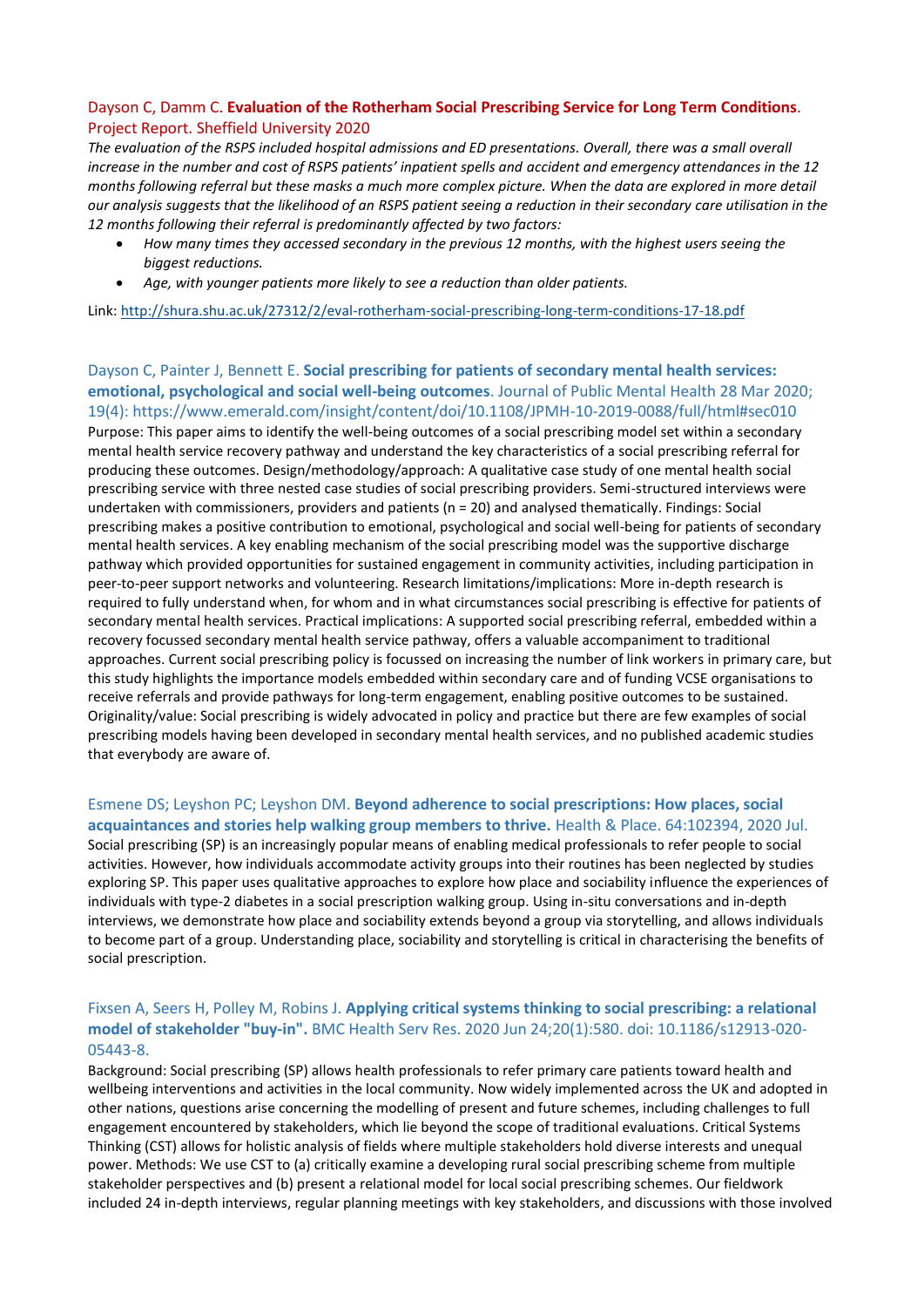with national and international SP landscaping. A modified grounded theory approach was used for the analysis, and to consider the core elements of social prescribing sustainability. Results: Our study confirms that local social prescribing schemes must operate with numerous stakeholder interests in mind, seeking to address real life social complexity and offer integrated solutions to multifaceted issues. Three main areas are discussed: holistic vision and boundary judgments; barriers and facilitators; relational issues and "emotional buy in". Problems for staff include selecting suitable clients, feedback and technological issues and funding and evaluation pressures. Barriers for clients include health, transport and expense issues, also lack of prior information and GP involvement. Emotional "buy-in" emerged as essential for all stakeholders, but hard to sustain. Based on our findings we propose a positive relational model comprising shared vision, confidence and commitment; motivation and encouragement, support and wellbeing focus, collaborative relationships, communication and feedback, access to information /resources, learning in and from action, with emotional "buy-in" at its heart. Conclusion: Those implementing social prescribing in different localities inevitably face hard choices about what and whom to include. Research on the sustainability of social prescribing remains limited, studies are required to ascertain which "holistic" models of social prescribing work best for which communities, who are the main beneficiaries of these approaches and how "buy-in" is best sustained.

#### Fleming J; Bryce C; Parsons J; Wellington C; Dale J. **Engagement with and delivery of the 'parkrun practice initiative' in general practice: a mixed methods study.** Br J General Practice. 2020; 70(697): e573-e580.

BACKGROUND: The parkrun practice initiative, a joint collaboration between parkrun and the Royal College of General Practitioners, was launched to encourage general practices to improve the health and wellbeing of patients and staff through participating in local 5 km parkrun events. Why and how practices engage with the initiative is unknown. AIM: To investigate engagement with and delivery of the parkrun practice initiative in general practice. DESIGN AND SETTING: Mixed methods study conducted from April-July 2019 comprising an online survey of all registered parkrun practices, and interviews and a focus group with practice staff in the West Midlands. METHOD: The designated contacts at 780 registered parkrun practices were invited to complete an online survey. A purposive sample of parkrun practice staff and non-registered practice staff took part either in semi-structured interviews or a focus group, with transcripts analysed thematically. RESULTS: Of the total number of parkrun practices, 306 (39.2%) completed the survey. Sixteen practice staff (from nine parkrun practices and four non-registered practices) took part in either semistructured interviews (n = 12) or a focus group (n = 4). Key motivators for becoming a parkrun practice were: to improve patient and staff health and wellbeing, and to become more engaged with the community and enhance practice image. Practices most commonly encouraged patients, carers, and staff to take part in parkrun and displayed parkrun flyers and posters. Challenges in implementing activities included lack of time (both personal and during consultations) and getting staff involved. Where staff did engage there were positive effects on morale and participation. Non-registered practices were receptive to the initiative, but had apprehensions about the commitment involved. CONCLUSION: Practices were keen to improve patient and staff health. Addressing time constraints and staff support needs to be considered when implementing the initiative.

#### Foster A, Thompson J, Holding E, Ariss S, Mukuria C, Jacques R, Akparido R, Haywood A. **Impact of social prescribing to address loneliness: A mixed methods evaluation of a national social prescribing programme**. Health Soc Care Community. 2020 Oct 20. doi: 10.1111/hsc.13200.

Loneliness is considered a global public health issue because of its detrimental impact on physical and mental health but little is known about which interventions can reduce loneliness. One potential intervention is social prescribing, where a link worker helps service-users to access appropriate support such as community activities and social groups. Some qualitative studies have identified that social prescribing may help to reduce service-users' loneliness. Given this, the British Red Cross (a third sector organisation) developed and delivered a national social prescribing service in the United Kingdom to support people who were experiencing, or at risk of, loneliness. Service-users could receive up to 12 weeks of support from a link worker. A mixed methods study was conducted to understand the impact of the support on loneliness, and to identify the facilitators and barriers to service delivery. The study included: (a) analysis of quantitative data collected routinely between May 2017 and December 2019 (n = 10,643) including pre-post analysis of UCLA data (n = 2,250) and matched comparator work to measure changes in loneliness; (b) semi-structured interviews with service-users, link workers and volunteers (n = 60) and (c) a Social Return on Investment Analysis. The majority of the service-users (72.6%, n = 1634/2250) felt less lonely after receiving support. The mean change in UCLA score was -1.84 (95% CI -1.91 to -1.77) of a maximum change of 6.00 (decrease indicates an improvement). Additional benefits included improved wellbeing, increased confidence and life having more purpose. The base case analysis estimated a social return on investment of £3.42 per £1 invested in the service. Having skilled link workers and support tailored to individual needs appeared key. However, challenges included utilising volunteers, meeting some service-users' needs in relation to signposting and sustaining improvements in loneliness. Nonetheless, the service appeared successful in supporting service-users experiencing loneliness.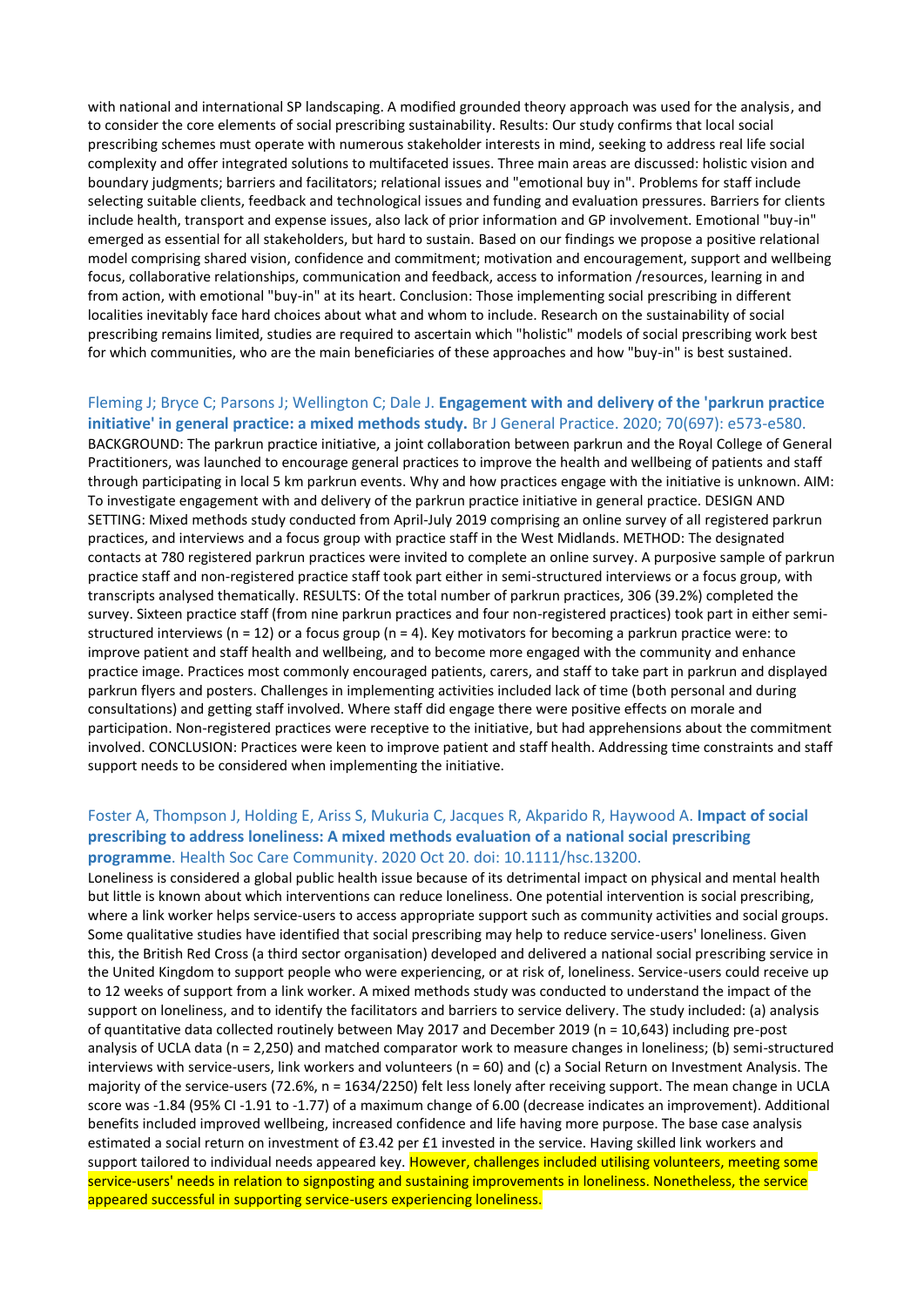# Golubinski V, Wild EM, Winter V, Schreyögg J. **Once is rarely enough: can social prescribing facilitate adherence to non-clinical community and voluntary sector health services? Empirical evidence from Germany**. BMC Public Health 2020; 20(1):1827. doi:10.1186/s12889-020-09927-4

Background: Non-clinical health interventions provided by the voluntary and community sector can improve patients' health and well-being and reduce pressure on primary and secondary care, but only if patients adhere to them. This study provides novel insights into the impact of doctor referrals to such services, known as social prescribing, on patients' adherence to them. Methods: Using a negative binomial model, we analysed electronic visitor records from a community health advice and navigation service in Germany between January 2018 and December 2019 to determine whether social prescribing was associated with greater adherence to the service (measured in terms of return visits) compared to patients who self-referred. We also explored whether this effect differed according to patient characteristics. Results: Based on 1734 observations, we found that social prescribing was significantly associated with a greater number of return visits compared to patient self-referrals (p < 0.05). For patients who visited the service because of psychological concerns, the effect of social prescribing was lower. For all other patient characteristics, the effect remained unchanged, suggesting relevance to all other patient groups. Conclusions: The results of our study indicate that social prescribing may be an effective way to facilitate adherence to non-clinical community and voluntary sector health services. This knowledge is important for policy makers who are deciding whether to implement or expand upon social prescribing schemes.

#### Hamilton-West K, Milne A, Hotham S. **New horizons in supporting older people's health and wellbeing: is social prescribing a way forward?** Age Ageing. 2020; 49(3):319-326. doi: 10.1093/ageing/afaa016.

Older people's health and care needs are changing. Increasing numbers live with the combined effects of age-related chronic illness or disability, social isolation and/or poor mental health. Social prescribing has potential to benefit older people by helping those with social, emotional or practical needs to access relevant services and resources within the local community. However, researchers have highlighted limitations with the existing evidence-base, while clinicians express concerns about the quality of onward referral services, liability and upfront investment required. The current article provides a critical review of evidence on social prescribing, drawing on the RE-AIM Framework (Glasgow et al., 1999) to identify questions that will need to be addressed in order to inform both the design and delivery of services and the evolving research agenda around social prescribing. We emphasise the need for researchers and planners to work together to develop a more robust evidence-base, advancing understanding of the impacts of social prescribing (on individuals, services and communities), factors associated with variation in outcomes and strategies needed to implement effective and sustainable programmes. We also call on policymakers to recognise the need for investment in allied initiatives to address barriers to engagement in social prescribing programmes, provide targeted support for carers and improve access to older adult mental health services. We conclude that social prescribing has potential to support older people's health and wellbeing, but this potential will only be realised through strategic alignment of research, local level implementation and national policy and investment.

#### Hassan SM, Giebel C, Morasae EK, Rotheram C, Mathieson V, Ward D, Reynolds V, Price A, Bristow K, Kullu C. **Social prescribing for people with mental health needs living in disadvantaged communities: the Life Rooms model.** BMC Health Serv Res. 2020 Jan 6;20(1):19. doi: 10.1186/s12913-019-4882-7.

Background: People live socially complex lives and have different health care needs influenced by socio-economic factors such as deprivation, unemployment, and poor housing. Lack of access to community based social care results in people seeking social support from health care services. This study explores the Life Rooms as a social prescribing model addressing the social determinants of mental health by providing support and access to resources in a local community setting. With an aim to identify key elements that contribute toward enhancing the effectiveness of the Life Rooms social prescribing approach. Methods: Data were obtained through six semi-structured focus groups with mental health service users from two locations in the North West of the UK. Postcode data was collected to generate an Index for Multiple Deprivation (IMD) score, to understand their socio-economic background. Data were analysed using thematic analysis. Results: A total of 18 participants took part in the study. The majority of participants came from disadvantaged backgrounds; 14 participants measuring 3 and below in terms of overall IMD scores and 9 participants belonged to the poorest decile (IMD score = 1). Participants reported on different elements of the Life Rooms which they found as an effective approach to care. Four main themes emerged from the data: 1) social belonging: being able to just 'be' 2) resourceful and accessible; 3) social inclusion and connectedness; and 4) moving forward: self-development and independence. Conclusion: Findings support the need and benefit social prescribing to improve mental health wellbeing and reduce the burden of mental illness.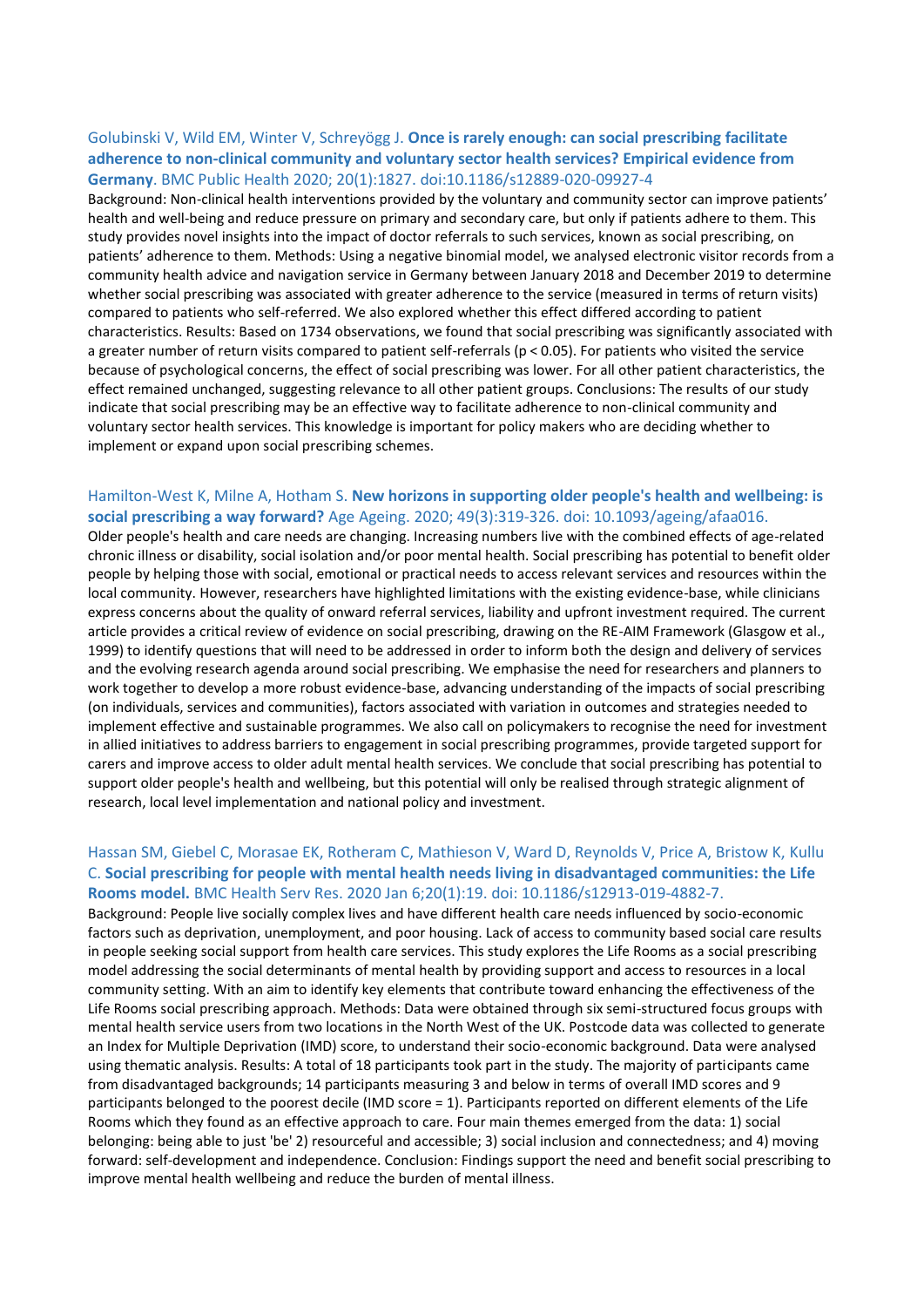# Holding E, Thompson J, Foster A, Haywood A. **Connecting communities: A qualitative investigation of the challenges in delivering a national social prescribing service to reduce loneliness**. Health Soc Care Community 2020;28(5):1535-1543. doi:10.1111/hsc.12976

Loneliness is a global public health concern linked to a range of negative health outcomes (Cacioppo & Cacioppo, 2018. The Lancet. 391(10119), 426). Internationally, this has led to the development of a number of interventions, but these are rarely implemented or evaluated on a large scale. This paper is one of the first of its kind to describe elements of an evaluation of a large‐scale national social prescribing scheme to reduce loneliness, deploying individual link workers to signpost people to community activities. Reporting on findings from interviews with staff (n = 25 of which 6 were repeat interviews) and volunteers (n = 9) between October 2017 and December 2018 in localities across the United Kingdom. We reflect on the complexities of the link worker role, the challenges of service delivery and the importance of community infrastructure. There was evidence that highly skilled link workers who had developed positive relationships with providers and service‐users were key to the success of the intervention. As well as providing an effective liaison and signposting function, successful link workers tailored the national programme to local need to proactively address specific gaps in existing service provision. For social prescribing services to be successful and sustainable, commissioners must consider additional funding of community infrastructure.

#### Howarth M, Griffiths A, da Silva A, Green R**. Social prescribing: a 'natural' community-based solution**. Br J Community Nurs. 2020; 25(6):294-298. doi: 10.12968/bjcn.2020.25.6.294.

This paper discusses social prescribing as part of the wider NHS England universal personalised care model, and it describes how community nurses can engage with social prescribing systems to support community resilience. A case study based on the example of gardening, as a nature-based social prescription provided by the RHS Bridgewater Wellbeing Garden, is provided to illustrate the scope, reach and impact of non-medical, salutogenic approaches for community practitioners. The authors argue that social prescribing and, in particular, nature-based solutions, such as gardening, can be used as a non-medical asset-based approach by all health professionals working in the community as a way to promote health and wellbeing. They consider how the negative impact of social distancing resulting from COVID-19 restrictions could be diluted through collaboration between a holistic, social prescribing system and community staff. The paper presents a unique perspective on how community nurses can collaborate with link workers through social prescribing to help combat social isolation and anxiety and support resilience.

#### Howarth, M; Brettle, A; et al. **What is the evidence for the impact of gardens and gardening on health and well-being: a scoping review and evidence-based logic model to guide healthcare strategy decision making on the use of gardening approaches as a social prescription?** BMJ Open 2020; 10 (7).

Objective To systematically identify and describe studies that have evaluated the impact of gardens and gardening on health and well-being. A secondary objective was to use this evidence to build evidence-based logic models to guide health strategy decision making about gardens and gardening as a non-medical, social prescription. Design Scoping review of the impact of gardens and gardening on health and well-being. Gardens include private spaces and those open to the public or part of hospitals, care homes, hospices or third sector organisations. Data sources A range of biomedical and health management journals was searched including Medline, CINAHL, Psychinfo, Web of Knowledge, ASSIA, Cochrane, Joanna Briggs, Greenfile, Environment Complete and a number of indicative websites were searched to locate context-specific data and grey literature. We searched from 1990 to November 2019. Eligibility criteria We included research studies (including systematic reviews) that assessed the effect, value or impact of any garden that met the gardening definition. Data extraction and synthesis Three reviewers jointly screened 50 records by titles and abstracts to ensure calibration. Each record title was screened independently by 2 out of 3 members of the project team and each abstract was screened by 1 member of a team of 3. Random checks on abstract and full-text screening were conducted by a fourth member of the team and any discrepancies were resolved through double-checking and discussion. Results From the 8896 papers located, a total of 77(\*) studies was included. Over 35 validated health, wellbeing and functional biometric outcome measures were reported. Interventions ranged from viewing gardens, taking part in gardening or undertaking therapeutic activities. The findings demonstrated links between gardens and improved mental well-being, increased physical activity and a reduction in social isolation enabling the development of 2 logic models. Conclusions Gardens and gardening can improve the health and well-being for people with a range of health and social needs. The benefits of gardens and gardening could be used as a 'social prescription' globally, for people with long-term conditions (LTCs). Our logic models provide an evidence-based illustration that can guide health strategy decision making about the referral of people with LTCs to socially prescribed, non-medical interventions involving gardens and gardening.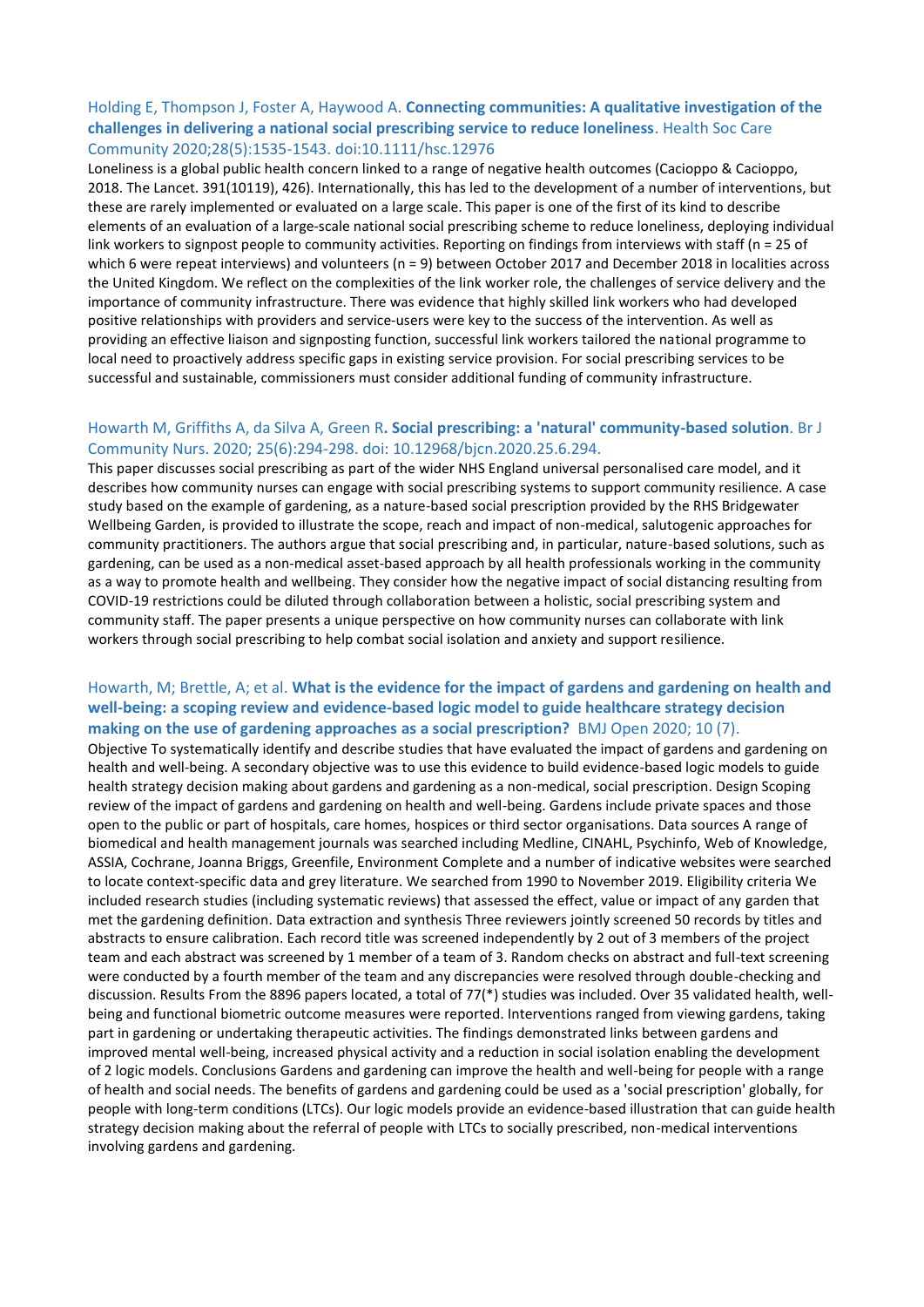#### Husk K, Blockley K, Lovell R, et al. **What approaches to social prescribing work, for whom, and in what circumstances? A Realist Review.** Health Social Care 2020; 28(2):309-324

The use of non-medical referral, community referral or social prescribing interventions has been proposed as a costeffective alternative to help those with long-term conditions manage their illness and improve health and well-being. However, the evidence base for social prescribing currently lags considerably behind practice. In this paper, we explore what is known about whether different methods of social prescribing referral and supported uptake do (or do not) work. Supported by an Expert Advisory Group, we conducted a realist review in two phases. The first identified evidence specifically relating to social prescribing in order to develop programme theories in the form of 'if‐then' statements, articulating how social prescribing models are expected to work. In the second phase, we aimed to clarify these processes and include broader evidence to better explain the proposed mechanisms. The first phase resulted in 109 studies contributing to the synthesis, and the second phase 34. We generated 40 statements relating to organising principles of how the referral takes place (Enrolment), is accepted (Engagement), and completing an activity (Adherence). Six of these statements were prioritised using web‐based nominal group technique by our Expert Group. Studies indicate that patients are more likely to enrol if they believe the social prescription will be of benefit, the referral is presented in an acceptable way that matches their needs and expectations, and concerns elicited and addressed appropriately by the referrer. Patients are more likely to engage if the activity is both accessible and transit to the first session supported. Adherence to activity programmes can be impacted through having an activity leader who is skilled and knowledgeable or through changes in the patient's conditions or symptoms. However, the evidence base is not sufficiently developed methodologically for us to make any general inferences about effectiveness of particular models or approaches.

## Jani A, Liyanage H, Hoang U, Moore L, Ferreira F, Yonova I, Tzortziou Brown V, de Lusignan S. **Use and impact of social prescribing: a mixed-methods feasibility study protocol.** BMJ Open. 2020 Sep 18; 10(9):e037681. doi: 10.1136/bmjopen-2020-037681.

Introduction: Social prescribing aims to address social determinants of health, which account for 80%-90% of health outcomes, but the evidence base behind it is limited due to a lack of data linkingsocial prescribing activity and outcomes. Methods and analysis: The objective of the quantitative component of this feasibility studyisto identify the characteristics of individuals who receive social prescriptions and describe the use and estimate the impact of social prescribing; the latter will be done on a homeless subgroup. We will use the Oxford Royal College of General Practitioners (RCGP) Research and Surveillance Centre (RSC) primary care sentinel network, whose general practicescover a population of over 4 000 000 patients. Social prescribing data will be extracted onall recorded patients for 5 years up to 31 January 2020. The objective for the qualitative component of the study isto explore approaches to understand the contextual factors that will have influenced our quantitative findings to identify mechanisms to encourage adoption of social prescribing in primary care while improving data quality. Itwill comprise up to three 90-120 minute advisory group meetings for six to eight participants. Participants will be recruited based on their experience of delivering primary care within Oxfordshire and Surrey. The advisory group outputs will be analysed using framework analysis and will be used to create a survey instrument consisting of statements that surveyees, who will consist of primary care practitioners within the RCGP RSC, can agree or disagree with. Ethics and dissemination: All RCGP RSC data are pseudonymised at the point of data extraction. No personally identifiable data are required for this investigation. This protocol follows the Good Reporting of a Mixed Methods Study checklist. The study results will be published in a peer-reviewed journal and the dataset will be available to other researchers.

#### Jani A; Liyanage H; Okusi C; Sherlock J; Hoang U; Ferreira F; Yonova I; de Lusignan S. **Using an Ontology to Facilitate More Accurate Coding of Social Prescriptions Addressing Social Determinants of Health: Feasibility Stud**y. J Medical Internet Research 22(12):e23721, 2020 Dec 11.

BACKGROUND: National Health Service (NHS) England supports social prescribing in order to address social determinants of health, which account for approximately 80% of all health outcomes. Nevertheless, data on ongoing social prescribing activities are lacking. Although NHS England has attempted to overcome this problem by recommending 3 standardized primary care codes, these codes do not capture the social prescribing activity to a level of granularity that would allow for fair attribution of outcomes to social prescribing. OBJECTIVE: In this study, we explored whether an alternative approach to coding social prescribing activity, specifically through a social prescribing ontology, can be used to capture the social prescriptions used in primary care in greater detail. METHODS: The social prescribing ontology, implemented according to the Web Ontology Language, was designed to cover several key concepts encompassing social determinants of health. Readv2 and Clinical Terms Version 3 codes were identified using the NHS Terms Browser. The Royal College of General Practitioners Research Surveillance Centre, a sentinel network of over 1000 primary care practices across England covering a population of more than 4,000,000 registered patients, was used for data analyses for a defined period (ie, January 2011 to December 2019). RESULTS: In all, 668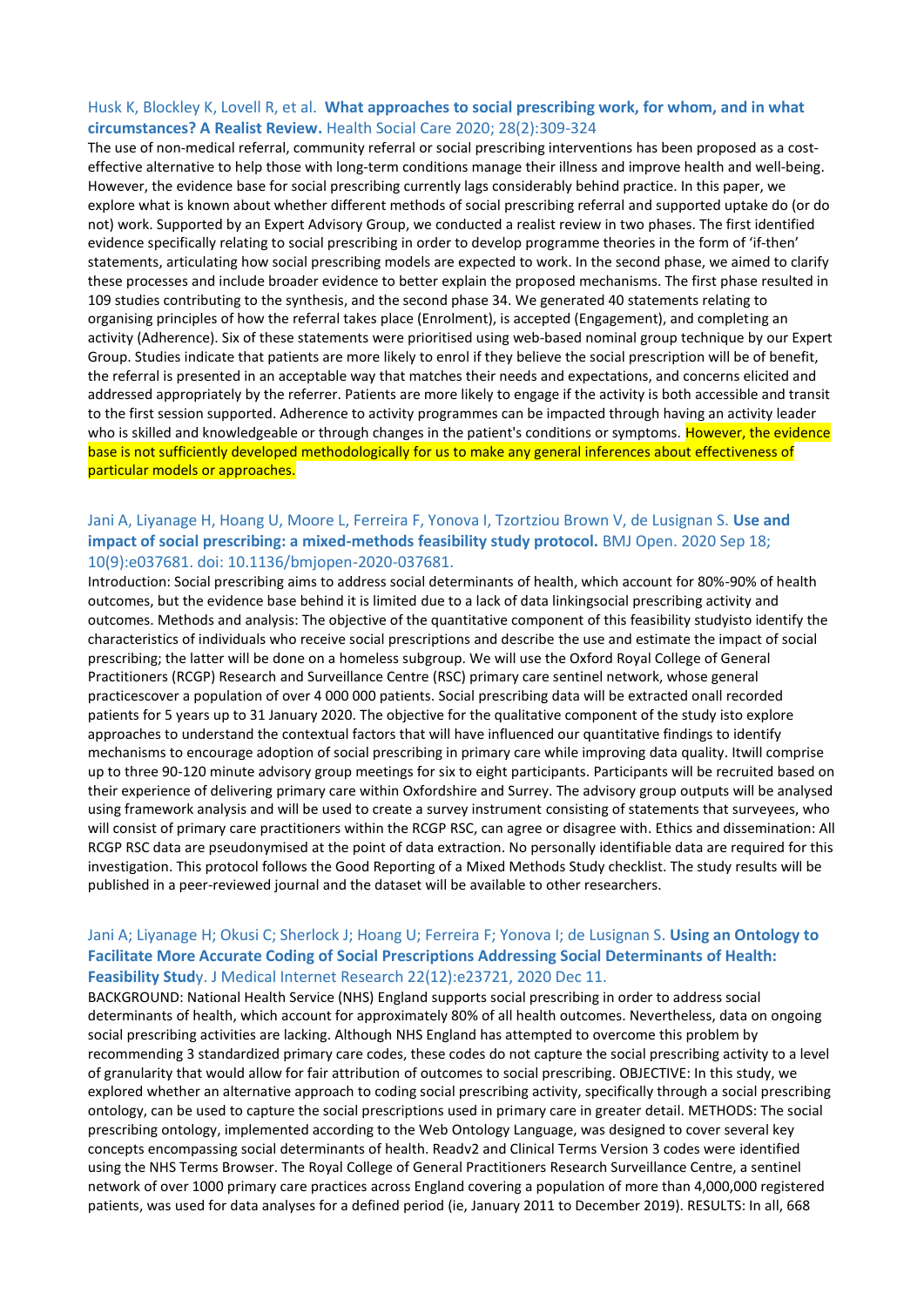codes capturing social prescriptions addressing different social determinants of health were identified for the social prescribing ontology. For the study period, social prescribing ontology codes were used 5,504,037 times by primary care practices of the Royal College of General Practitioners Research Surveillance Centre as compared to 29,606 instances of use of social prescribing codes, including NHS England's recommended codes. CONCLUSIONS: A social prescribing ontology provides a powerful alternative to the codes currently recommended by NHS England to capture detailed social prescribing activity in England. The more detailed information thus obtained will allow for explorations about whether outputs or outcomes of care delivery can be attributed to social prescriptions, which is essential for demonstrating the overall value that social prescribing can deliver to the NHS and health care systems.

#### Kiely B, Croke A, O'Shea E, Connolly D, Smith SM. **Effectiveness of link workers providing social prescribing on health outcomes and costs for adult patients in primary care and community settings. A protocol for a systematic review of the literature**. HRB Open Res. 2020; 2:21. doi: 10.12688/hrbopenres.12936.2.

Introduction: The use of link workers for social prescribing and health and social care coordination is increasing, but there is insufficient data to demonstrate their effectiveness or for whom they work best. Multimorbidity is increasing in prevalence and affects those living in deprived areas ten years earlier than affluent areas. This systematic review aims to examine the evidence for the effectiveness and costs of link workers in improving health outcomes. We will also look for evidence for the use of link workers specifically for people living with multimorbidity and in deprived areas. Methods: Databases of published and grey literature will be searched for randomised and non-randomised controlled trials examining use of link workers based in primary care for community dwelling adults compared to usual care. Primary outcomes will be health related quality of life and mental health. Data on costs will be extracted. Studies will be selected for inclusion by title and abstract review by two reviewers. A Preferred Reporting Items for Systematic Reviews (PRISMA) flow diagram will document the selection process. A standardised form will be used to extract data. Data quality will be assessed using the Cochrane Risk of Bias tool for randomised controlled trials, a narrative synthesis will be completed and the GRADE assessment tool used to comment on evidence quality. A meta-analysis of effect size of primary outcomes and subgroup analysis for multimorbidity and social deprivation will be performed if there are sufficient comparable data. Conclusion: This systematic review will give an important overview of the evidence for the use of link workers providing social prescribing and health and social care coordination in primary care. This will help inform intervention development and guide policy makers on whether these interventions are cost effective and which groups stand to benefit most.

# Killbery Wilkinson E, Lees A, Weekes S, Duncan G, Meads G, Tapson K. **A collaborative, multi-sectoral approach to implementing a social prescribing initiative to alleviate social isolation and enhance wellbeing amongst older people.** J Integrated Care 11 June 2020,

#### <https://www.emerald.com/insight/content/doi/10.1108/JICA-02-2020-0004/full/html>

Purpose: In 2019, St Johns Winchester, a CQC-registered charity, launched the Hand in Hand (HiH) Service, a social prescribing (SP) initiative to alleviate social isolation/loneliness amongst older people via integration between primary care and the third sector. Arising from collaborative stakeholder reflection, this article explicates processes instigated to plan, implement and evaluate the HiH service which has been locally recognised as an exemplar of good practice. It aims to fill a gap in the literature which has hitherto lacked contextual description of the drivers, mechanisms and processes of SP schemes, leading to confusion over what constitutes SP and which models can work. Design/methodology/approach: The article defines the context of, drivers for and collaborative process followed to implement and evaluate HiH and reflects on challenges, facilitators and key points for transferable learning. Early evaluation findings are presented. Findings: Key features underpinning the success of the pilot phase were: having clear referral pathways, working collaboratively with health and voluntary sector partners, building relationships based on trust, adherence to high-quality standards and governance, a well-trained team of volunteers and access to up-to-date information source. There remains a disparity between the urgent need for rigorous evaluation data and the resources available to produce it. Originality/value: The article offers a novel contribution for those planning SP at the level of practice and policy and for the developing field of SP evaluation.

#### Mahase E. **Social prescribing: is it working?** BMJ 2020; 368 doi[: https://doi.org/10.1136/bmj.m950](https://doi.org/10.1136/bmj.m950)

*Results from the roll out of social prescribing across England look promising, with uptake increasing in general practice, but it must be given time to settle before the full effects can be seen, warns researcher Daisy Fancourt, who is evaluating the scheme for NHS England. Fancourt, associate professor of behavioural science and health at University College London, has been working to assess whether using link workers as a bridge between GPs and community services and activities is an effective way to deliver social prescribing.*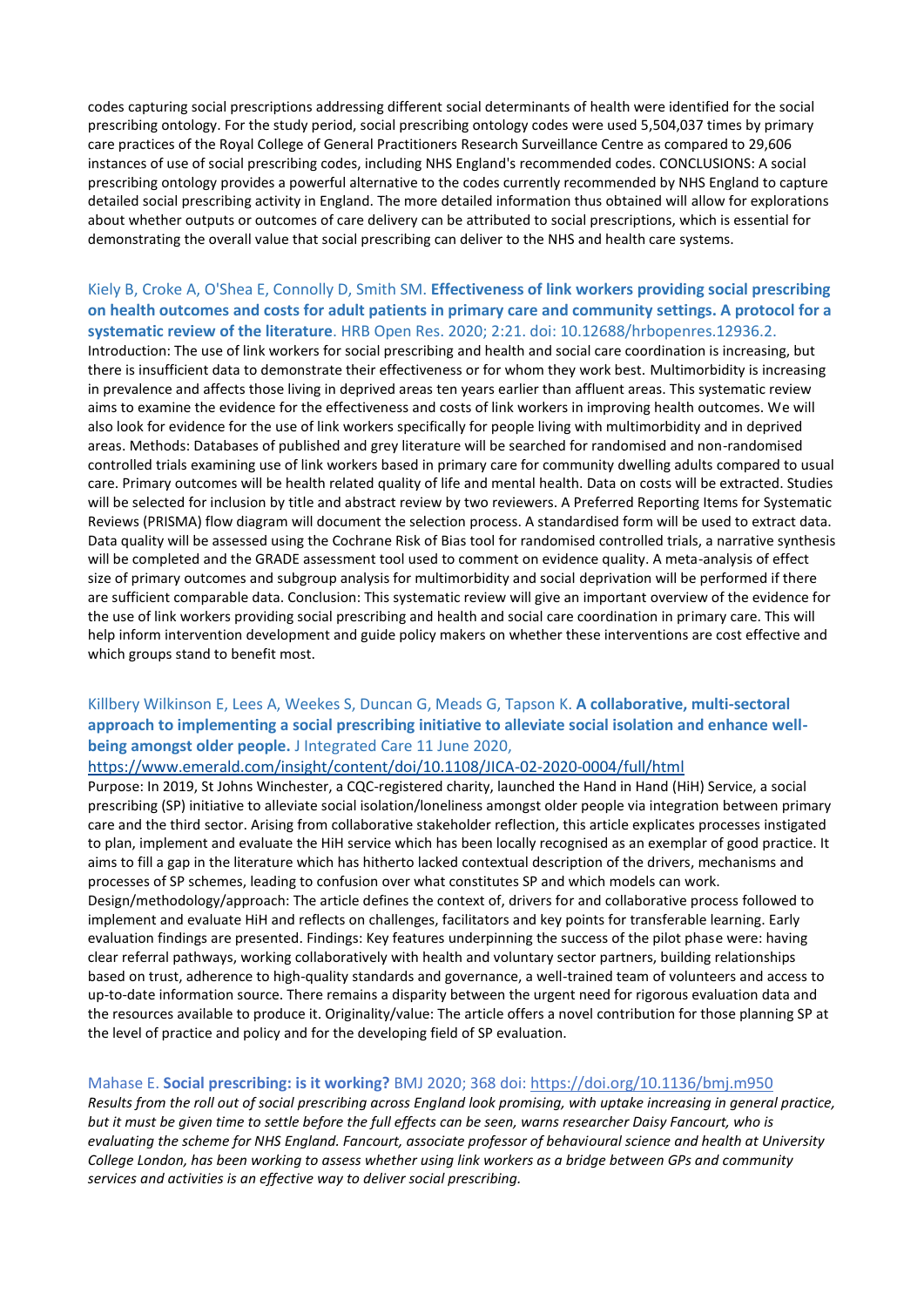### McHale S, Pearsons A, Neubeck L, Hanson CL. **Green Health Partnerships in Scotland; Pathways for Social Prescribing and Physical Activity Referral**. Int J Environ Res Public Health. 2020 Sep 18;17(18):6832. doi: 10.3390/ijerph17186832.

Increased exposure to green space has many health benefits. Scottish Green Health Partnerships (GHPs) have established green health referral pathways to enable community-based interventions to contribute to primary prevention and the maintenance of health for those with established disease. This qualitative study included focus groups and semi-structured telephone interviews with a range of professionals involved in strategic planning for and the development and provision of green health interventions (n = 55). We explored views about establishing GHPs. GHPs worked well, and green health was a good strategic fit with public health priorities. Interventions required embedding into core planning for health, local authority, social care and the third sector to ensure integration into non-medical prescribing models. There were concerns about sustainability and speed of change required for integration due to limited funding. Referral pathways were in the early development stages and intervention provision varied. Participants recognised challenges in addressing equity, developing green health messaging, volunteering capacity and providing evidence of success. Green health interventions have potential to integrate successfully with social prescribing and physical activity referral. Participants recommended GHPs engage political and health champions, embed green health in strategic planning, target mental health, develop simple, positively framed messaging, provide volunteer support and implement robust routine data collection to allow future examination of success.

#### Morris D, Thomas P, Ridley J, Webber M. **Community-Enhanced Social Prescribing: Integrating Community in Policy and Practice** Int J Community Well-Being. 2020; 1-17. doi:10.1007/s42413-020-00080-9

The NHS Plan is introducing social prescribing link workers into GP surgeries in England. The link workers connect people to non-health resources in the community and voluntary sector, with the aim of meeting individual needs beyond the capacity of the NHS. Social prescribing models focus on enhancing individual wellbeing, guided by the policy of universal personalised care. However, they largely neglect the capacity of communities to meet individual need, particularly in the wake of a decade of austerity. We propose a model of community enhanced social prescribing (CESP) which has the potential to improve both individual and community wellbeing. CESP combines two evidence-informed models – Connected Communities and Connecting People – to address both community capacity and individual need. CESP requires a literacy of community which recognises the importance of communities to individuals and the importance of engaging with, and investing in, communities. When fully implemented the theory of change for CESP is hypothesised to improve both individual and community wellbeing.

Mulligan K, Bhatti S, Rayner J, Hsiung S. **Social Prescribing: Creating Pathways Towards Better Health and Wellness**. J Am Geriatr Soc. 2020 Feb;68(2):426-428. doi: 10.1111/jgs.16249.

Mulligan, K., Hsiung, S., Bhatti, S., Rehel, J. & Rayner, J. **Social Prescribing in Ontario: Final Report. Toronto: Alliance for Healthier Communitie**s. March 2020, [https://cdn.ymaws.com/aohc.site](https://cdn.ymaws.com/aohc.site-ym.com/resource/group/e0802d2e-298a-4d86-8af5-21156f9c057f/rxcommunity_final_report_mar.pdf)[ym.com/resource/group/e0802d2e-298a-4d86-8af5-21156f9c057f/rxcommunity\\_final\\_report\\_mar.pdf](https://cdn.ymaws.com/aohc.site-ym.com/resource/group/e0802d2e-298a-4d86-8af5-21156f9c057f/rxcommunity_final_report_mar.pdf)

Munoz S-A, Terje A, Bailey H. **Evaluating social prescribing.** Insight 55. Evidence summaries to support the social services in Scotland. 2020;<https://www.iriss.org.uk/resources/insights/evaluating-social-prescribing>

#### Orellana K; Manthorpe J; Tinker A. **Day centres for older people - attender characteristics, access routes and outcomes of regular attendance: findings of exploratory mixed methods case study research.** BMC Geriatrics. 20(1):158, 2020 05 04.

BACKGROUND: Social prescribing is encouraged to promote well-being, reduce isolation and loneliness. Traditional, generalist day centres for older people could be suggested by social prescribing, but little is known about their clientele or their outcomes. As part of a larger study of the role, outcomes and commissioning of generalist English day centres for older people, the characteristics of attenders at 4 day centres, their reasons for attendance and outcomes were explored. METHODS: This mixed-methods study used qualitative interviews and standardised tools within an embedded multiple-case study design. Semi-structured interviews with older day centre attenders (n = 23, 62% of eligible attenders) of 4 day centres in south-east England, recruited purposively to reflect organisational differences, were analysed. RESULTS: Participants reported non-elective withdrawal from socialisation following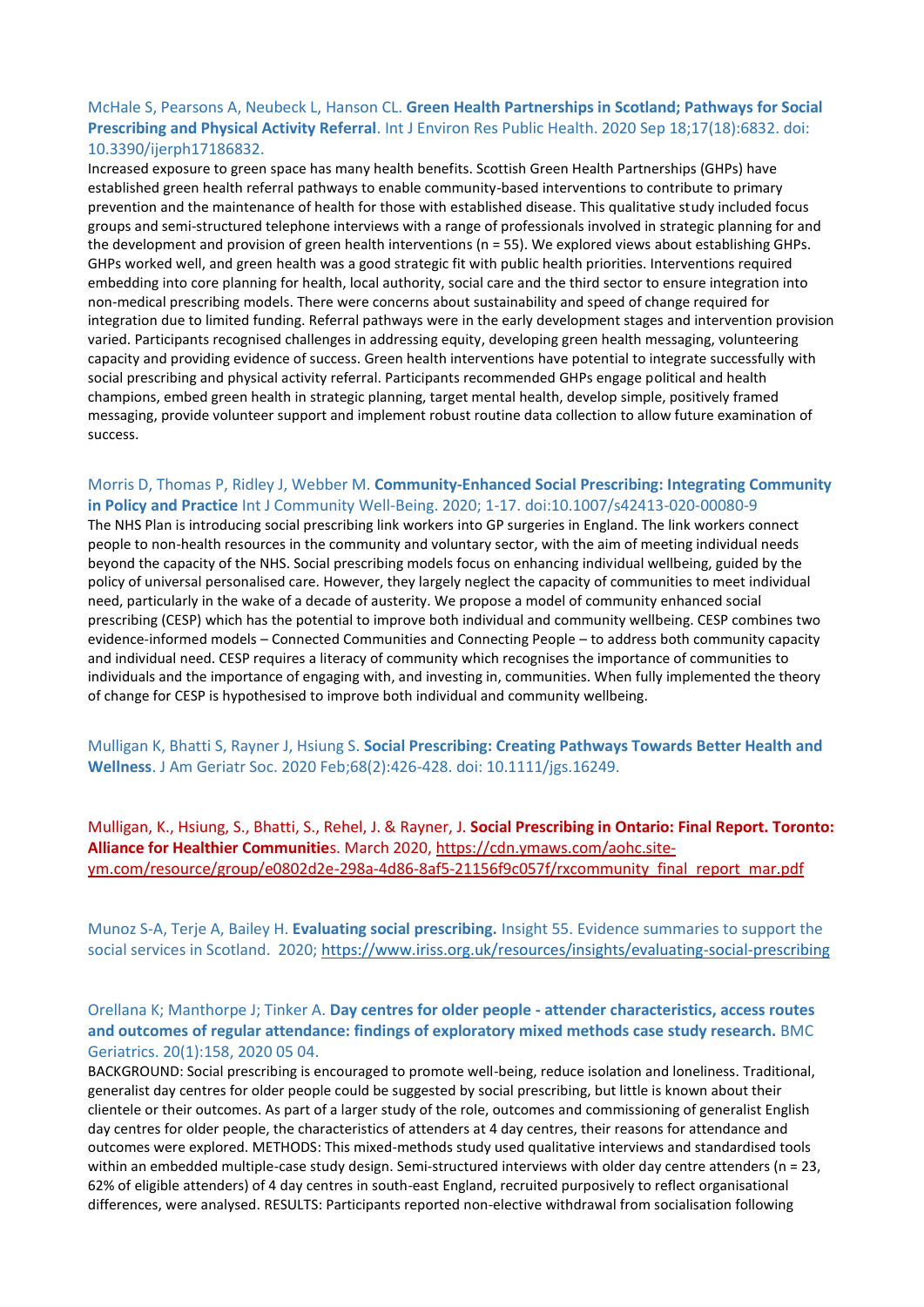health or mobility decline, or losses. Apart from living arrangements and marital status, attenders' profiles differed between centres. Access had been mostly facilitated by others. Day centre attendance enhanced quality of life for this group of socially isolated people with mobility restrictions and at risk of declining independence and wellbeing. The positive impact on attenders' social participation and involvement and on meaningful occupation was significant (pvalue < 0.001, 99% CI), with an average ASCOT gain score of 0.18. Ten outcome themes were identified. CONCLUSION: Outcomes of day centre attendance are those targeted by social care and health policy. Centres were communities that 'enabled' and offset loss or isolation, thus supporting ageing in place through wellbeing and contributed something unique to their attenders' lives. By monitoring attenders' health and wellbeing and providing practical support, information and facilitating access to other services, centres offered added value. Attendance needs to be set in the context of other social engagement and care provision which may not overlap or duplicate centre support. Professionals may wish to explore the benefits of social prescriptions to day centres but should map local centres' provision, engage with their organisers, and seek information on attenders, who may differ from those in this study.

#### Pescheny JV, Randhawa G, Pappas Y. **The impact of social prescribing services on service users: a systematic review of the evidence.** Eur J Public Health. 2020;30(4):664-673. doi: 10.1093/eurpub/ckz078.

Background: Social prescribing initiatives are widely implemented in the UK National Health Service to integrate health and social care. Social prescribing is a service in primary care that links patients with non-medical needs to sources of support provided by the community and voluntary sector to help improve their health and wellbeing. Such programmes usually include navigators, who work with referred patients and issue onward referrals to sources of non-medical support. This systematic review aimed to assess the evidence of service user outcomes of social prescribing programmes based on primary care and involving navigators. Methods: We searched 11 databases, the grey literature, and the reference lists of relevant studies to identify the available evidence on the impact of social prescribing on service users. Searches were limited to literature written in English. No date restrictions were applied, and searches were conducted to June 2018. Findings were synthesized narratively, employing thematic analysis. The Mixed Methods Appraisal Tool Version 2011 was used to evaluate the methodological quality of included studies. Results: Sixteen studies met the inclusion criteria. The evidence base is mixed, some studies found improvements in health and wellbeing, health-related behaviours, self-concepts, feelings, social contacts and day-to-day functioning post-social prescribing, whereas others have not. The review also shows that the evaluation methodologies utilized were variable in quality. Conclusion: In order to assess the success of social prescribing services, more high quality and comparable evaluations need to be conducted in the future.

# Pretty J; Barton J. **Nature-Based Interventions and Mind-Body Interventions: Saving Public Health Costs Whilst Increasing Life Satisfaction and Happiness.** International Journal of Environmental Research & Public Health 2020; 17(21).

A number of countries have begun to adopt prevention pays policies and practices to reduce pressure on health and social care systems. Most affluent countries have seen substantial increases in the incidence and costs of noncommunicable diseases. The interest in social models for health has led to the growth in use of social prescribing and psychological therapies. At the same time, there has been growth in application of a variety of nature-based and mind-body interventions (NBIs and MBIs) aimed at improving health and longevity. We assess four NBI/MBI programmes (woodland therapy, therapeutic horticulture, ecotherapy/green care, and tai chi) on life satisfaction/happiness and costs of use of public services. These interventions produce rises in life satisfaction/ happiness of 1.00 pts to 7.29 (n = 644; p < 0.001) (for courses or participation >50 h). These increases are greater than many positive life events (e.g., marriage or a new child); few countries or cities see +1 pt increases over a decade. The net present economic benefits per person from reduced public service use are 830-31,520 (after 1 year) and 6450- 11,980 (after 10 years). We conclude that NBIs and MBIs can play a role in helping to reduce the costs on health systems, while increasing the well-being of participants.

# Robinson JM, Jorgensen A, Cameron R, Brindley P. **Let Nature Be Thy Medicine: A Socioecological Exploration of Green Prescribing in the UK**. Int J Environ Res Public Health. 2020;17(10):3460. doi: 10.3390/ijerph17103460.

Prescribing nature-based health interventions (green prescribing)-such as therapeutic horticulture or conservation activities-is an emerging transdisciplinary strategy focussed on reducing noncommunicable diseases. However, little is known about the practice of, and socioecological constraints/opportunities associated with, green prescribing in the UK. Furthermore, the distribution of green prescribing has yet to be comprehensively mapped. In this study, we conducted a socioecological exploration of green prescribing. We deployed online questionnaires to collect data from general practitioners (GPs) and nature-based organisations (NBOs) around the UK and conducted spatial analyses. Our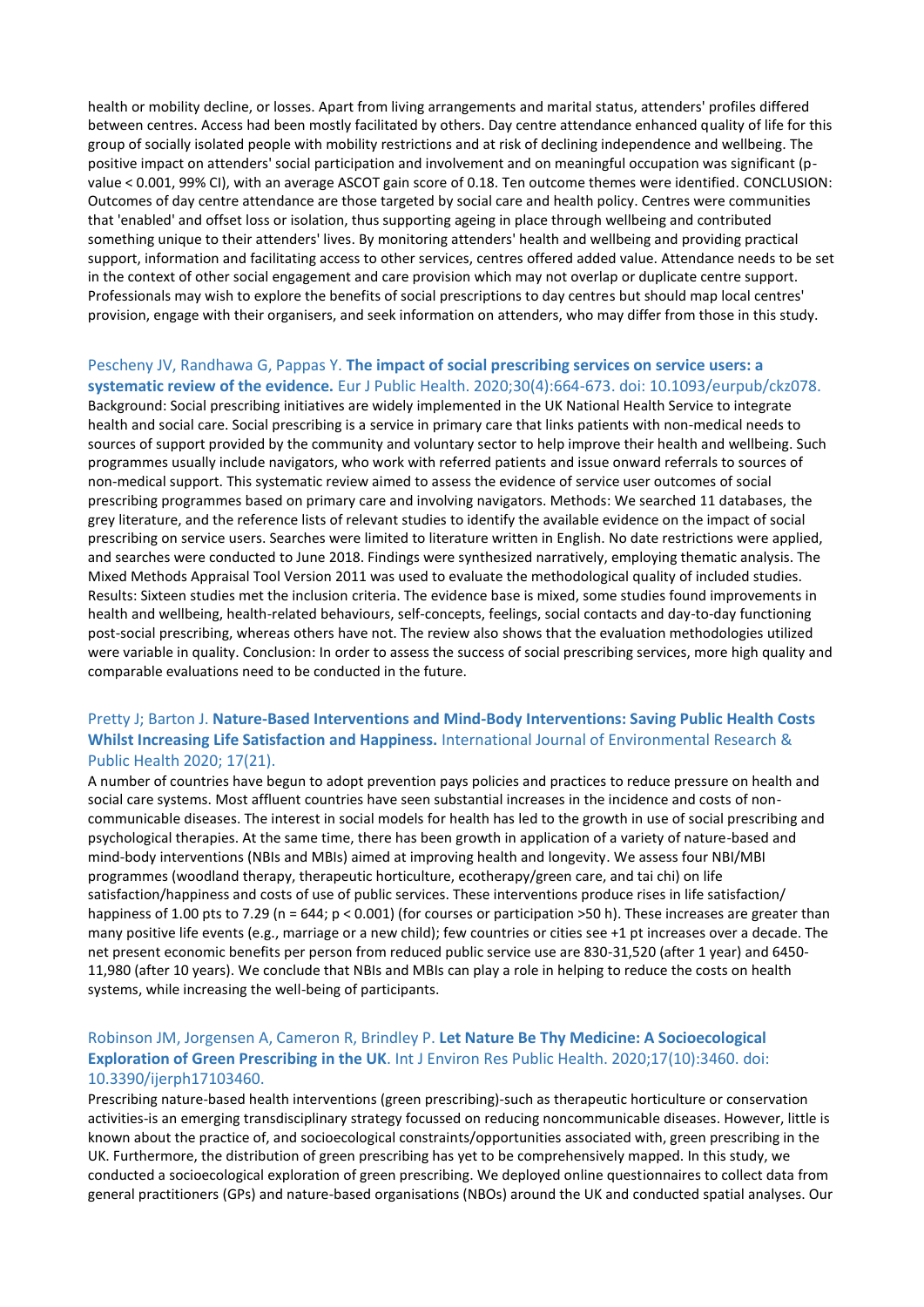results indicate that GPs and NBOs perceive and express some common and distinct constraints to green prescribing. This highlights the need to promote cross-disciplinary communication pathways. Greenspace presence and abundance within close proximity (100 and 250 m) to GP surgeries (but not greenness-as a proxy for vegetation cover) and NBO presence within 5 km were associated with higher levels of green prescribing provision. Lower levels of deprivation were associated with higher frequency of NBOs. This suggests that the availability of greenspaces and NBOs could be important for green prescribing provision, but there could be greater opportunities in less deprived areas. Important foci for future research should be to establish transdisciplinary collaborative pathways, efficient infrastructure management and a common vocabulary in green prescribing-with the overall aim of reducing inequalities and enhancing planetary health.

#### Roland M, Everington S, Marshall M. **Social Prescribing - Transforming the Relationship between Physicians and Their Patients.** N Engl J Med. 2020 Jul 9;383(2):97-99. doi: 10.1056/NEJMp1917060.

Savage RD, Stall NM, Rochon PA. **Looking Before We Leap: Building the Evidence for Social Prescribing for Lonely Older Adults**. J Am Geriatr Soc. 2020 Feb;68(2):429-431. doi: 10.1111/jgs.16251

#### Siette J, Berry H, Jorgensen M, et al. **Social Participation Among Older Adults Receiving Community Care Services**. Journal of Applied Gerontology. July 2020. doi:10.1177/0733464820938973

Aged care services have the potential to support social participation for the growing number of adults aging at home, but little is known about the types of social activities older adults in community care are engaged in. We used cluster analysis to examine the current profiles of social participation across seven domains in 1,114 older Australians, and chi-square analyses to explore between-group differences in social participation and sociodemographic and community care service use. Two distinct participation profiles were identified: (a) connected, capable, older rural women and (b) isolated, high-needs, urban-dwelling men. The first group had higher levels of engagement across six social participation domains compared with the second group. Social participation among older adults receiving community care services varies by gender, age, individual care needs, and geographical location. More targeted service provision at both the individual and community levels may assist older adults to access social participation opportunities.

#### Sumner RC, Crone DM, Baker C, Hughes S, Loughren EA, James DVB. **Factors associated with attendance, engagement and wellbeing change in an arts on prescription intervention**. J Public Health 2020; 42(1):e88 e95. doi: 10.1093/pubmed/fdz032.

Background: Arts on prescription interventions have grown in number in recent years with a corresponding evidence base in support. Despite the growth and presence of these interventions, there have been no evaluations to date as to what factors predict patient success within these referral schemes. Methods: Using the largest cohort of patient data to date in the field ( $N = 1297$ ), we set out to understand those factors that are associated with attendance, programme engagement and wellbeing change of patients. Factors associated with these outcomes were assessed using three binary logistic regression models. Results: Baseline wellbeing was associated with each outcome, with higher baseline wellbeing being associated with attendance and engagement, and lower baseline wellbeing associated with positive wellbeing change. Additionally, deprivation was associated with attendance, with those from the median deprivation quintile being more likely to attend. Conclusions: The role of baseline wellbeing in each outcome of these analyses is the most critical associative factor. Whilst those that are lower in wellbeing have more to gain from these interventions, they are also less likely to attend or engage, meaning they may need additional support in commencing these types of social prescribing interventions.

# Thomson LJ, Morse N, Elsden E, Chatterjee HJ. **Art, nature and mental health: assessing the biopsychosocial effects of a 'creative green prescription' museum programme involving horticulture, artmaking and collections.** Perspect Public Health. 2020; 140(5):277-285. doi: 10.1177/1757913920910443.

Aims: To assess the biopsychosocial effects of participation in a unique, combined arts- and nature-based museum intervention, involving engagement with horticulture, artmaking and museum collections, on adult mental health service users. Methods: Adult mental health service users (total n = 46 across two phases) with an average age of 53 were referred through social prescribing by community partners (mental health nurse and via a day centre for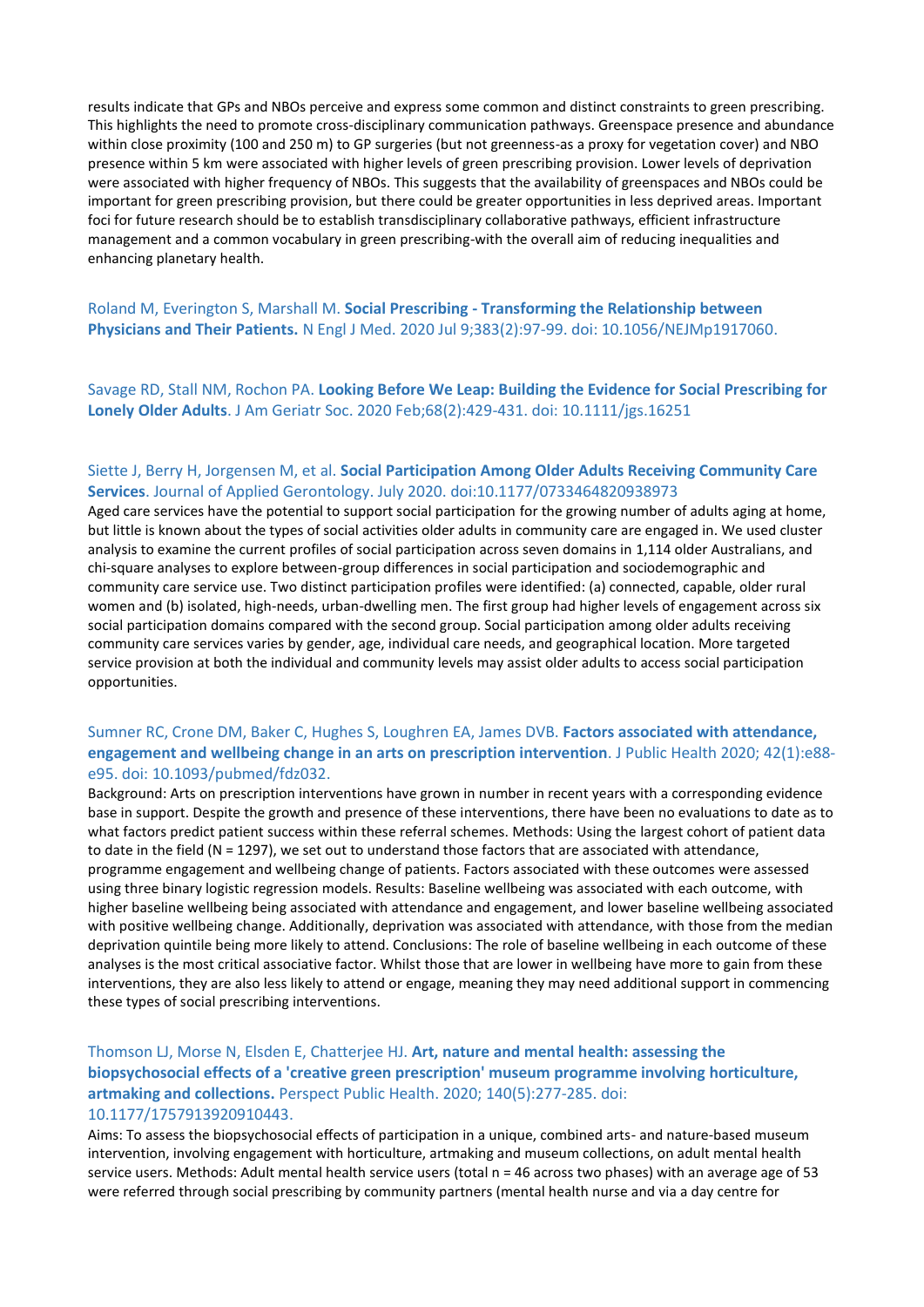disadvantaged and vulnerable adults) to a 10-week 'creative green prescription' programme held in Whitworth Park and the Whitworth Art Gallery. The study used an exploratory sequential mixed methods design comprising two phases - Phase 1 (September to December 2016): qualitative research investigating the views of participants (n = 26) through semi-structured interviews and diaries and Phase 2 (February to April 2018): quantitative research informed by Phase 1 analysing psychological wellbeing data from participants (n = 20) who completed the UCL Museum Wellbeing Measure pre-post programme. Results: Inductive thematic analysis of Phase 1 interview data revealed increased feelings of wellbeing brought about by improved self-esteem, decreased social isolation and the formation of communities of practice. Statistical analysis of pre-post quantitative measures in Phase 2 found a highly significant increase in psychological wellbeing. Conclusion: Creative green prescription programmes, using a combination of artsand nature-based activities, present distinct synergistic benefits that have the potential to make a significant impact on the psychosocial wellbeing of adult mental health service users. Museums with parks and gardens should consider integrating programmes of outdoor and indoor collections-inspired creative activities permitting combined engagement with nature, art and wellbeing.

#### Tierney, S., Wong, G., Roberts, N. et al. **Supporting social prescribing in primary care by linking people to local assets: a realist review.** BMC Med 2020; 18, 49. <https://doi.org/10.1186/s12916-020-1510-7>

Background: Social prescribing is a way of addressing the 'non-medical' needs (e.g., loneliness, debt, housing problems) that can affect people's health and well-being. Connector schemes (e.g., delivered by care navigators or link workers) have become a key component to social prescribing's delivery. Those in this role support patients by either (a) signposting them to relevant local assets (e.g., groups, organisations, charities, activities, events) or (b) taking time to assist them in identifying and prioritising their 'non-medical' needs and connecting them to relevant local assets. To understand how such connector schemes work, for whom, why and in what circumstances, we conducted a realist review. Method: A search of electronic databases was supplemented with Google alerts and reference checking to locate grey literature. In addition, we sent a Freedom of Information request to all Clinical Commissioning Groups in England to identify any further evaluations of social prescribing connector schemes. Included studies were from the UK and focused on connector schemes for adult patients (18+ years) related to primary care. Results: Our searches resulted in 118 included documents, from which data were extracted to produce context-mechanism-outcome configurations (CMOCs). These CMOCs underpinned our emerging programme theory that centred on the essential role of 'buy-in' and connections. This was refined further by turning to existing theories on (a) social capital and (b) patient activation. Conclusion: Our realist review highlights how connector roles, especially link workers, represent a vehicle for accruing social capital (e.g., trust, sense of belonging, practical support). We propose that this then gives patients the confidence, motivation, connections, knowledge and skills to manage their own well-being, thereby reducing their reliance on GPs. We also emphasise within the programme theory situations that could result in unintended consequences (e.g. increased demand on GPs).

# Wakefield JRH, Kellezi B, Stevenson C, McNamara N, Bowe M, Wilson I, Halder MM, Mair E. **Social Prescribing as 'Social Cure': A longitudinal study of the health benefits of social connectedness within a Social Prescribing pathway.** J Health Psychol. 2020 Jul 23:1359105320944991. doi: 10.1177/1359105320944991.

We examined whether the Social Cure (SC) perspective explains the efficacy of a Social Prescribing (SP) pathway which addresses healthcare needs through enhancing social connections. Data were collected at pathway entry from patients with long-term health conditions, or who felt isolated/lonely/anxious (N = 630), then again 4 months later (N = 178), and 6-9 months later (N = 63). Being on the pathway was associated with increased group memberships between T0 and T1. The relationship between increased group memberships and quality-of-life was serially mediated by belonging, support and loneliness. This study is the first to show SP enhances health/well-being via SC mechanisms.

#### Wallace C, Elliott M, Thomas S, Davies-McIntosh E, Beese S, Roberts G, Ruddle N, Groves K, Rees S, Pontin D. **Using consensus methods to develop a Social Prescribing Learning Needs Framework for practitioners in Wales.** Perspect Public Health. 2020 Jan 28:1757913919897946. doi: 10.1177/1757913919897946.

Aims: Social prescribing is being widely implemented in Wales, but there is no consensus on the necessary learning, training and education needs for people delivering social prescribing. The purpose of the study was to develop an education and training needs conceptual framework for social prescribers in Wales, which could be used by commissioners and providers for the development of social prescribing curricula. Methods: This study used two consensus methods. First, Group Concept Mapping using Concept Systems Global MaxTM software which identified the important and available learning needs of 18 (n = 18) geographically spread social prescribing practitioners. Second, a world café style workshop asked 85 (n = 85) social prescribers to identify when training and support would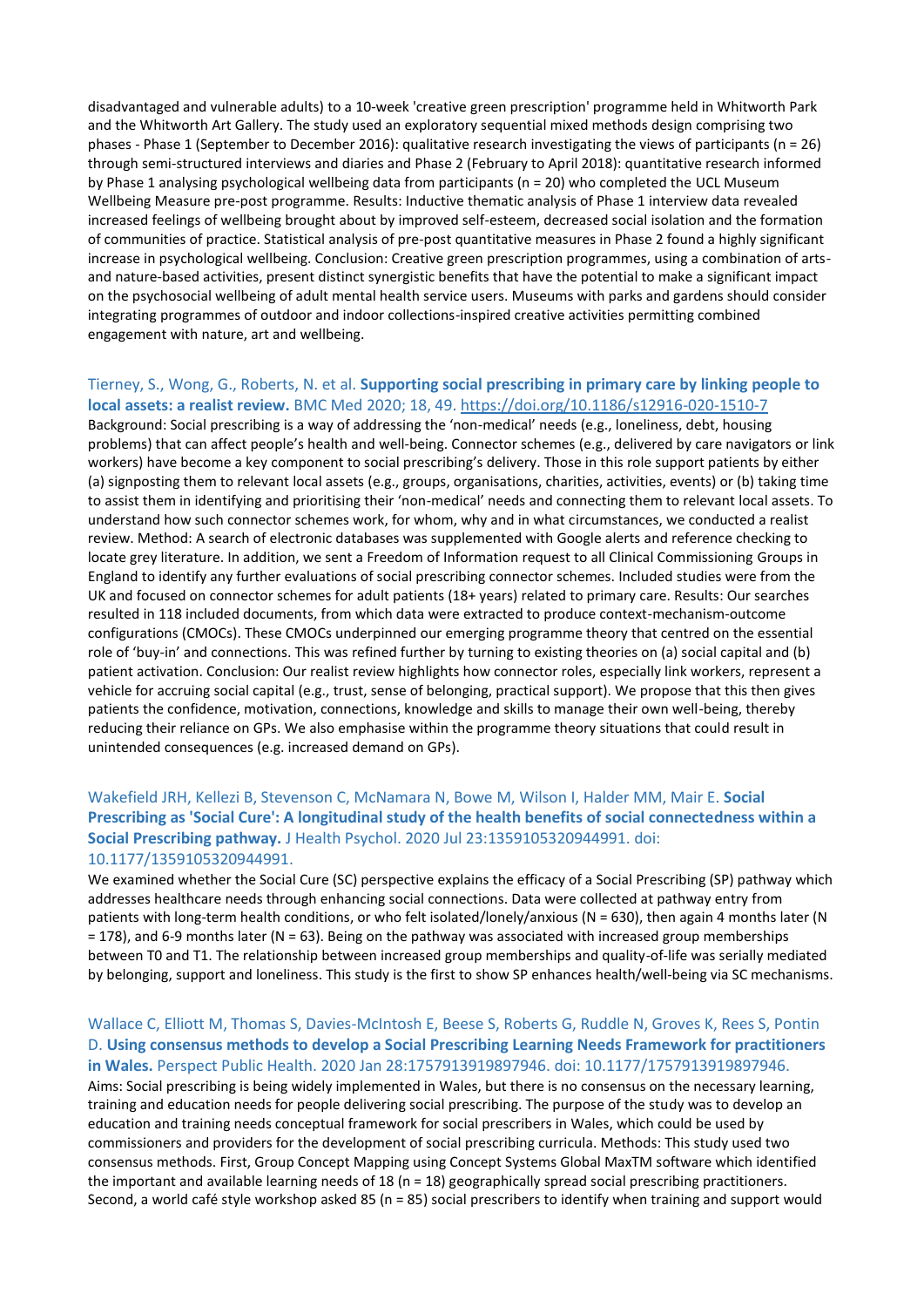be most appropriate and valuable in developing their role and skills. Results: A Social Prescribing Learning Needs Framework was developed identifying important learning needs and their availability across a timeline from induction onwards. This was conceptualised from a group concept mapping cluster map and go-zone report. The map comprises five clusters of statements (compassion, interpersonal relationships, socioeconomic disadvantage, networking and monitoring data) from the original 120 statements of learning needs identified by participants. The Go-Zone report displayed how each learning need was rated by participants on scales of importance and availability. A large number of training needs (45%) that were identified as important, are not currently available to social prescribers. All training needs were placed within the first year of the social prescriber working timeline, with 39% placed in an induction period. Conclusion: The use of two different consensus methods enabled social prescribers geographically spread across Wales to engage with the study. The Social Prescribing Learning Needs Framework will be used to inform the commissioning and decommissioning of training for people delivering social prescribing in Wales.

# Ward A, Asif A, Cattermole R, Chima J, Ebbatson T, Mahi I, Richardson N, Sheikh H. **Social prescribing by students: the design and delivery of a social prescribing scheme by medical students in general practice.** Educ Prim Care 2020; 31(5):318-322. doi: 10.1080/14739879.2020.1799437

Background Social prescribing is a means of enabling primary care professionals to refer people to a range of local, non-clinical services. Medical students at a large GP surgery in Corby designed, implemented and led a social prescribing service for the practice's patients. Through the project students gained an understanding of social prescribing in an authentic setting. Methods During a 12 week GP placement students collated information on local organisations, charities and schemes into a social prescribing directory. A clinic was set up and a social prescribing protocol created to enable suitable patients to be referred to the service. Students educated staff and collected feedback on how the service should run. Patients referred to the service were seen by medical students, who identified suitable social prescribing opportunities. Follow up was arranged to encourage patient engagement with services. The student-led service has been successfully integrated with the work of the new PCN link worker. Outcome Medical students were able successfully identify social prescribing opportunities for patients referred to them in primary care. Experential learning enabled them to develop an understanding of social prescribing and its place in healthcare. Discussion Medical students successfully designed and delivered a social prescribing intervention providing authentic educational experience in real-life clinical practice. The introduction of a Primary Care Network link worker enhanced this work and student input has continued in the ongoing service. It is hoped the scheme will be rolled out across the Primary Care curriculum in Leicester.

# Wildman, J.M., Moffatt, S., Steer, M. et al. **Service-users' perspectives of link worker social prescribing: a qualitative follow-up study**. BMC Public Health 2019; 19: 98. <https://doi.org/10.1186/s12889-018-6349-x> Background: Social prescribing enables health-care professionals to address non-medical causes of illhealth by harnessing the resources of the voluntary and community sectors in patient care. Although increasingly popular in the UK, evidence for the effectiveness of social prescribing is inconclusive and longer-term studies are needed. This study aimed to explore experiences of social prescribing among people with long-term conditions one to two years after their initial engagement with a social prescribing service. Methods: Qualitative methods comprising semi-structured follow-up interviews were conducted with 24 users of a link worker social prescribing service who had participated in an earlier study. Participants were aged between 40 and 74 years and were living in a socioeconomically-deprived area of North East England. Results: Participants reported reduced social isolation and improvements in their condition management and health-related behaviours. However, many participants had experienced setbacks, requiring continued support to overcome problems due to multi-morbidity, family circumstances and social, economic or cultural factors. Findings indicated that, in this sample of people facing complex health and socioeconomic issues, longer-term intervention and support was required. Features of the link worker social prescribing intervention that were positively appraised by participants, included a highly personalised service to reflect individual goal setting priorities and a focus on gradual and holistic change dealing with issues beyond health. The important role of a strong and supportive relationship with an easily-accessible link worker in promoting sustained behaviour change highlights the importance of link worker continuity. A lack of suitable and accessible voluntary and community services for onward referral acted as a barrier to involvement for some participants. Conclusions: This study highlights issues of interest to commissioners and providers of social prescribing. Engagement with social prescribing for up to two years was examined and continued involvement was identified for those with complex issues, suggesting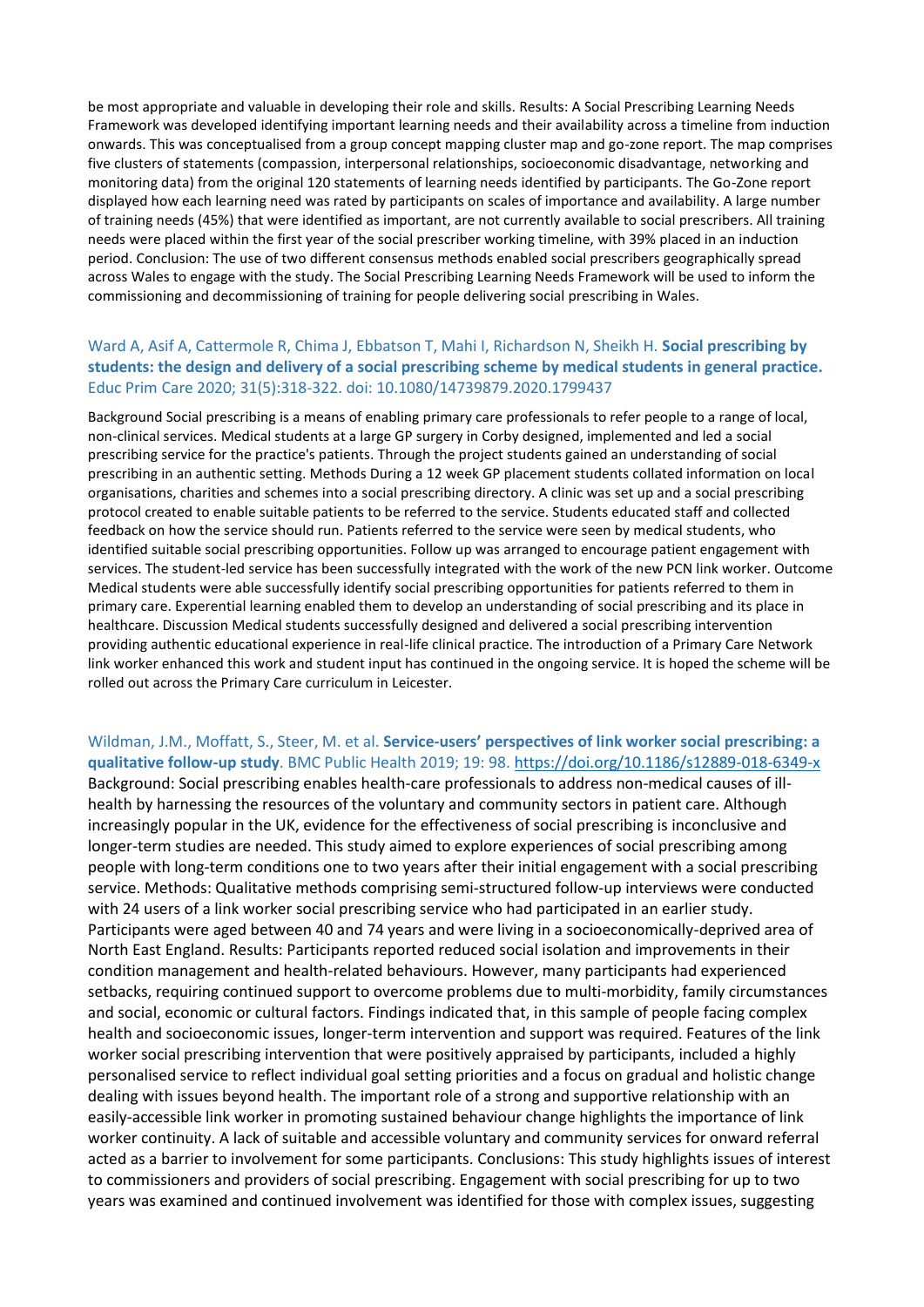that a long-term intervention is required. The availability of onward referral services is an important consideration for social prescribing in a time of constrained public spending. From a research perspective, the range of improvements and their episodic nature suggest that the evaluation of social prescribing interventions requires both quantitative and qualitative data collected longitudinally.

Yannitell Reinhardt G, Vidovic D, Hammerton C. **Understanding Loneliness: a Systematic Review of the Impact of Social Prescribing Initiatives on Loneliness**. University of Essex June 2020 [http://repository.essex.ac.uk/28754/5/PerspPublicHealth\\_SocialPrescribing-Loneliness.pdf](http://repository.essex.ac.uk/28754/5/PerspPublicHealth_SocialPrescribing-Loneliness.pdf)

Younan H-C, Junghans C, Harris M et al. **Maximising the impact of social prescribing on population health in the era of COVID-19.** J Royal Soc Med 2020; 113(10): 377-382, <https://doi.org/10.1177/0141076820947057>

*Examined the impact of different social prescribing schemes in England, from a population health perspective, that focus on individuals, communities or a combination of both.*

*Conclusion: The COVID-19 pandemic shows the importance of strong social support within the community to meet major public health challenges and presents an opportunity to rethink social prescribing nationally and globally. A household social prescribing model for the UK, as in Brazil, that embeds principles of universality, comprehensiveness, and integration is urgently needed to improve population health along with adequate community funding.*

# **2019**

#### Benson T; Sladen J; Liles A; Potts HWW. **Personal Wellbeing Score (PWS)-a short version of ONS4: development and validation in social prescribing.** BMJ Open Quality 8(2):e000394, 2019.

Aims: Our aim was to develop a short generic measure of subjective well-being for routine use in patient-centred care and healthcare quality improvement alongside other patient-reported outcome and experience measures. Methods: The Personal Wellbeing Score (PWS) is based on the Office of National Statistics (ONS) four subjective well-being questions (ONS4) and thresholds. PWS is short, easy to use and has the same look and feel as other measures in the same family of measures. Word length and reading age were compared with eight other measures. Anonymous data sets from five social prescribing projects were analysed. Internal structure was examined using distributions, intraitem correlations, Cronbach's alpha and exploratory factor analysis. Construct validity was assessed based on hypothesised associations with health status, health confidence, patient experience, age, gender and number of medications taken. Scores on referral and after referral were used to assess responsiveness. Results: Differences between PWS and ONS4 include brevity (42 vs 114 words), reading age (9 vs 12 years), response options (4 vs 11), positive wording throughout and a summary score. 1299 responses (60% female, average age 81 years) from people referred to social prescribing services were analysed; missing values were less than 2%. PWS showed good internal reliability (Cronbach's alpha=0.90). Exploratory factor analysis suggested that all PWS items relate to a single dimension. PWS summary scores correlate positively with health confidence (r=0.60), health status (r=0.58), patient experience (r=0.30) and age group (r=0.24). PWS is responsive to social prescribing intervention. Conclusions: The PWS is a short variant of ONS4. It is easy to use with good psychometric properties, suitable for routine use in quality improvement and health services research.

# Bird EL; Biddle MSY; Powell JE. **General practice referral of 'at risk' populations to community leisure services: applying the RE-AIM framework to evaluate the impact of a community-based physical activity programme for inactive adults with long-term conditions.** BMC Public Health 2019; 19(1):1308.

BACKGROUND: In the UK a high proportion of adults with long-term conditions do not engage in regular physical activity. General practice (GP) referral to community-based physical activity is one strategy that has gained traction in recent years. However, evidence for the real-world effectiveness and translation of such programmes is limited. This study aimed to evaluate the individual and organisational impacts of the 'CLICK into Activity' programme - GP referral of inactive adults living with (or at risk of) long-term conditions to community-based physical activity. METHODS: A mixed methods evaluation using the RE-AIM framework was conducted with data obtained from a range of sources: follow-up questionnaires, qualitative interviews, and programme-related documentation, including programme cost data. Triangulation methods were used to analyse data, with findings synthesised across each dimension of the RE-AIM framework. RESULTS: A total of 602 individuals were referred to CLICK into Activity physical activity sessions. Of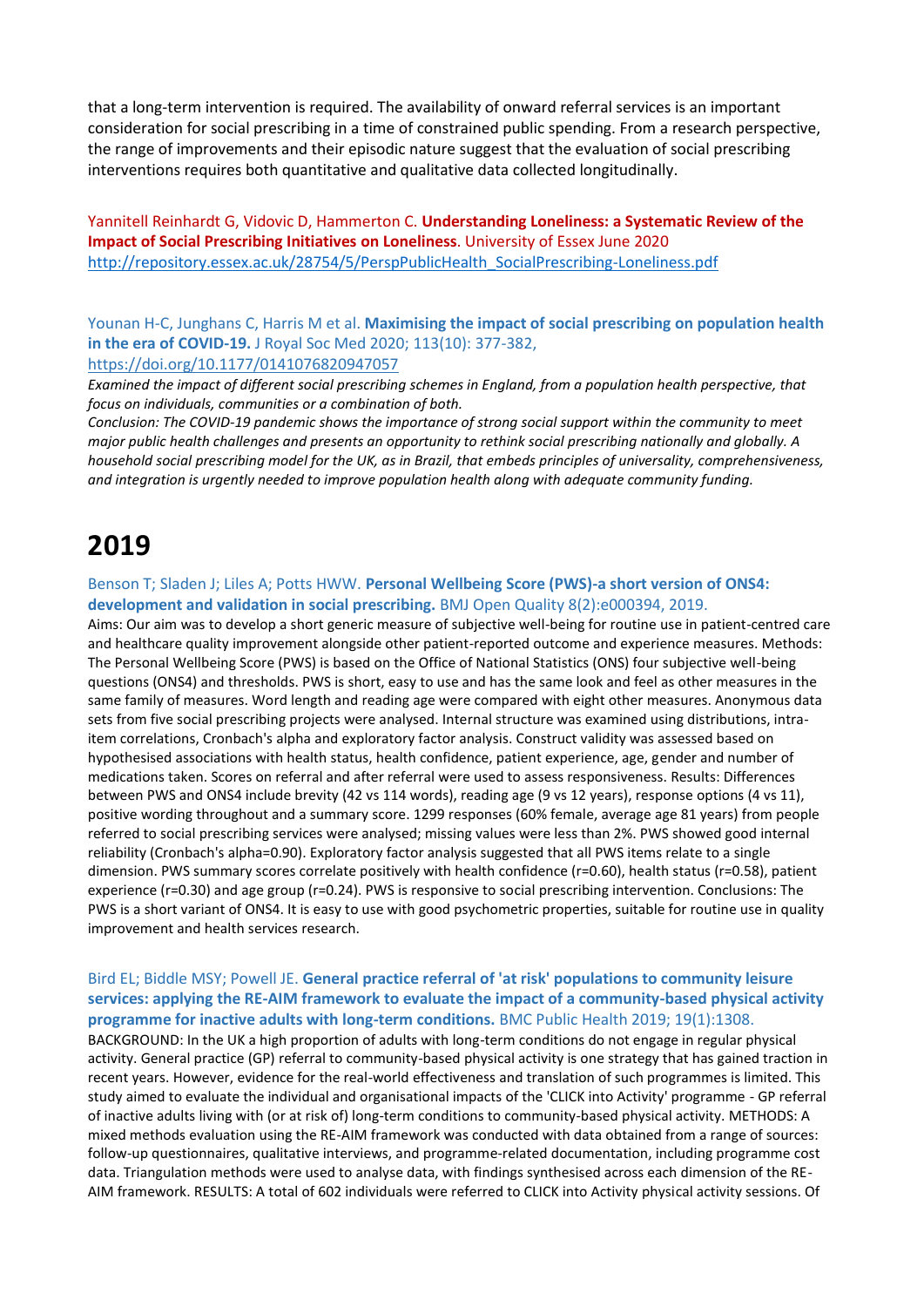those referred, 326 individuals participated in at least one session; the programme therefore reached 30.2% of the 1080 recruitment target. A range of individual-, social-, and environmental-level factors contributed to initial physical activity participation. Positive changes over time in physical activity and other outcomes assessed were observed among participants. Programme adoption at GP surgeries was successful, but the GP referral process was not consistently implemented across sites. Physical activity sessions were successfully implemented, with programme deliverers and group-based delivery identified as having an influential effect on programme outcomes. Changes to physical activity session content were made in response to participant feedback. CLICK into Activity cost 175,000 over 3 years, with an average cost per person attending at least one programme session of 535. CONCLUSIONS: Despite not reaching its recruitment target, CLICK into Activity was successfully adopted. Positive outcomes were associated with participation, although low 6- and 12-month follow-up response rates limit understanding of longer-term programme effects. Contextual and individual factors, which may facilitate successful implementation with the target population, were identified. Findings highlight strategies to be explored in future development and implementation of GP referral to community-based physical activity programmes targeting inactive adults living with (or at risk of) long-term conditions.

# Drinkwater C, Wildman J, Moffat S. **Social prescribing.** BMJ 2019; 364:l1285 doi: 10.1136/bmj.l1285 <https://research.ncl.ac.uk/media/sites/researchwebsites/nuspemedia/Drinkwater%20et%20al%202019.pdf>

#### Good summary of social prescribing and link workers:

*Key aspects of the link worker role include: working with patients to identify meaningful goals; co-producing an action plan with the patient; enabling access to activities and sources of support in the community, and providing ongoing motivational support to help patients achieve their goals. In some schemes, link workers also work with clinicians to generate social prescribing referrals and provide feedback to referring clinicians on patients' progress. Ideally a link worker is someone with community connections and an in-depth knowledge of sources of community activities and support. An understanding of the local community is particularly crucial in areas of socioeconomic disadvantage, as the link worker role may also involve generating and building capacity in the local voluntary and community sectors to provide a wide range of local activities. The recent NHS Long Term Plan for England includes the aim to recruit more than 1000 trained social prescribing link workers by the end of 2020-21, with a further increase by 2023-24.*

#### Frostick C; Bertotti M. **The frontline of social prescribing - How do we ensure Link Workers can work safely and effectively within primary care?** Chronic Illness 2019; 1742395319882068.

OBJECTIVE: To identify the training, skills and experience social prescribing Link Workers, working with patients presenting with long-term conditions, need to carry out their role safely and effectively within primary care services. METHOD: Qualitative data were collected from Link Workers as part of the evaluation of three social prescribing schemes. Interviews and focus groups were audio-recorded and transcribed. RESULTS: Link Workers describe the complexity of the work and the need to define the boundaries of their role within existing services. Previous life and work experience were invaluable and empathy was seen as a key skill. A variety of training was valued with counselling skills felt to be most critical. Clinical supervision and support were felt to be essential to conduct the work safely. DISCUSSION: Social prescribing is a significant theme within UK health policy and internationally and schemes in primary care services are common. Patient accounts consistently suggest that the Link Worker is key to the success of the pathway. Link Workers can facilitate positive behaviour change; however they must be recruited, trained and supported with a clear understanding of the demands of this complex role.

#### Hamilton-West K; Gadsby E; Zaremba N; Jaswal S. **Evaluability assessments as an approach to examining social prescribing.** Health Social Care Community 2019; 27(4):1085-1094.

We report on two evaluability assessments (EAs) of social prescribing (SP) services in South East England conducted in 2016/7. We aimed to demonstrate how EAs can be used to assess whether a programme is ready to be evaluated for outcomes, what changes would be needed to do so and whether the evaluation would contribute to improved programme performance. We also aimed to draw out the lessons learned through the EA process and consider how these can inform the design and evaluation of SP schemes. EAs followed the steps described by Wholey, New Dir Eval 33:77, (1987) and Leviton et al., Annu Rev Public Health 31:213, (2010), including collaboration with stakeholders, elaboration, testing and refinement of an agreed programme theory, understanding the programme reality, identification and review of existing data sources and assessment against key criteria. As a result, evaluation of the services was not recommended. Necessary changes to allow for future evaluation include gaining access to electronic patient records, establishing procedures for collection of baseline and outcome data and linking to data on use of other healthcare services. Lessons learned include ensuring that: (a) SP schemes are developed with involvement (and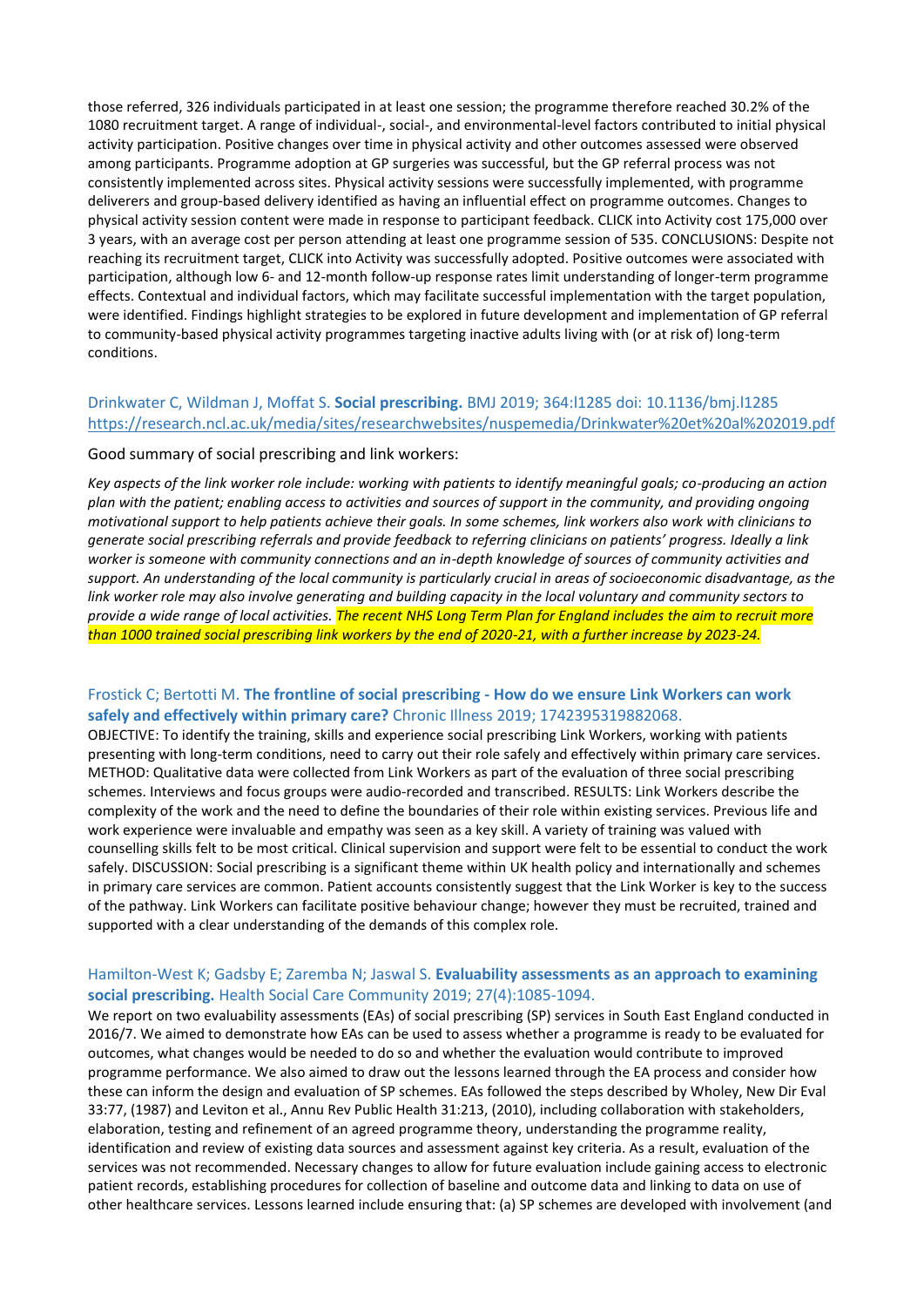buy in) of relevant stakeholders; (b) information governance and data sharing agreements are in place from the start; (c) staffing levels are sufficient to cover the range of activities involved in service delivery, data monitoring, reporting, evaluation and communication with stakeholders; (d) SP schemes are co-located with primary care services; and (e) referral pathways and linkages to health service data systems are established as part of the programme design. We conclude that EA provides a valuable tool for informing the design and evaluation of SP schemes. EA can help commissioners to make best use of limited evaluation resources and prioritise which programmes need to be evaluated, as well as how, why and when.

#### Husk K, Elston J, Gradinger F, Callaghan L, Asthana S. **Social prescribing: where is the evidence?** Editorial Br J Gen Pract. 2019 Jan;69(678):6-7. doi: 10.3399/bjgp19X700325.

*In summary, we would argue that social prescriptions have the potential to greatly benefit individuals with complex health and social care needs. However, it is important that interest, investment and innovation are supported and informed by a high-quality concomitant research programme that addresses the points raised, if this potential is to be fully realised.*

# Ige J, Gibbons L, Bray I, Gray S. **Methods of identifying and recruiting older people at risk of social isolation and loneliness: a mixed methods review**. BMC Med Res Methodol. 2019; 19(1):181. doi: 10.1186/s12874-019-0825-6.

Background: Loneliness and social isolation are major determinants of mental wellbeing, especially among older adults. The effectiveness of interventions to address loneliness and social isolation among older adults has been questioned due to the lack of transparency in identifying and recruiting populations at risk. This paper aims to systematically review methods used to identify and recruit older people at risk of loneliness and social isolation into research studies that seek to address loneliness and social isolation. Methods: In total, 751 studies were identified from a structured search of eleven electronic databases combined with hand searching of reference bibliography from identified studies for grey literature. Studies conducted between January 1995 and December 2017 were eligible provided they recruited community living individuals aged 50 and above at risk of social isolation or loneliness into an intervention study. Result: A total of 22 studies were deemed eligible for inclusion. Findings from these studies showed that the most common strategy for inviting people to participate in intervention studies were public-facing methods including mass media and local newspaper advertisements. The majority of participants identified this way were self-referred, and in many cases self-identified as lonely. In most cases, there was no standardised tool for defining loneliness or social isolation. However, studies that recruited via referral by recognised agencies reported higher rates of eligibility and enrolment. Referrals from primary care were only used in a few studies. Studies that included agency referral either alone or in combination with multiple forms of recruitment showed more promising recruitment rates than those that relied on only public facing methods. Further research is needed to establish the cost-effectiveness of multiple forms of referral. Conclusion: Findings from this study demonstrate the need for transparency in writing up the methods used to approach, assess and enrol older adults at risk of becoming socially isolated. None of the intervention studies included in this review justified their recruitment strategies. The ability of researchers to share best practice relies greatly on the transparency of research.

# Jani A, Pitini E, Jungmann S, et al. A Social Prescriptions Formulary: **Bringing social prescribing on par with pharmaceutical Prescribing.** J Royal Soc Med 2019; 112(12): 498-502, [https://doi.org/10.1177%2F0141076819877555;](https://doi.org/10.1177%2F0141076819877555)

Kellezi B, Wakefield JRH, Stevenson C, McNamara N, Mair E, Bowe M, Wilson I, Halder MM**. The social cure of social prescribing: a mixed-methods study on the benefits of social connectedness on quality and effectiveness of care provision.** BMJ Open 2019; 9(11):e033137. doi: 10.1136/bmjopen-2019-033137. Objectives: This study aimed to assess the degree to which the 'social cure' model of psychosocial health captures the understandings and experiences of healthcare staff and patients in a social prescribing (SP) pathway and the degree to which these psychosocial processes predict the effect of the pathway on healthcare usage. Design: Mixed-methods: Study 1: semistructured interviews; study 2: longitudinal survey. Setting: An English SP pathway delivered between 2017 and 2019. Participants: Study 1: general practitioners (GPs) (n=7), healthcare providers (n=9) and service users (n=19). Study 2: 630 patients engaging with SP pathway at a 4-month follow-up after initial referral assessment. Intervention: Chronically ill patients experiencing loneliness referred onto SP pathway and meeting with a health coach and/or link worker, with possible further referral to existing or newly created relevant third-sector groups. Main outcome measure: Study 1: health providers and users' qualitative perspectives on the experience of the pathway and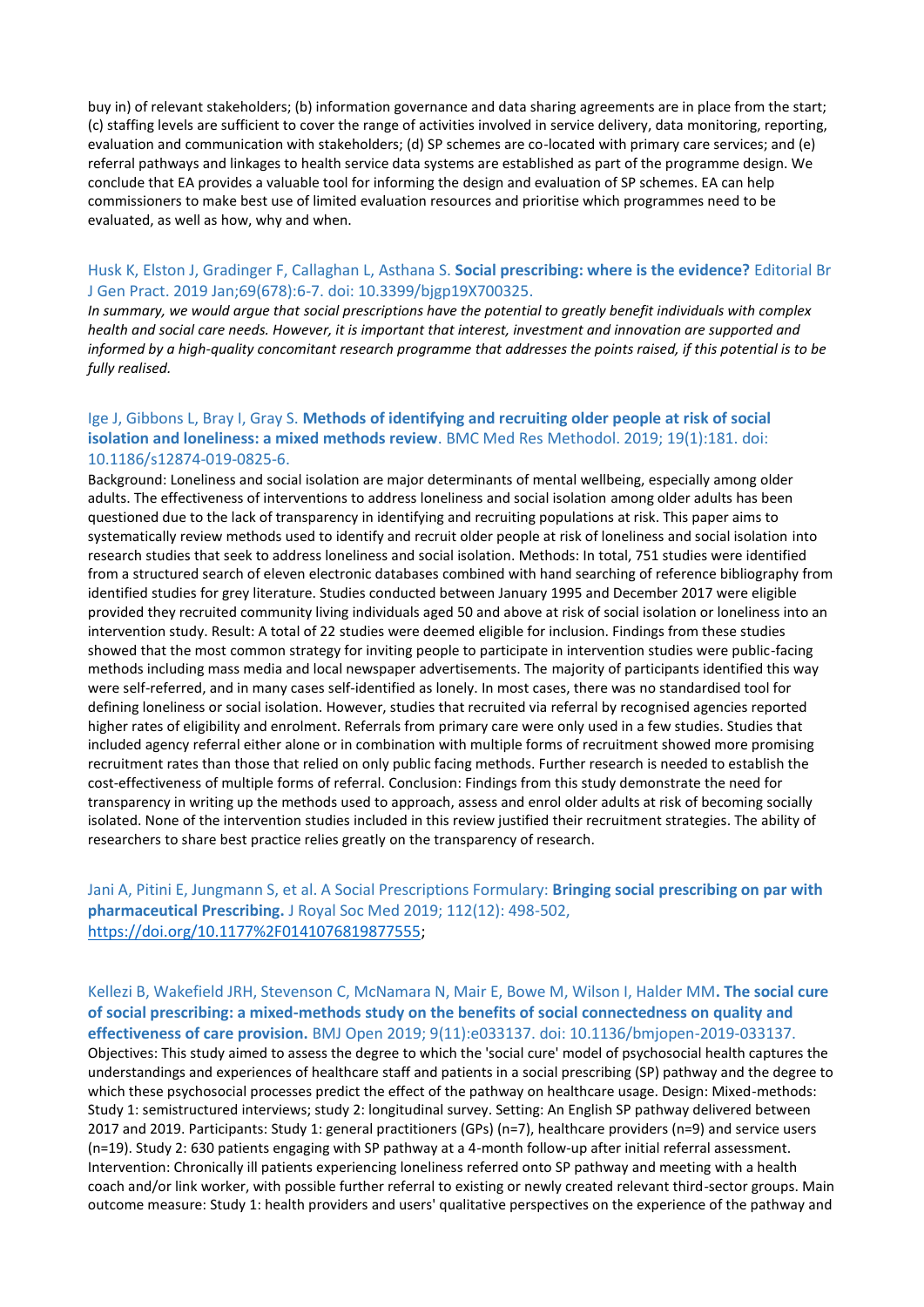social determinants of health. Study 2: patients' primary care usage. Results: Healthcare providers recognised the importance of social factors in determining patient well-being, and reason for presentation at primary care. They viewed SP as a potentially effective solution to such problems. Patients valued the different social relationships they created through the SP pathway, including those with link workers, groups and community. Group memberships quantitatively predicted primary care usage, and this was mediated by increases in community belonging and reduced loneliness. Conclusions: Methodological triangulation offers robust conclusions that 'social cure' processes explain the efficacy of SP, which can reduce primary care usage through increasing social connectedness (group membership and community belonging) and reducing loneliness. Recommendations for integrating social cure processes into SP initiatives are discussed.

#### Leavell MA, Leiferman JA, Gascon M, Braddick F, Gonzalez JC, Litt JS. **Nature-Based Social Prescribing in Urban Settings to Improve Social Connectedness and Mental Well-being: a Review**. Curr Environ Health Rep. 2019; 6(4):297-308. doi: 10.1007/s40572-019-00251-7.

Purpose of review: Recent reports of a "loneliness epidemic" in the USA are growing along with a robust evidence base that suggests that loneliness and social isolation can compromise physical and psychological health. Screening for social isolation among at-risk populations and referring them to nature-based community services, resources, and activities through a social prescribing (SP) program may provide a way to connect vulnerable populations with the broader community and increase their sense of connectedness and belonging. In this review, we explore opportunities for social prescribing to be used as a tool to address connectedness through nature-based interventions. Recent findings: Social prescribing can include a variety of activities linked with voluntary and community sector organizations (e.g., walking and park prescriptions, community gardening, farmers' market vouchers). These activities can promote nature contact, strengthen social structures, and improve longer term mental and physical health by activating intrapersonal, interpersonal, and environmental processes. The prescriptions are appropriate for reaching a range of high-risk populations including moms who are minors who are minors, recent immigrants, older adults, economically and linguistically isolated populations, and unlikely users of nature and outdoor spaces. More research is needed to understand the impact of SPs on high-risk populations and the supports needed to allow them to feel at ease in the outdoors. Additionally, opportunities exist to develop technologically and socially innovative strategies to track patient participation in social prescriptions, monitor impact over time, and integrate prescribing into standard health care practice.

# Moffatt S, Wildman J, Pollard TM, Penn L, O'Brien N, Pearce MS, Wildman JM. **Evaluating the impact of a community-based social prescribing intervention on people with type 2 diabetes in North East England: mixed-methods study protocol**. BMJ Open. 2019; 9(1):e026826. doi: 10.1136/bmjopen-2018-026826.

Introduction: Social prescribing enables healthcare professionals to use voluntary and community sector resources to improve support for people with long-term conditions. It is widely promoted in the UK as a way to address complex health, psychological and social issues presented in primary care, yet there is insufficient evidence of effectiveness or value for money. This study aims to evaluate the impact and costs of a link-worker social prescribing intervention on the health and healthcare use of adults aged 40-74 with type 2 diabetes, living in a multi-ethnic area of high socioeconomic deprivation. Methods and analysis: Mixed-methods approach combining (1) quantitative quasiexperimental methods to evaluate the effects of social prescribing on health and healthcare use and costeffectiveness analysis and (2) qualitative ethnographic methods to observe how patients engage with social prescribing. Quantitative data comprise Secondary Uses Service data and Quality Outcomes Framework data. The primary outcome is glycated haemoglobin, and secondary outcomes are secondary care use, systolic blood pressure, weight/body mass index, cholesterol and smoking status; these data will be analysed longitudinally over 3 years using four different control conditions to estimate a range of treatment effects. The ranges where the intervention is costeffective will be identified from the perspective of the healthcare provider. Qualitative data comprise participant observation and interviews with purposively sampled service users, and focus groups with link-workers (intervention providers). Analysis will involve identification of themes and synthesising and theorising the data. Finally, a coding matrix will identify convergence and divergence among all study components. Ethics and dissemination: UK NHS Integrated Research Approval System Ethics approved the quantitative research (Reference no. 18/LO/0631). Durham University Research Ethics Committee approved the qualitative research. The authors will publish the findings in peerreviewed journals and disseminate to practitioners, service users and commissioners via a number of channels including professional and patient networks, conferences and social media. Results will be disseminated via peerreviewed journals.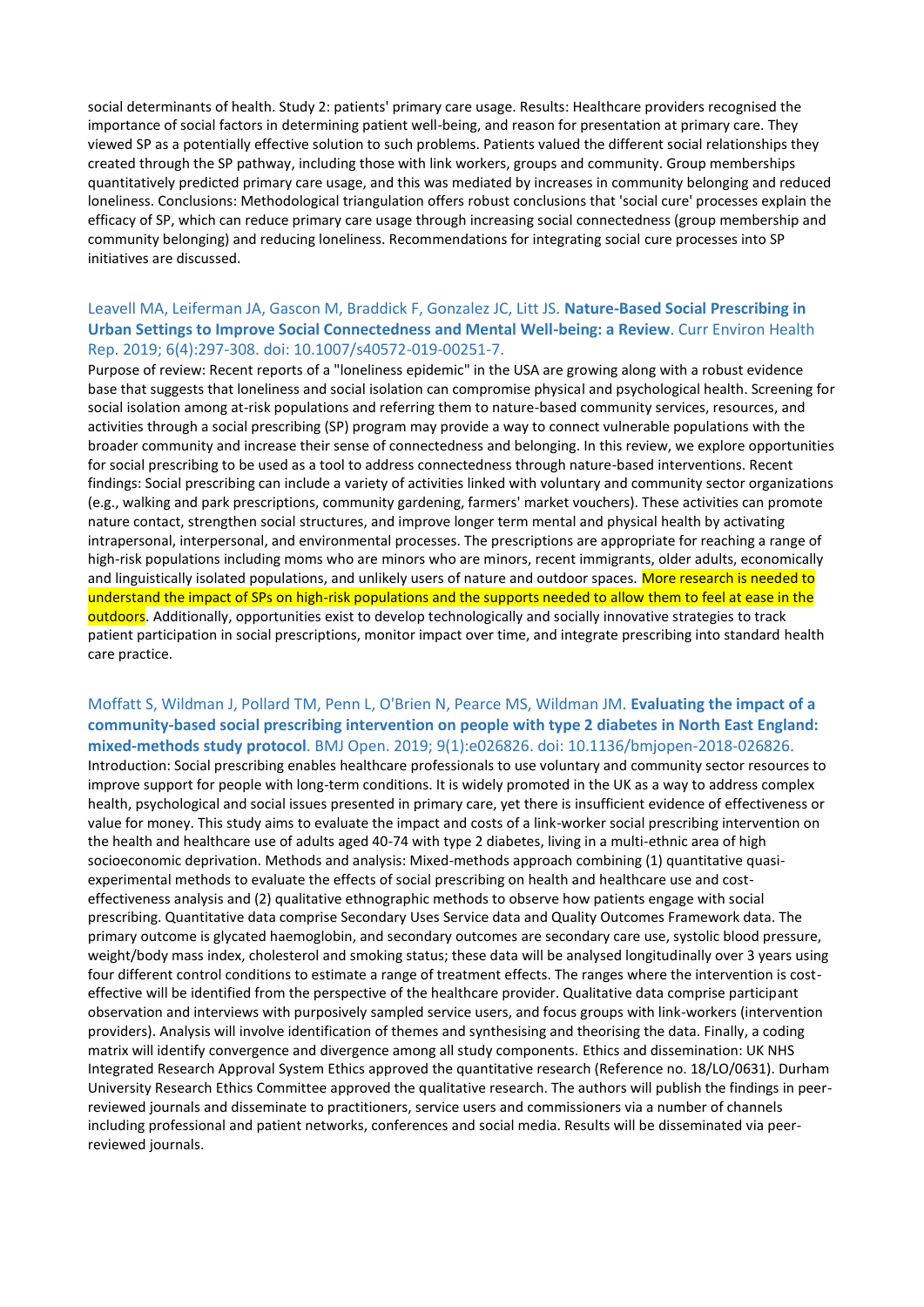#### Payne K, Walton E, Burton C. **Steps to benefit from social prescription: a qualitative interview study**. Br J Gen Pract. 2019 Dec 26; 70(690):e36-e44. doi: 10.3399/bjgp19X706865.

**Background:** The popularity of social prescribing has grown in recent years following a series of high-profile recommendations in scientific reviews, political reports, and media coverage. Social prescribing has the potential to address multiple health and social problems, but few studies have examined how it works. **Aim:** To explore the ways by which social prescribing may be beneficial to individuals undertaking socially prescribed activity (SPA). **Design and setting:** A qualitative interview study involving people attending a range of SPA. **Method:** Participants were purposively recruited from a multi-activity social prescribing provider. Data were collected using semi-structured faceto-face interviews. Analysis used a thematic approach, in which emerging themes were contextualised with interview transcripts and findings from existing literature. **Results**: The study identified five themes, which together formed a journey of engagement and participation. While not always present for any one individual, the themes occurred in a consistent order: receiving professional support for social problems; engaging with others through participation in SPA; learning different ways to relate to other people and developing new skills; changing perceptions by realising personal assets and becoming open to the possibility of new futures; and developing a positive outlook on the present while moving forwards in pursuit of future goals and better health. **Conclusion**: SPA appears to benefit individuals by a process that begins with personalised professional help to address social problems and moves through engagement with activities and others, to the recognition of personal and social assets and opportunities.

# Pescheny JV, Gunn LH, Pappas Y, Randhawa G. **The impact of the Luton social prescribing programme on mental well-being: a quantitative before-and-after study**. Journal of Public Health 2019; fdz155, <https://doi.org/10.1093/pubmed/fdz155>

**Background:** Social prescribing programmes expand the range of options available to primary care health professionals to address patients' psychosocial needs, impacting on their health and well-being. The objective of this study was to assess the change in the mental well-being of service users after participation in the Luton social prescribing programme. **Methods:** Skew-normal (SN) regression was applied to analyse the change in mental wellbeing post-intervention (N = 63). The short Warwick–Edinburgh mental well-being scale was used as the outcome measure. **Results:** The SN regression found a statistically significant change (P < 0.0001) in the average difference score between baseline and post-intervention measures. However, the observed change does not appear to be of clinical relevance. No significant associations in mental well-being scores by gender, age or working status were found. **Conclusion:** Findings of this study indicate that social prescribing may have the potential to improve the mental wellbeing of service users. The study findings contribute to the sparse evidence base on social prescribing outcomes by socio-demographic characteristics of participants and highlight the importance of considering subgroup analysis in future research.

#### Redmond M; Sumner RC; Crone DM; Hughes S. **'Light in dark places': exploring qualitative data from a longitudinal study using creative arts as a form of social prescribing.** Arts & Health. 11(3):232-245, 2019.

Background: This paper draws on a longitudinal study exploring the outcomes of an arts referral programme in General Practice in the South West of England since 2009. It focuses on the qualitative responses of the patient cohort Methods: Using qualitative methods and thematic analysis, this paper explores and considers the responses from n = 1297 participants who provided feedback from an open-ended questionnaire on self-reported benefits of the arts referral programme. Results: Participant reactions demonstrate that the programme provided a range of personal and social benefits rarely considered or explored in comparative studies. The analysis suggests participants were able to self-manage aspects of their health-related conditions, and were able to make progress towards a better physical and/or mental health. Conclusions: The evidence suggests that arts-based referral programmes, have a range of benefits for participants that may not have been fully appreciated. The consequences on self-management requires further investigation.

#### Smith TO; Jimoh OF; Cross J; Allan L; Corbett A; Sadler E; Khondoker M; Whitty J; Valderas JM; Fox C. **Social Prescribing Programmes to Prevent or Delay Frailty in Community-Dwelling Older Adults.** Geriatrics 2019 Nov; 4(4).

The increasing incidence of frailty is a health and social care challenge. Social prescription is advocated as an important approach to allow health professionals to link patients with sources of support in the community. This study aimed to determine the current evidence on the effectiveness of social prescribing programmes, to delay or reduce frailty in frail older adults living in the community. A systematic literature review of published (DARE, Cochrane Database of Systematic Reviews, MEDLINE, EMBASE, CINAHL, NICE and SCIE, National Health Service (NHS) Economic Evaluation Database) and unpublished databases (OpenGrey; WHO Clinical Trial Registry; ClinicalTrials.gov) were searched to July 2019. Studies were eligible if they reported health, social or economic outcomes on social prescribing, community referral, referral schemes, wellbeing programmes or interventions when a non-health link worker was the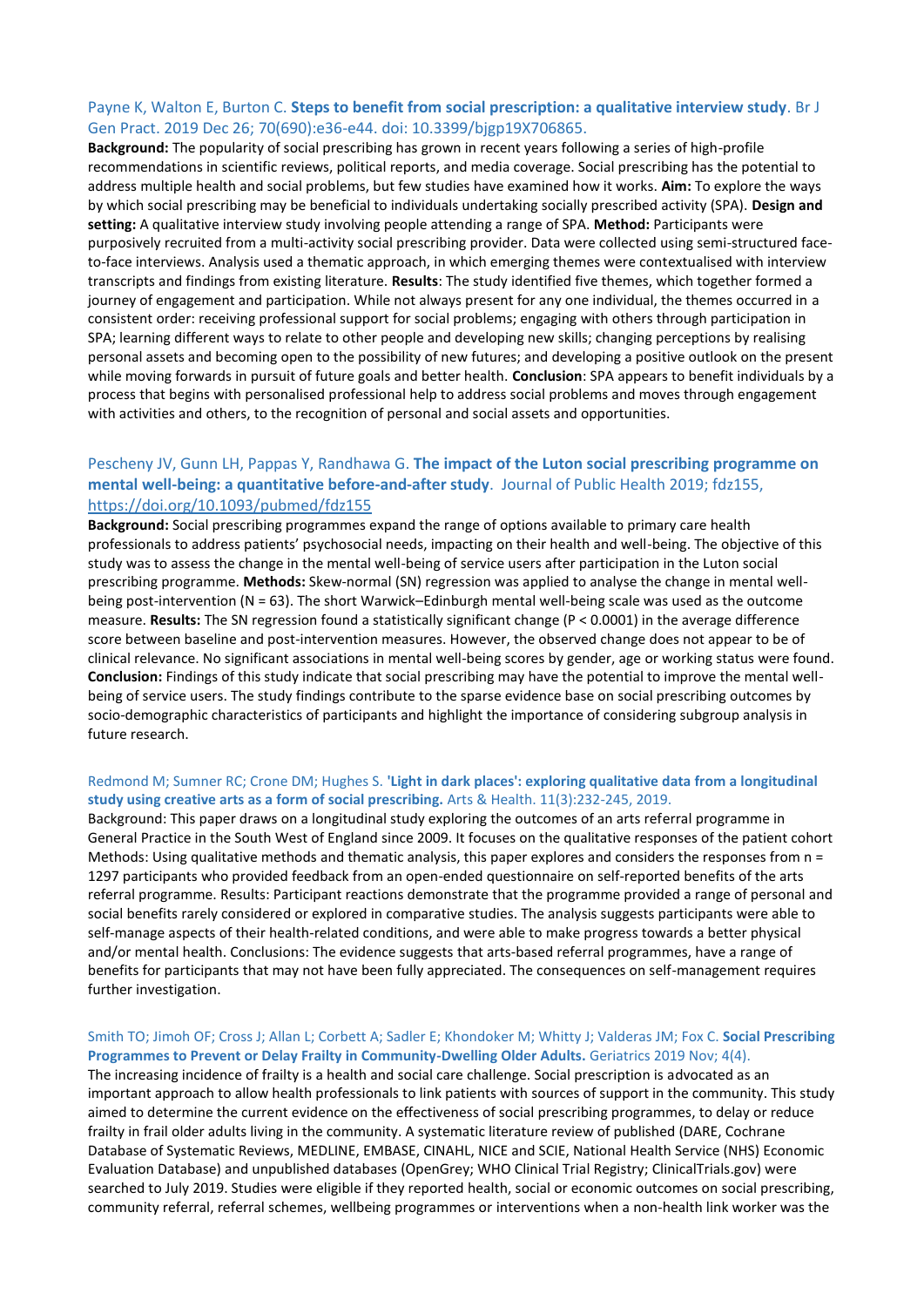intervention provider, to people who are frail living in the community. We screened 1079 unique studies for eligibility. No papers were eligible. There is therefore a paucity of evidence reporting the effectiveness of social prescribing programmes for frail older adults living in the community. Given that frailty is a clinical priority and social prescribing is considered a key future direction in the provision of community care, this is a major limitation.

#### Taylor DA; Nicholls GM; Taylor ADJ. **Perceptions of Pharmacy Involvement in Social Prescribing Pathways in England, Scotland and Wales**. Pharmacy: J Pharmacy Education Practice. 2019 Mar; 7(1).

Social prescribing is increasingly viewed as a non-pharmacological option to address psychosocial consequences of social isolation, loneliness and bereavement; key contributors to poor mental health and wellbeing. Our study explored experiences and attitudes of pharmacists and pharmacy technicians to social prescribing in England, Scotland, and Wales, using an on-line survey. (Ethical approval, University of Bath, November 2017). The electronic survey was distributed to pharmacists registered with Royal Pharmaceutical Society local practice forum network groups in England, Scotland, and Wales, and pharmacy technicians via social media platforms. Data were analysed using descriptive statistics and free text by thematic analysis. One hundred and twenty respondents took part in the survey; (94.6% pharmacists and 5.4% pharmacy technicians). Responses indicated a lack of knowledge and experience with social prescribing; however, there was enthusiasm for pharmacists and the wider pharmacy team to be involved in local social prescribing pathways. Respondents believed they were well positioned within the community and consequently able to be involved in identifying individuals that may benefit. Barriers to involvement, included time, funding and training while enablers were pharmacist skills and the need within the community for social prescribing. There is a willingness in pharmacy, to be involved in social prescribing, however further research is required to enable pharmacy to be full participants in social prescribing pathways.

# Wildman JM, Moffatt S, Penn L, O'Brien N, Steer M, Hill C. **Link workers' perspectives on factors enabling and preventing client engagement with social prescribing.** Health Soc Care Community. 2019; 27(4):991- 998. doi: 10.1111/hsc.12716.

For a social prescribing intervention to achieve its aims, clients must first be effectively engaged. A 'link worker' facilitating linkage between clients and community resources has been identified as a vital component of social prescribing. However, the mechanisms underpinning successful linkage remain underspecified. This qualitative study is the first to explore link workers' own definitions of their role in social prescribing and the skills and qualities identified by link workers themselves as necessary for effective client linkage. This study also explores 'threats' to successful linked social prescribing and the challenges link workers face in carrying out their work. Link workers in a social prescribing scheme in a socioeconomically deprived area of North East England were interviewed in two phases between June 2015 and August 2016. The first phase comprised five focus groups (n = 15) and individual semistructured interviews (n = 15) conducted with each focus group participant. The follow-up phase comprised four focus groups (n = 15). Thematic data analysis highlighted the importance of providing a holistic service focusing on the wider social determinants of health. Enabling client engagement required 'well-networked' link workers with the time and the personal skills required to develop a trusting relationship with clients while maintaining professional boundaries by fostering empowerment rather than dependency. Challenges to client engagement included: variation in the volume and suitability of primary-care referrals; difficulties balancing quality of intervention provision and meeting referral targets; and link workers' training inadequately preparing them for their complex and demanding role. At a broader level, public sector cuts negatively impacted upon link workers' ability to refer patients into suitable services due to unacceptably long waiting lists or service cutbacks. This study demonstrates that enabling client engagement in social prescribing requires skilled link workers supported by healthcare referrer 'buy-in' and with access to training tailored to what is a complex and demanding role.

# Wildman JM, Moffatt S, Steer M, Laing K, Penn L, O'Brien N. **Service-users' perspectives of link worker social prescribing: a qualitative follow-up study.** BMC Public Health. 2019 Jan 22;19(1):98. doi: 10.1186/s12889-018-6349-x.

Background: Social prescribing enables health-care professionals to address non-medical causes of ill-health by harnessing the resources of the voluntary and community sectors in patient care. Although increasingly popular in the UK, evidence for the effectiveness of social prescribing is inconclusive and longer-term studies are needed. This study aimed to explore experiences of social prescribing among people with long-term conditions one to two years after their initial engagement with a social prescribing service. Methods: Qualitative methods comprising semi-structured follow-up interviews were conducted with 24 users of a link worker social prescribing service who had participated in an earlier study. Participants were aged between 40 and 74 years and were living in a socioeconomically-deprived area of North East England. Results: Participants reported reduced social isolation and improvements in their